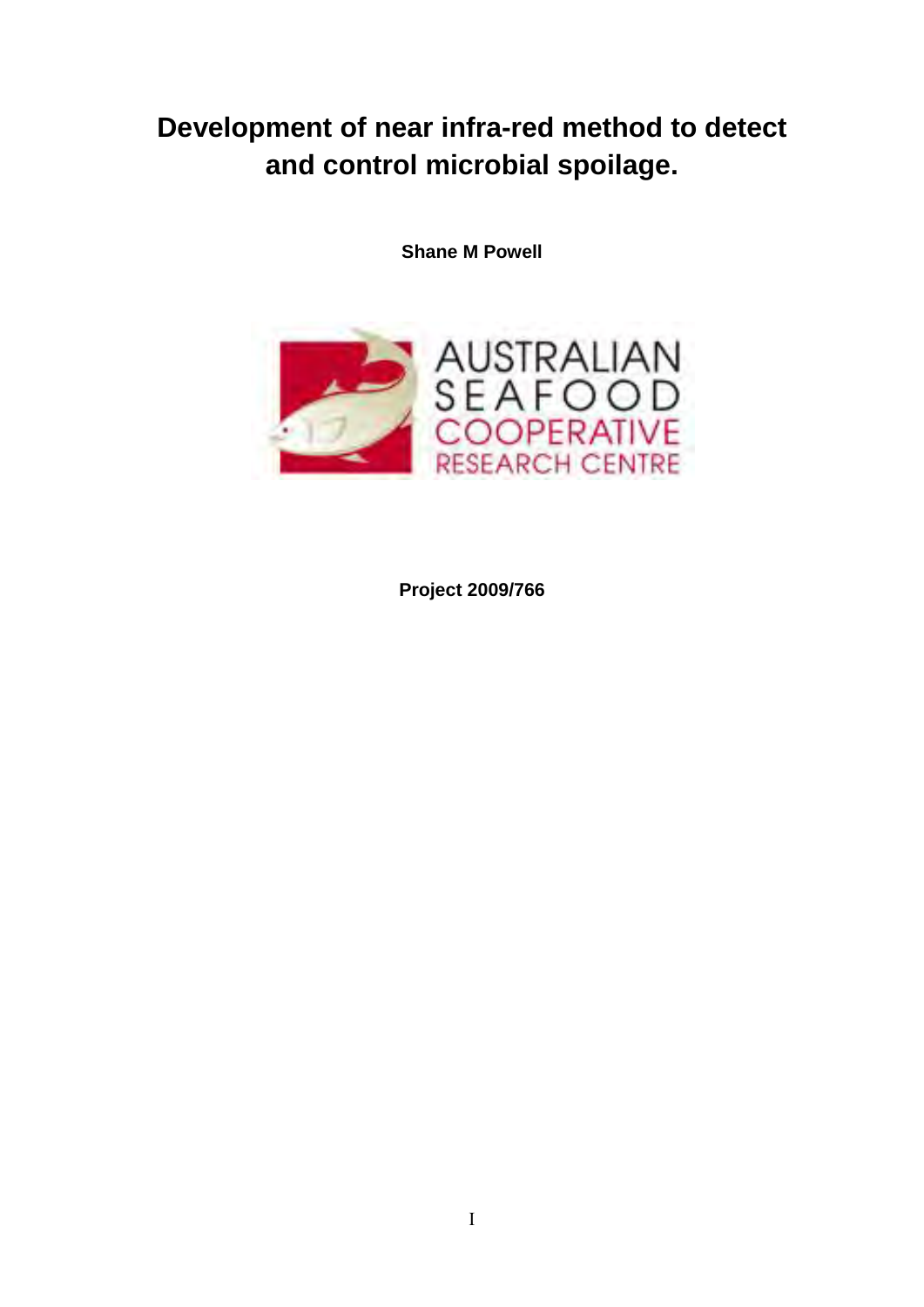# **Development of near infra-red method to detect and control microbial spoilage.**

Nthabiseng Tito, Mark L Tamplin, Shane M Powell

2010

Copyright Australian Seafood CRC and University of Tasmania 2010.

This work is copyright. Except as permitted under the Copyright Act 1968 (Cth), no part of this publication may be reproduced by any process, electronic or otherwise, without the specific written permission of the copyright owners. Neither may information be stored electronically in any form whatsoever without such permission.

The Australian Seafood CRC is established and supported under the Australian Government's Cooperative Research Centres Programme. Other investors in the CRC are the Fisheries Research and Development Corporation, Seafood CRC company members, and supporting participants.

ISBN: 978-1-925982-47-3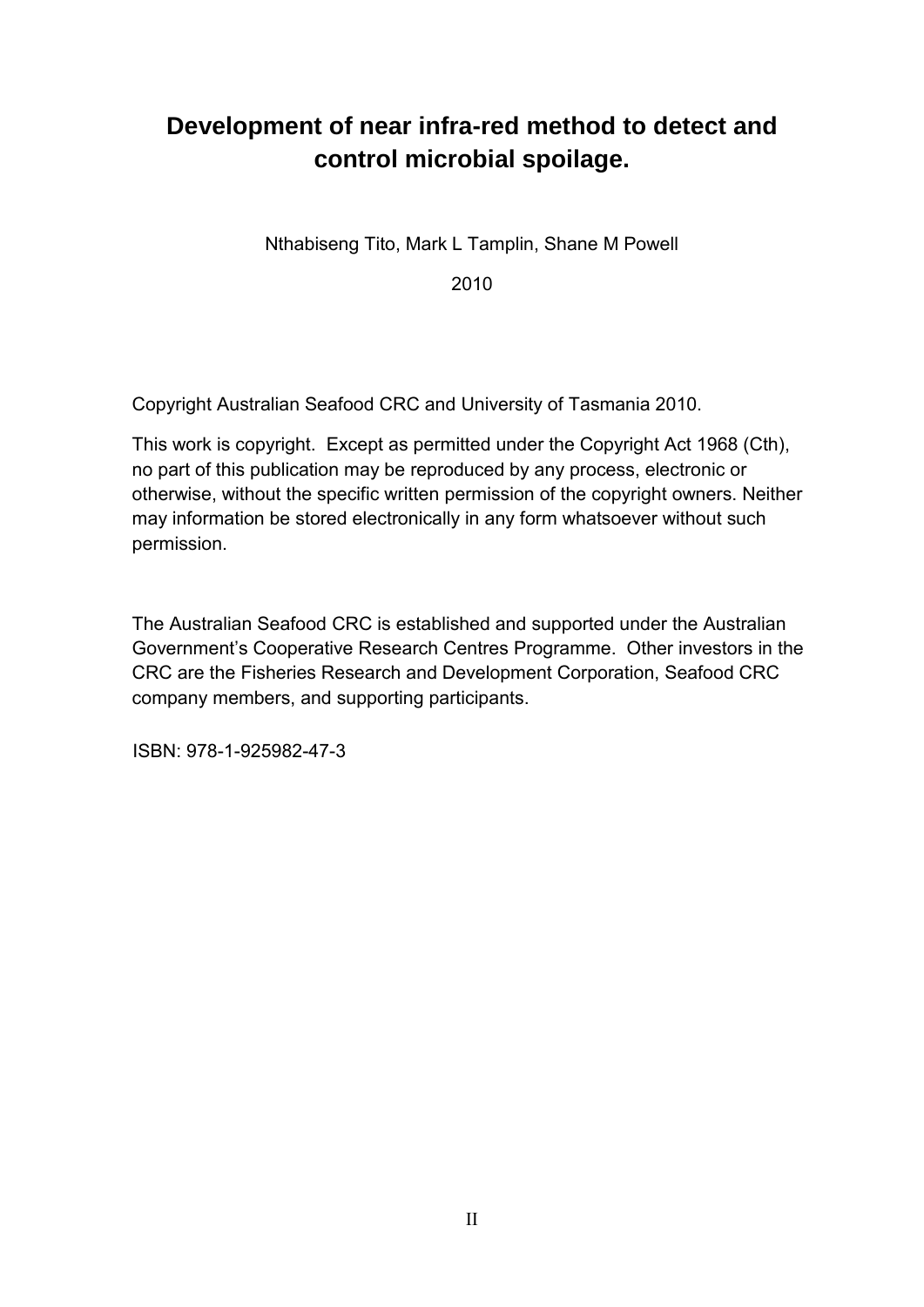## **Table of Contents**

| <b>Non-technical Summary</b> |                              |     |
|------------------------------|------------------------------|-----|
| Acknowledgements             |                              | VI  |
| <b>Thesis</b>                |                              | VII |
|                              | <b>Table of Contents</b>     | IX  |
|                              | <b>Literature Review</b>     | 15  |
|                              | Abstract                     | 36  |
|                              | Introduction                 | 36  |
|                              | <b>Materials and Methods</b> | 38  |
|                              | <b>Results</b>               | 41  |
|                              | <b>Discussion</b>            | 51  |
|                              | <b>Conclusions</b>           | 56  |
|                              | References                   | 57  |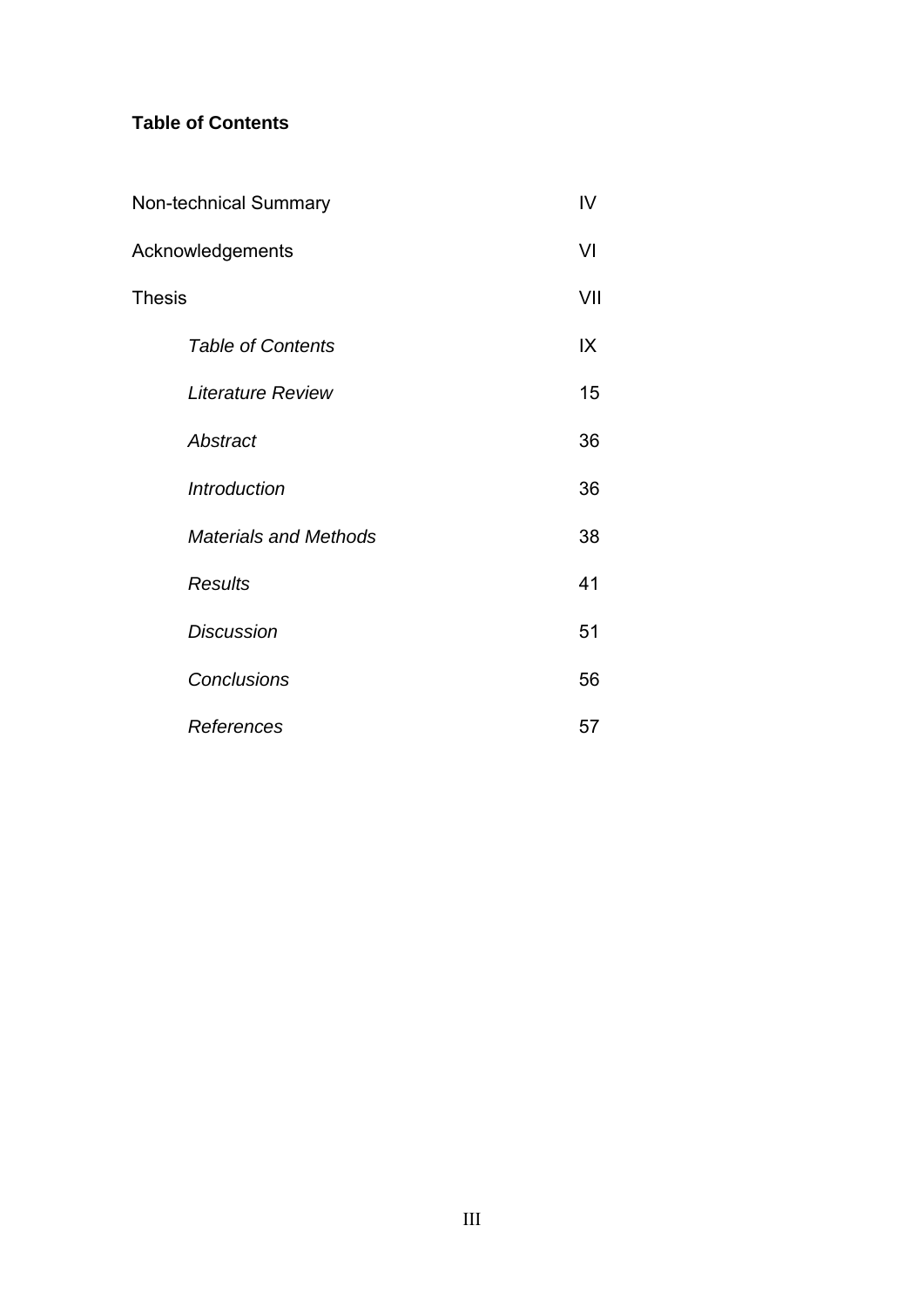### **Non technical summary**

## **2009/766 Development of near infra-red method to detect and control microbial spoilage.**

| <b>Principal Investigator:</b> Dr S.M. Powell |                                              |
|-----------------------------------------------|----------------------------------------------|
| Address:                                      | Tasmanian Institute of Agricultural Research |
|                                               | University of Tasmania                       |
|                                               | Private Bag 54                               |
|                                               | Hobart TAS 7001                              |
|                                               | Telephone: 03 6226 6286                      |

## **Objectives:**

1. To show that a simple inexpensive method, near-infra-red spectrophotometry can be used to detect spoilage organisms on fresh salmon.

2. To develop a model for the relationship between the NIR spectra of fresh fish and the numbers of bacteria present after nine days of storage.

### **Outcomes achieved to date**

This honours project has shown that there is a relationship between the NIR spectra of fresh salmon and the numbers of bacteria present nine days later after storage at 4°C. The mathematical model that predicts the numbers of bacteria still requires further work before it can be considered robust. However the method has potential to be developed further as a tool for predicting microbial spoilage of fresh fish products.

Spoilage of fresh fish products by the action of bacteria is one of the main causes of the short shelf-life of these products. A range of bacteria are responsible for this and are referred to collectively as "spoilage bacteria". Currently methods to detect both spoilage of the product and the presence of number of bacteria are time-consuming, for example requiring 24-hour incubation periods, or require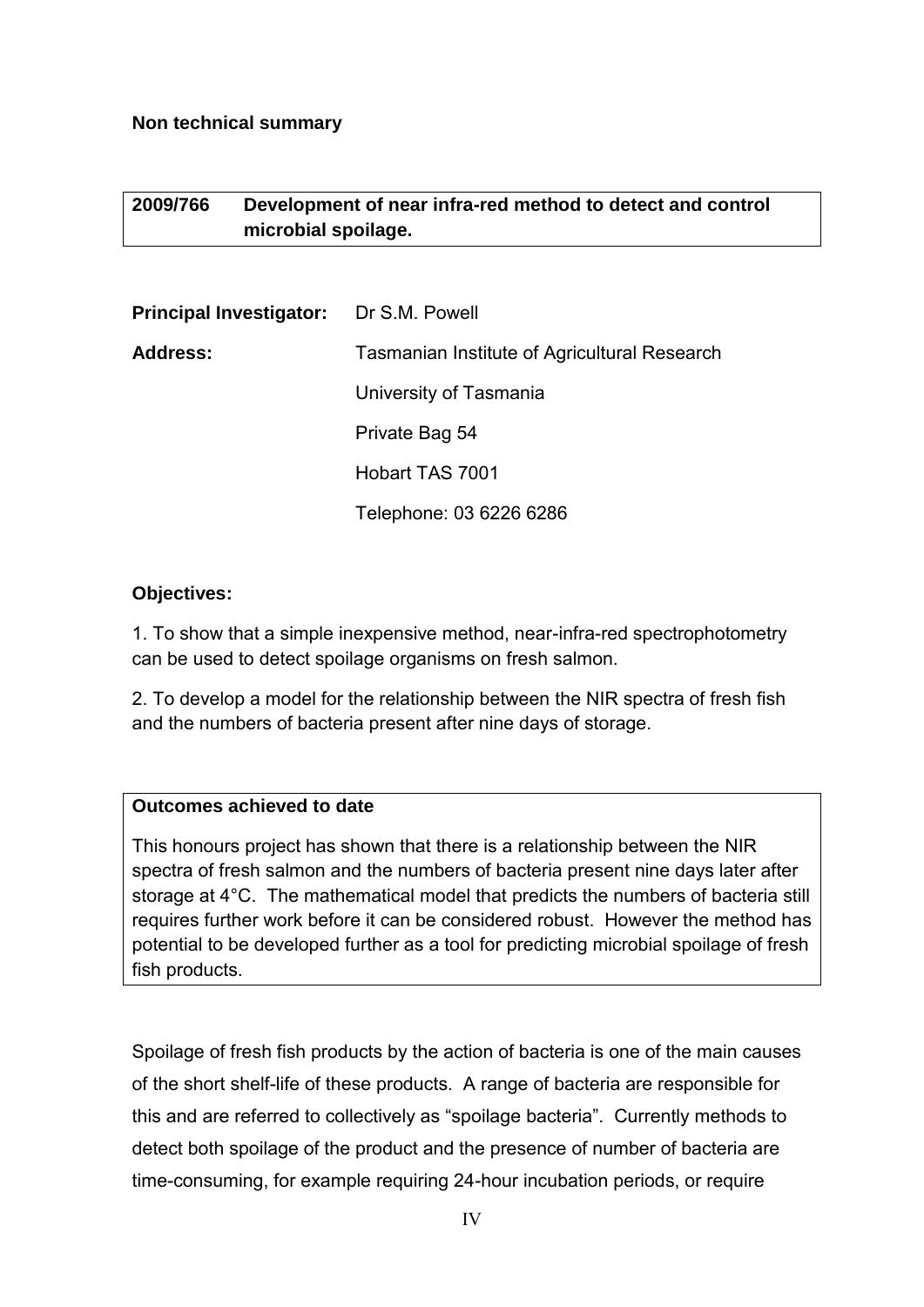specialised labour such as tasting panels. Near infra-red spectroscopy (NIR) is widely used in the food industry to monitor factors such as fat and moisture content in a range of foods. Although it has been used to distinguish different types of bacteria and, in a few cases, to quantify the number of bacteria in different materials, there is a lack of information on the ability of the method to quantify bacteria directly on food products. The aim of this project was to determine whether NIR had the potential to be used as a method to detect and predict microbial spoilage of fresh fish products.

NIR was easily able to distinguish between fresh Atlantic salmon fillets and those stored for nine days at 4°C indicating that NIR can detect spoilage. Partial least squares regression prediction models for the number of total bacteria and the number of *Enterobacteriaceae* present were developed. These models used the NIR spectra collected when the fish was fresh to predict the number of bacteria that would be present nine days later. The calibration equations for both models were good (R<sup>2</sup>=0.94; RMSE= 0.17 log CFU/g and R<sup>2</sup>=0.95; RMSE=0.12 log CFU/g, for *Enterobacteriaceae* and total aerobic plate counts respectively). However the error of the validation curves was larger ( $R^2$ =0.64; RMSE= 0.41 log CFU  $g^{-1}$  and  $R^2$ =0.64; RMSE=0.32 log CFU  $g^{-1}$ , for *Enterobacteriaceae* and total aerobic plate counts respectively) although still acceptable considering the number of samples used in constructing the model. There are many factors (protein and fat content of the salmon itself for example) that contribute to the differences in the NIR spectra that are unrelated to the numbers of bacteria. Hence for any model to be useful it needs to include as many of these variables as possible.

In conclusion, the results of this project show that NIR has potential to be a useful method for detecting and predicting bacterial levels on fish but much more work is required to develop a suitably robust model.

**Keywords:** Near infra red spectroscopy, microbial spoilage, Atlantic salmon

V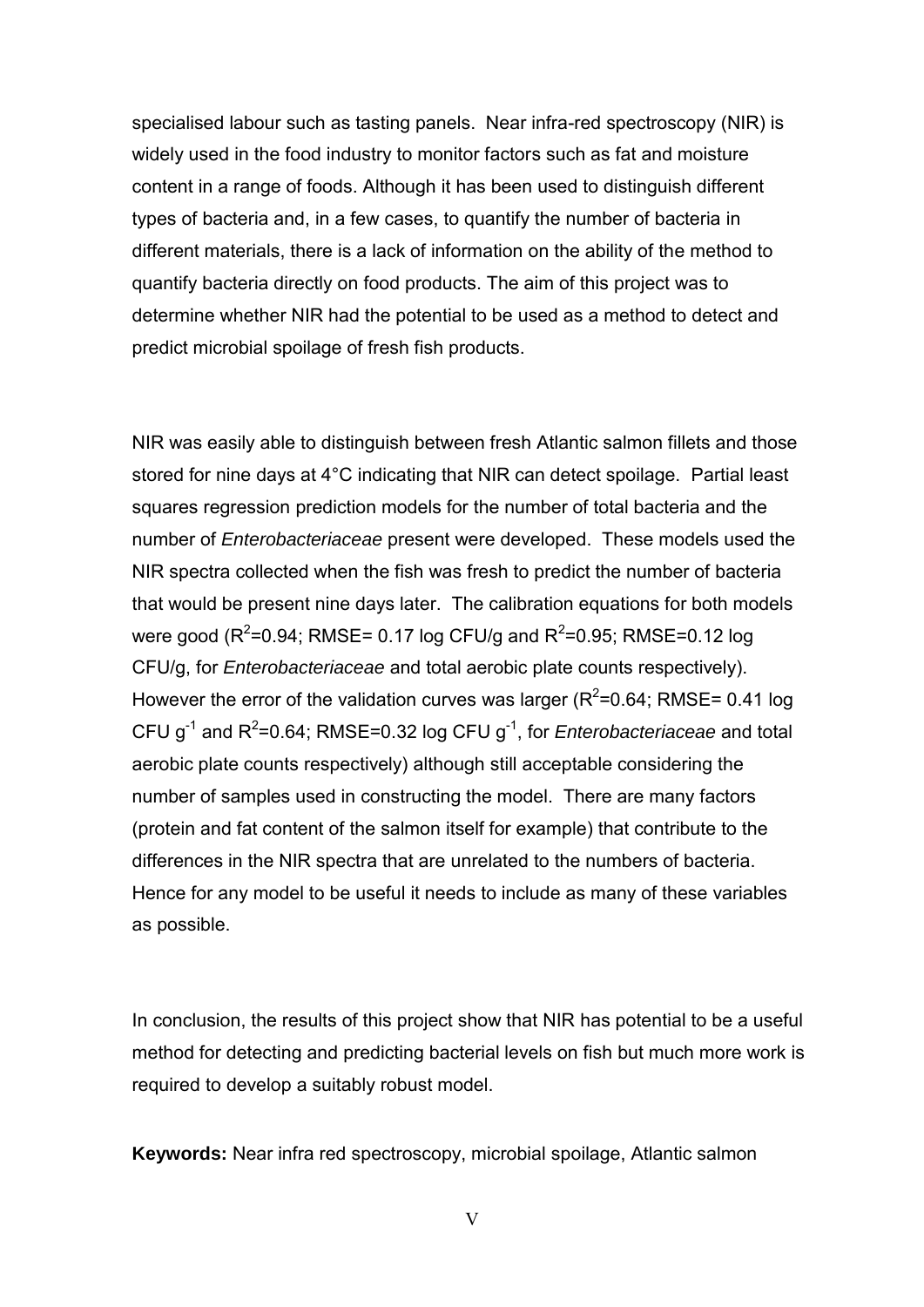## **Acknowledgements**

This work was carried out using the facilities of the Central Science Laboratory at the University of Tasmania. The authors would like to acknowledge the assistance and guidance provided by Dr Thomas Rodemann.

This work formed part of a project of the Australian Seafood Cooperative Research Centre, and received funds from the Australian Government's CRC programme, the Fisheries R&D Corporation and other CRC participants.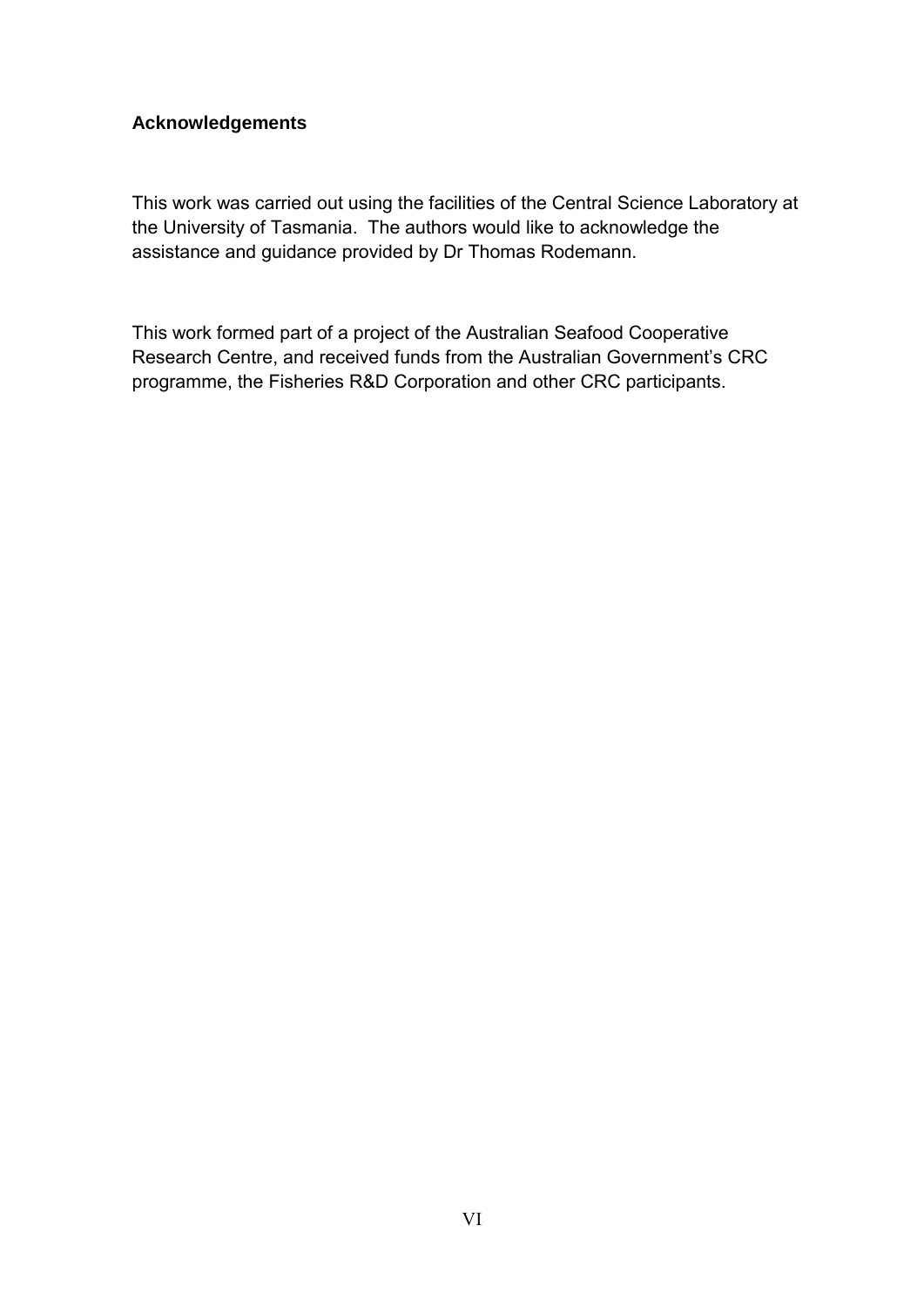**The development of near infrared spectroscopic method to detect microbial spoilage communities in the Atlantic salmon (***Salmo salar***).**



**Photo: Nthabiseng Tito, 2010** 

## **Submitted in fulfilment of the requirements for the degree of Bachelor of Science with honours,**

Nthabiseng Beta Tito

**University of Tasmania, Hobart November 2010**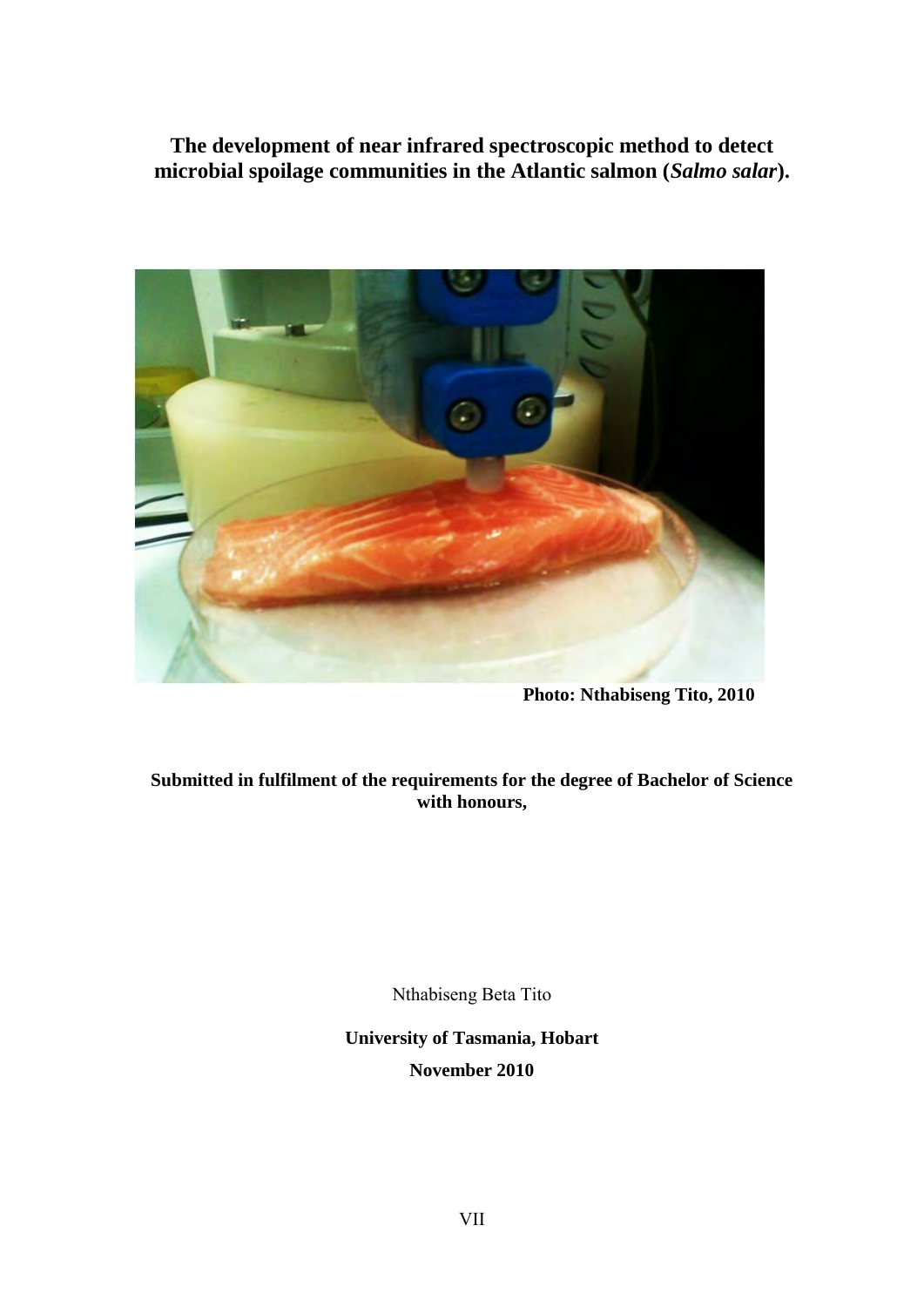## **Declaration**

I hereby declare that this thesis contains no material which has been accepted for the award of any other degree or diploma and, to the best of my knowledge, contains no copy or paraphrase or material published or written by any other person, except where due reference is made in the text of this thesis.

> (Signed) Nthabiseng Beta Tito University of Tasmania, Hobart November 2010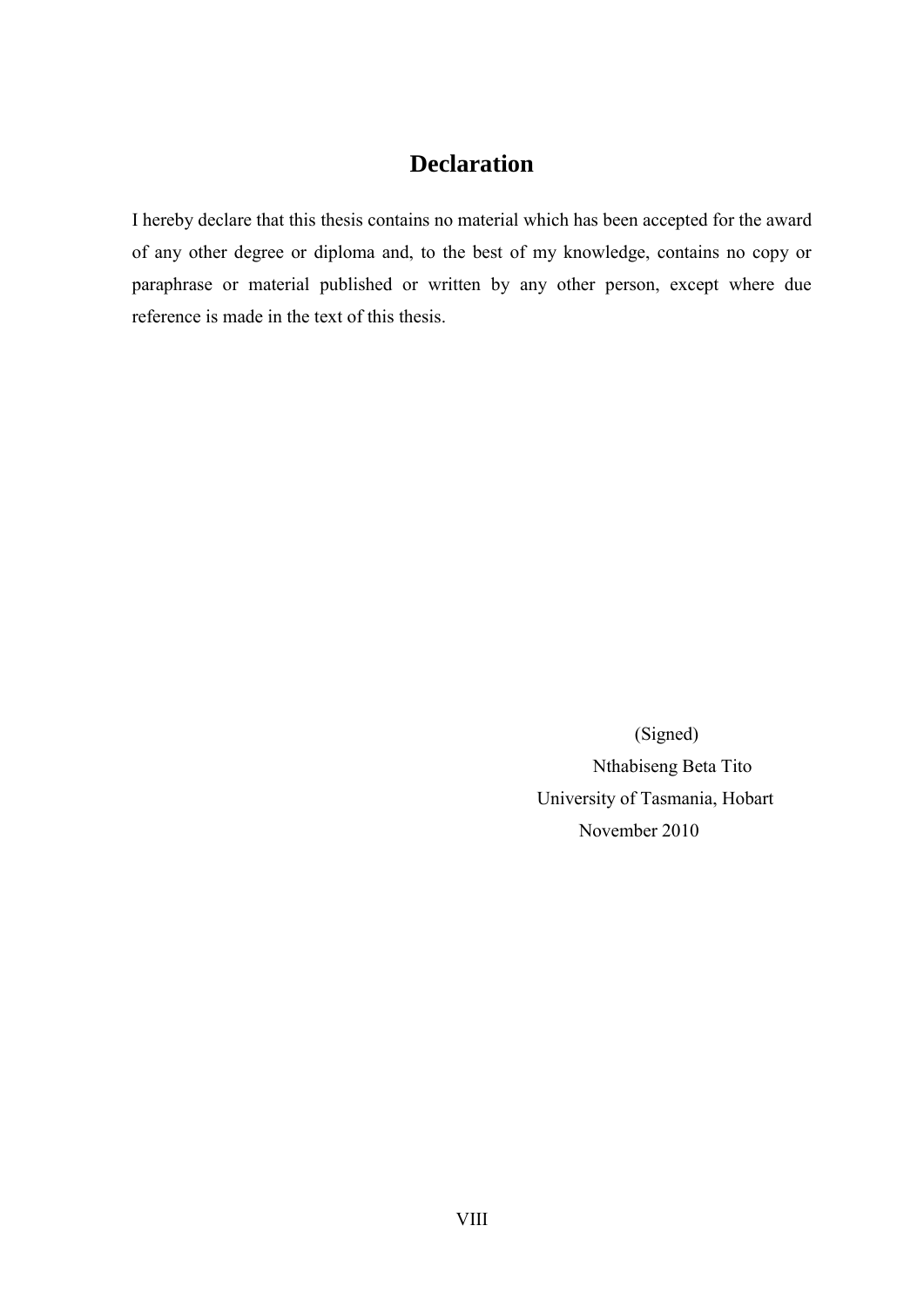## **Acknowledgements**

I am tremendously grateful to Dr Shane Powell for her consistent support throughout this year. I cannot think of anyone who could have supervised me any better than you did. I am blessed to have you as my mentor.

I would also like to thank Professor Mark Tamplin for his support.

Thomas Rodemann, thank you so much for your immense contribution with NIR modelling. You have patience as big as the oceans! And God, aren"t you so good at what you do (vibrational spectroscopy). It was a pleasure to work with you.

I would also like to thank others including Jocelyn Parry-Jones, Tamil Thangavel, Jurkuch Deng, Anchana Ganesan and Bianca Porteus, Lizzie Kelentse for being there.

Finally I would like to thank mom for her support and Martha Banda for the many things she has done and for her continual encouragements.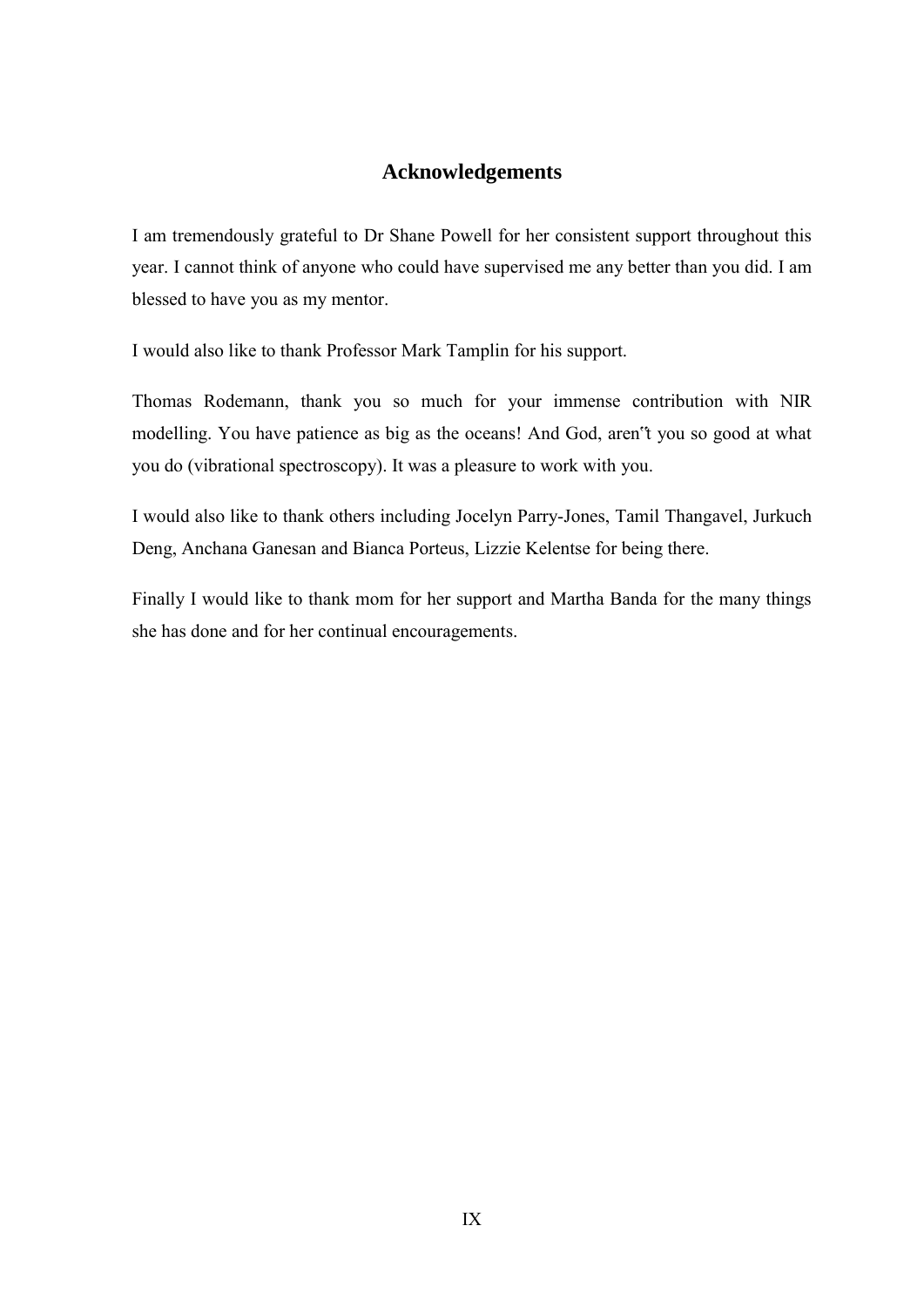# **Table of contents**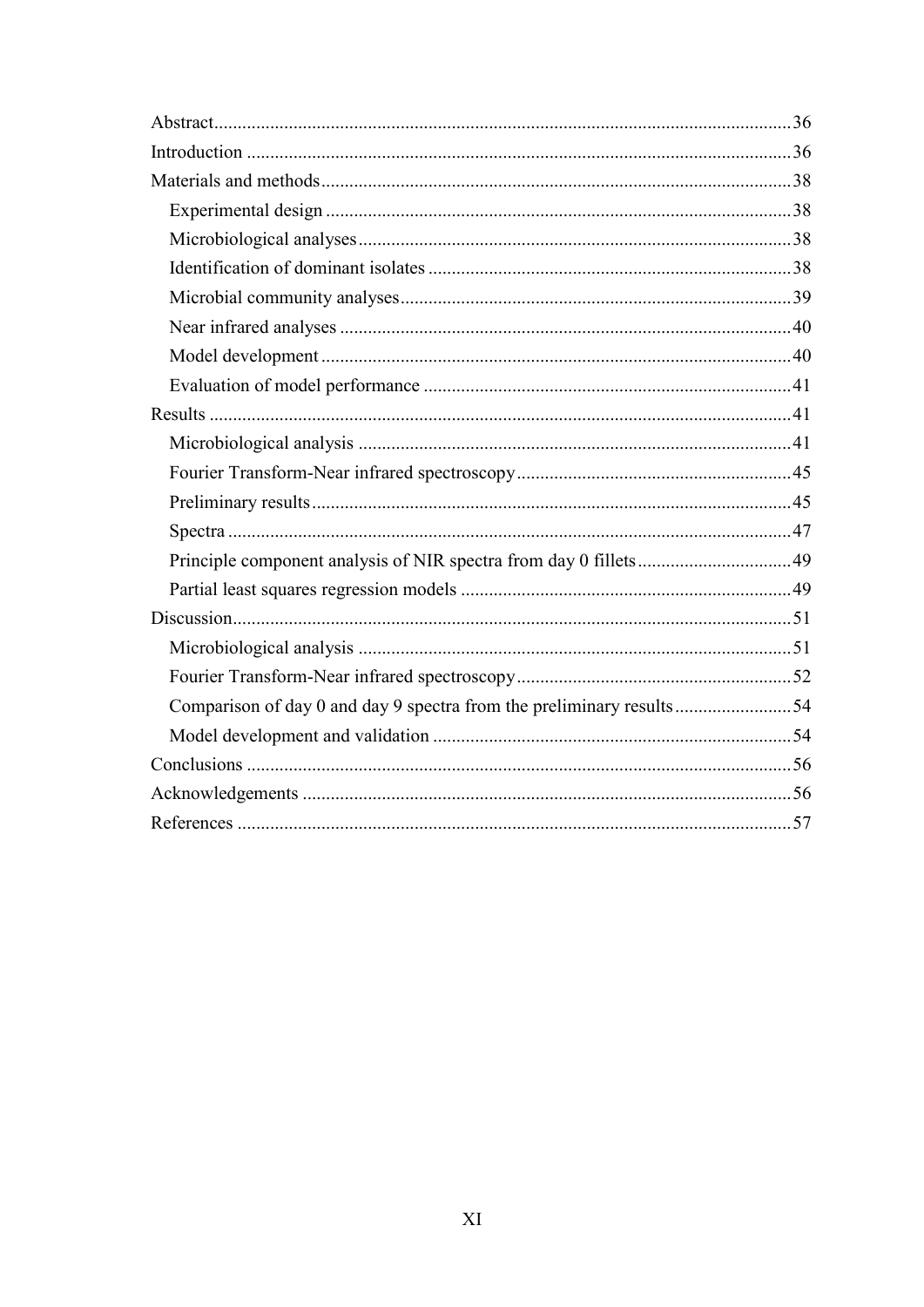# **List of Figures**

| Figure 1 Different phases in the causes of fish spoilage (from Abbas et al 2009)17                                                                                                                                                                                   |
|----------------------------------------------------------------------------------------------------------------------------------------------------------------------------------------------------------------------------------------------------------------------|
| Figure 2 The effect of temperature on lipid oxidation (Alvarez, 1982)  19                                                                                                                                                                                            |
| Figure 3 A typical chronoamperometric (current versus time) curve (Yano et al. 1996)26                                                                                                                                                                               |
| Figure 4 The schematic diagram of the direct sensing system for evaluating meat freshness:<br>1 platinum electrode; 2 immobilised enzyme; 3 Nafion membrane; 4 polycarbonate<br>membrane; 5. Ag/AgCl reference electrode; 6. Potentiostat; 7. Function generator; 8. |
| Figure 5 Colour score in % intensity in relation to storage time in days (Harewood 1998)28                                                                                                                                                                           |
| Figure 6 The principal types of NIR absorption bands and their locations (Osborne 1993).                                                                                                                                                                             |
| Figure 7 Graph of log total bacteria counts (log CFU/g) for each batch. Error bars<br>represent standard deviation. Blue and brown represent log counts on day 0 and day 9                                                                                           |
| Figure 8 Graph of log <i>Enterobacteriaceae</i> counts (log CFU/g) for each batch. Error bars<br>represent standard deviation. Blue and brown bars represent day 0 and day 9 respectively.                                                                           |
| Figure 9 Distribution of log <i>Enterobacteriaceae</i> counts at day 9 exhibiting normal                                                                                                                                                                             |
| Figure 10 A histogram showing the distribution of log total bacteria counts at day 943                                                                                                                                                                               |
| Figure 11 A MDS plot showing the similarity of microbial communities on salmon as                                                                                                                                                                                    |
| Figure 12 A plot of multi scattering corrected spectra from the first batch 46                                                                                                                                                                                       |
| Figure 13 PCA of spectra from fresh and old salmon fillets of batch 1. The squares                                                                                                                                                                                   |
| Figure 14 Typical FT-NIR spectra in the range 11000-4462 cm <sup>-1</sup> collected on both fresh                                                                                                                                                                    |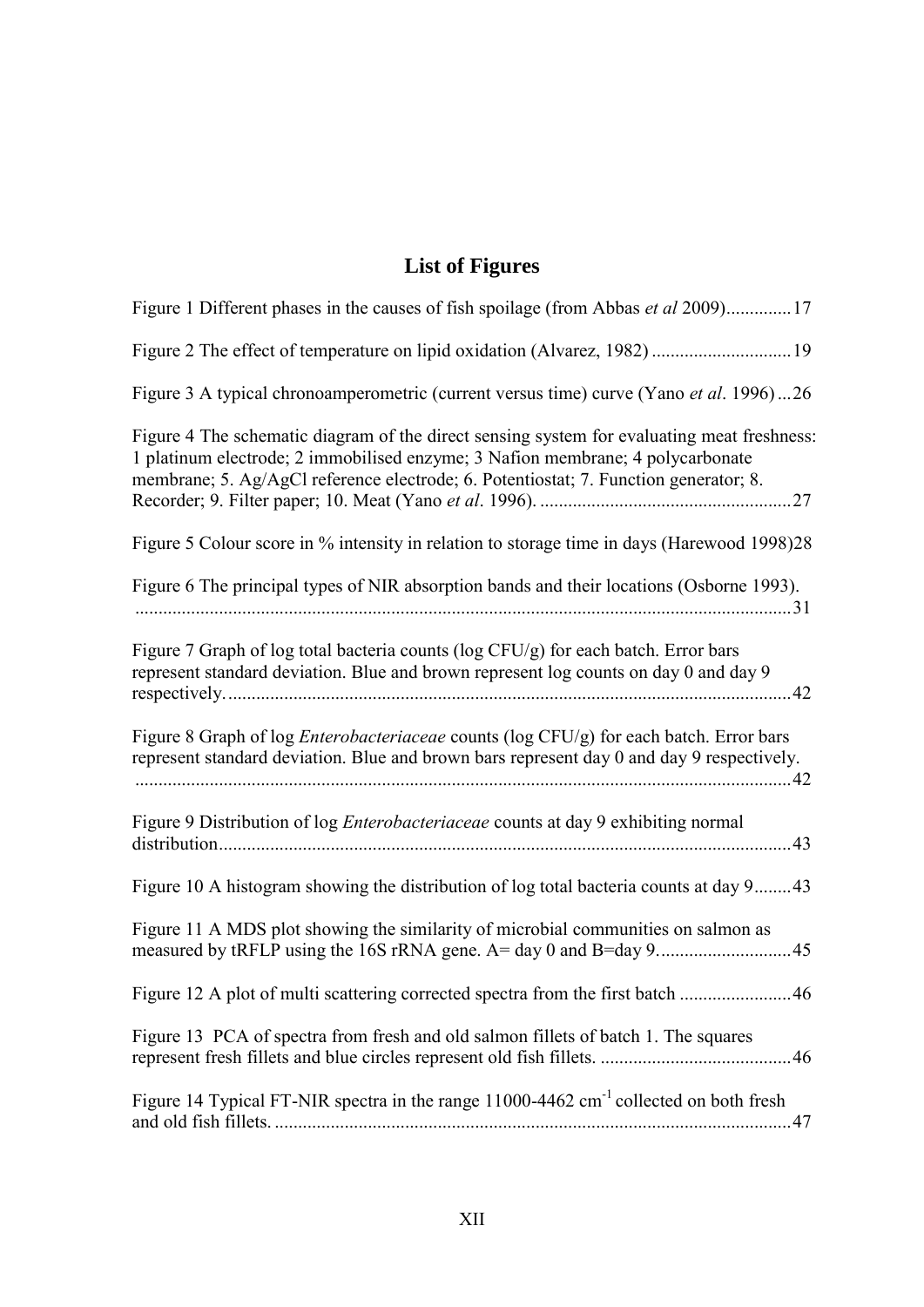| Figure 15 Spectral data wavenumber range 7500 to 10000 cm <sup>-1</sup> after unit vector                                                                                                                                                                                            |
|--------------------------------------------------------------------------------------------------------------------------------------------------------------------------------------------------------------------------------------------------------------------------------------|
| Figure 16 Spectral data wavenumber range 7500 to 10000 cm <sup>-1</sup> after area normalisation .48<br>Figure 17 Score plot showing principal component analysis of near infrared data (different                                                                                   |
| Figure 18 Correlation plots for actual log <i>Enterobacteriaceae</i> counts and values predicted<br>from spectra using PLS regression modelling technique. Blue points show the calibration<br>plot and the red points show the validation plot for log <i>Enterobacteriaceae</i> 50 |
| Figure 19 Correlation plots for actual log total aerobic counts and values predicted from<br>spectra using PLS regression model. Blue points show the calibration plot and the red                                                                                                   |

points show the validation plot. ........................................................................................... 51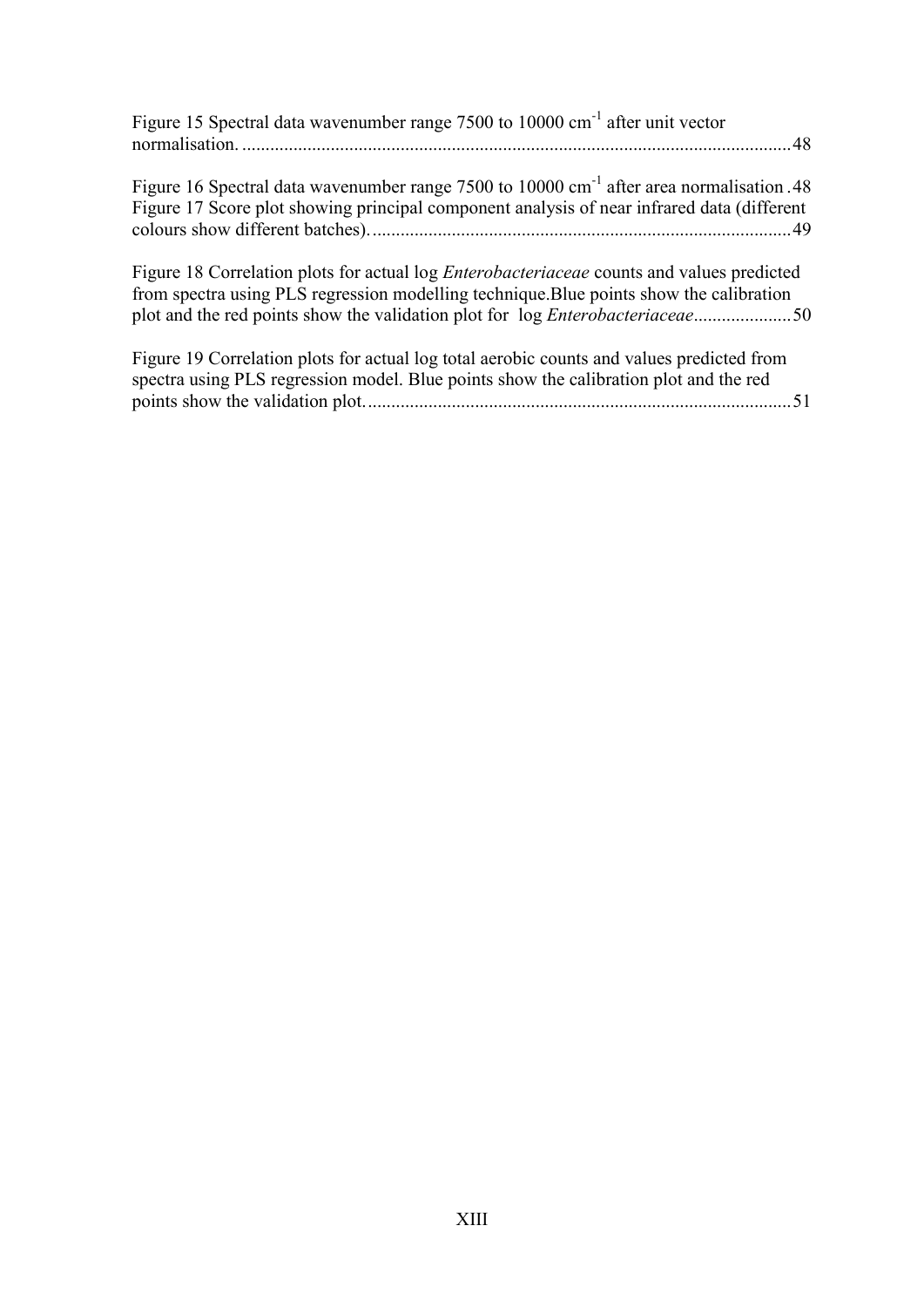# **List of tables**

| Table 1 Different type of foods and their spoilage based on biochemistry (Adams and                                                                                                |
|------------------------------------------------------------------------------------------------------------------------------------------------------------------------------------|
| Table 2 SSO on fish from different origins and storage conditions (Gram and Huss, 1996)<br>$\cdot$ 20                                                                              |
| Table 3 Shelf lives of mullets from waters of different temperatures (Reilly 1985)21                                                                                               |
| Table 4 The effect of packaging on the shelf life of chilled fish and meat products<br>.24                                                                                         |
| Table 5 Tentative identification of isolates based on sequencing of 16S rRNA gene 44                                                                                               |
| Table 6 shows the standard error of prediction (RMSE) for calibration and validation of<br>the PLS regression models for predicting bacteria counts on day 9 using day 0 spectra50 |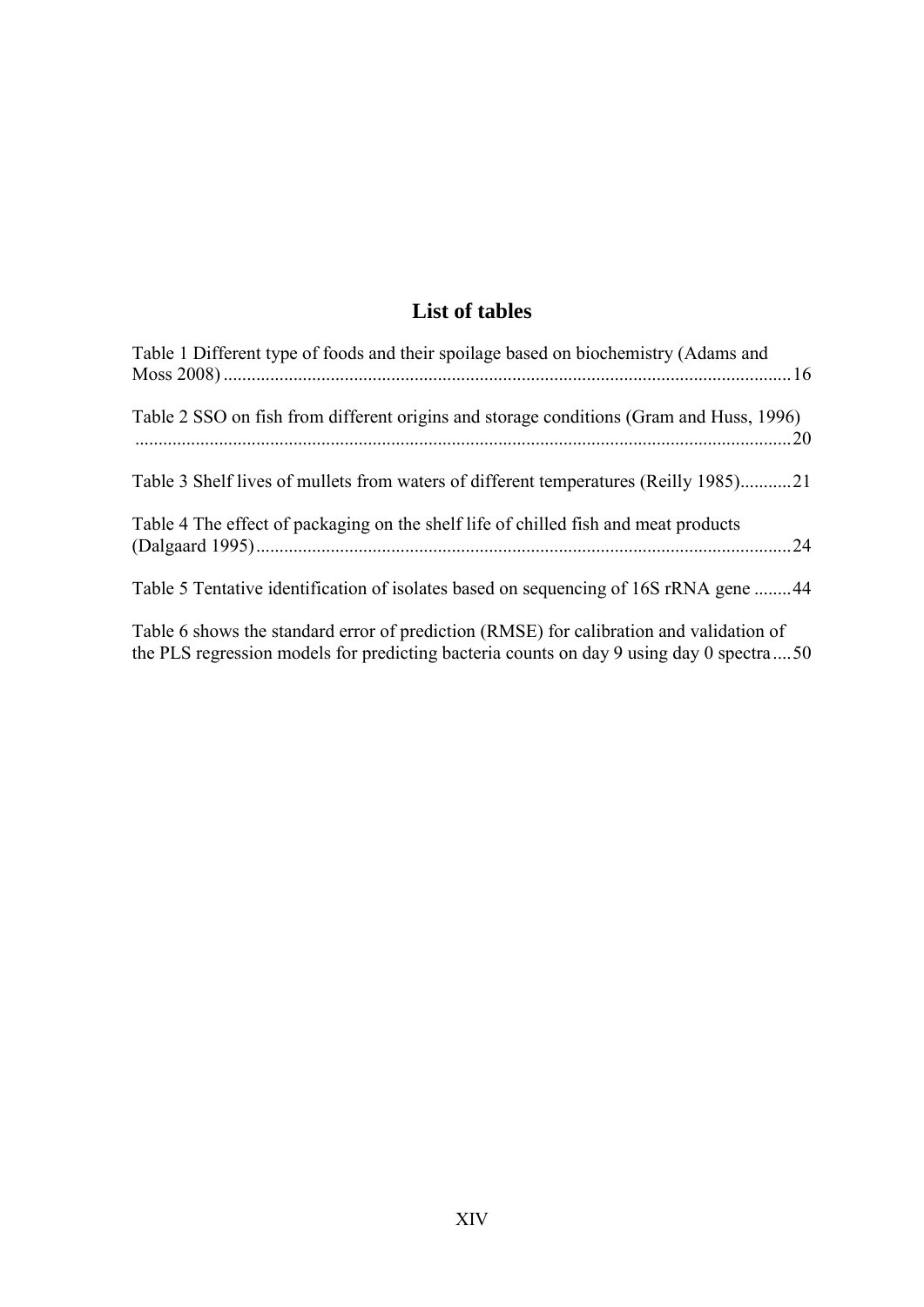## **Literature Review**

#### **Abstract**

The potential of using a near infrared spectroscopy (NIR) method to detect as well as predict microbial spoilage on Atlantic salmon was investigated. Principal component analysis results showed clear separation between the fresh salmon fillets and those stored for nine days at 4°C, indicating that NIR spectra could detect spoilage. Partial least regression (PLS) prediction models for microbial loads on the fish fillets were established for both *Enterobacteriaceae* and total aerobic counts on day 9. Calibration equations for both counts are good with  $R^2=0.94$ ; RMSE= 0.17 log CFU/g and  $R^2=0.95$ ; RMSE=0.12 log CFU/g for predicting log *Enterobacteriaceae* and log total aerobic counts respectively. These results indicate that with more samples NIR can be used to detect spoilage as well as predict microbial loads on Atlantic salmon (*Salmo salar*).

## **Introduction**

Freshness is one of the most important quality attributes for fish products. It is affected by many factors including temperature and time of storage. Fish is usually stored in ice and chilled conditions to increase its shelf life. The shelf life of the fish varies depending on storage conditions. Fish spoilage is characterised by changes in aroma, taste, texture and appearance (Lin *et al* 2006). Fish stored in ice for a week is acceptable for two weeks. Fish stored under chilled conditions is much shorter. The fish that is modified atmosphere packaged lasts the longest time.

This review focuses on fish spoilage. The influence of origin, processing and storage conditions on the spoilage of fish will be looked into. There are many methods used for detecting spoilage on fish. These include microbial enumeration methods, volatile compound analysis, measurement of lipid oxidation, nucleotide and amine metabolite assays texture measurement and sensory evaluation (Bremner and Sakaguchi 2000),however these methods are limited because they are usually labour intensive, time consuming, invasive and unattractive for routine analysis (Lin *et al*. 2006). Therefore, there is need for a method that is objective, robust, non intrusive (Nilsen *et al* 2002) and rapid to ensure safe and high quality fish products on the market. NIR spectroscopy meets the requirements for the new method (Suthulik *et al*. 2008) and has been used on chicken, cabbage and on rainbow trout (Suthulik *et al*. 2008; Alexandrakis *et al*. 2008)).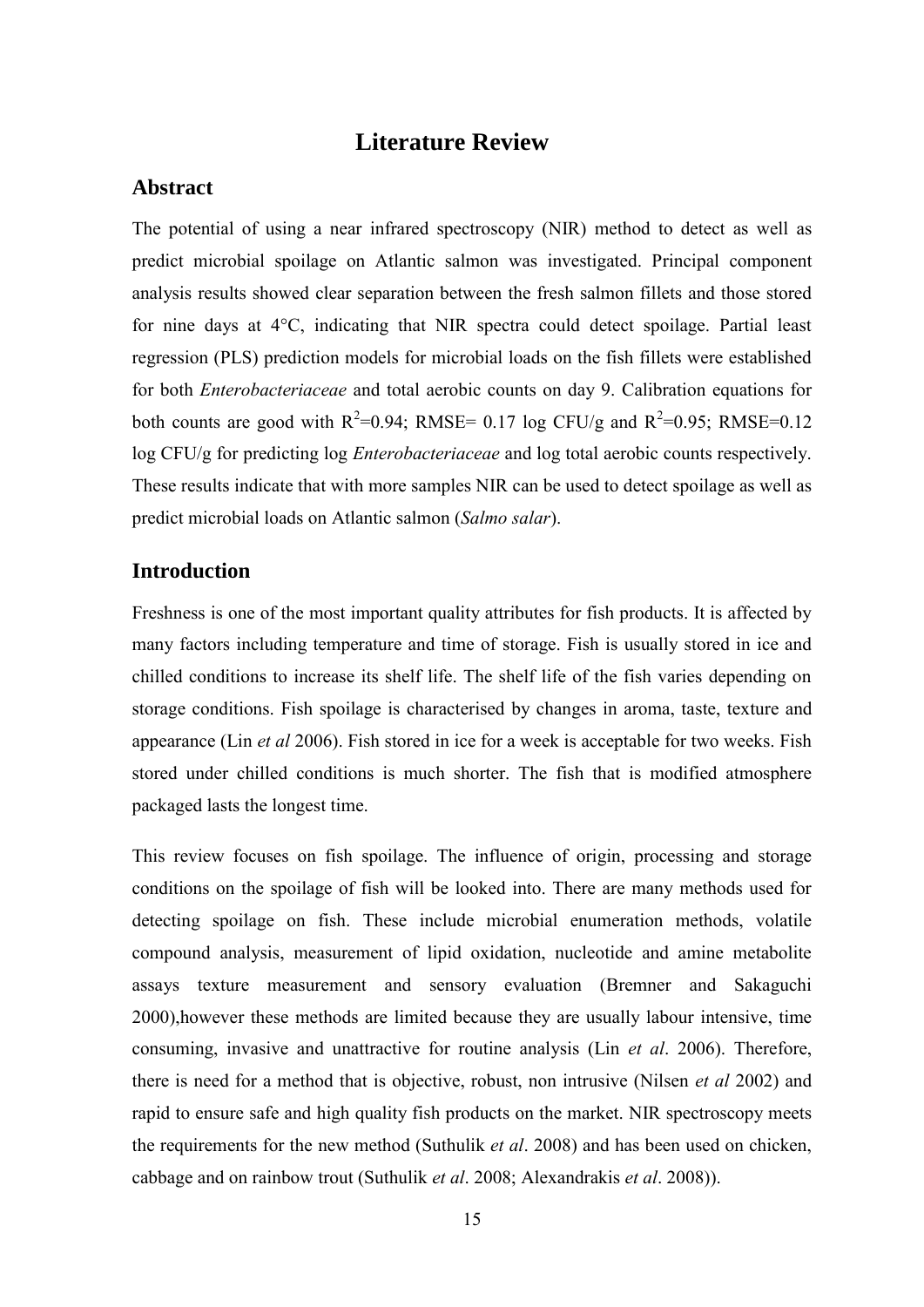A few of the methods used for monitoring spoilage will be described and advantages and limitations of each will be discussed.

## **General food spoilage**

Food spoilage is any change that renders a food quality unacceptable to consumers (Sivertsvik *et al.* 2002). Food spoilage is a complex process and large amounts of food are lost because of microbial spoilage (Gram *et al*. 2002). Different foods have different microbiology. This is because different foods have different biochemical compositions (Table 1).

| Food               | <b>Process</b>    | <b>Products</b>      | <b>Effects</b>                 |
|--------------------|-------------------|----------------------|--------------------------------|
| Pectin (fruits and | Pectinolysis      | Methanol, uronic     | Loss of fruit and vegetable    |
| vegetables)        |                   | acid                 | structure                      |
| proteins           | Proteolysis       | Amino acids,         | Bitterness, souring, sliminess |
|                    | deamination       | amines               | Bad odours                     |
|                    |                   | Ammonia, indole,     |                                |
|                    |                   | H <sub>2</sub> S     |                                |
| Carbohydrates      | Hydrolysis        | Organic acids, $CO2$ | Souring, acidification         |
| (starchy foods)    | fermentations     | Mixed alcohols       |                                |
| lipids             | Hydrolysis, Fatty | Glycerol and mixed   | Rancidity                      |
|                    | acid degradation  | fatty acids          | bitterness                     |

**Table 1** Different type of foods and their spoilage based on biochemistry (Adams and Moss 2008)

The bacteria involved in spoiling fruits and vegetables are usually those responsible for breaking down pectin in a process called pectinolysis. Pectin is found in the middle lamella of plant cells. Pectinolytic bacteria include the gram negative genera *Pectobacterium, Pseudomonas* and *Xanthomonas* (Adams and Moss 2008). Fish and other muscle foods undergo the process of breaking down proteins by proteolysis and deamination.

The biochemical products of spoilage of different food have been used to determine the quality of fish. Total volatile base nitrogen (TVBN), trimethylamine nitrogen (TMA-N), thiobarbituric acid (TBA) and free fatty acids (FFA) are examples of biochemical analysis used to predict the extent of spoilage. TVBN and TMA-N are useful for assessing bacterial spoilage whilst TBA and FFA measure the extent of lipid oxidation (Buransompob *et al.* 2003; Subramanian 2007).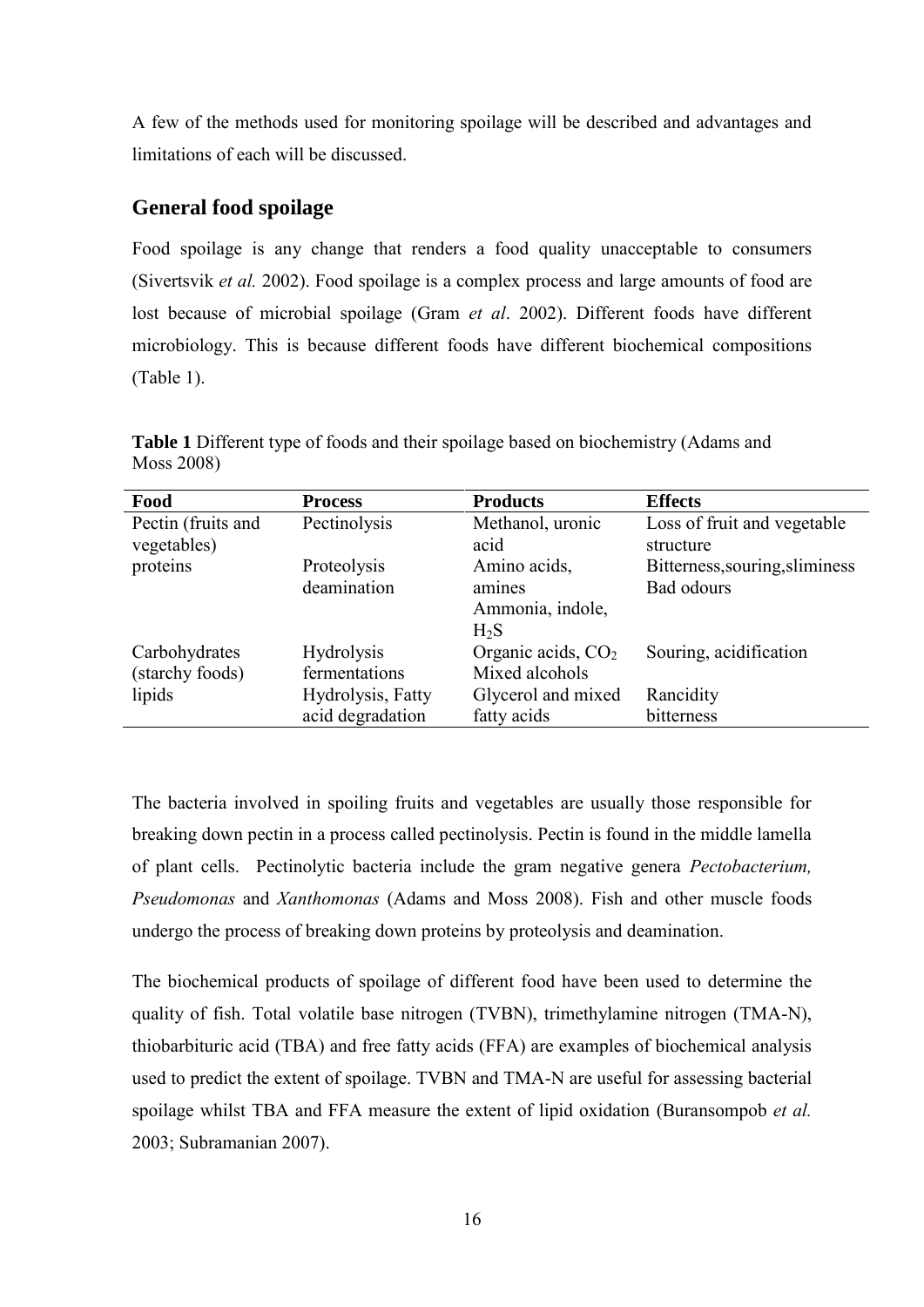## **Spoilage of fish**

When compared to other muscle foods and milk, fish spoils the fastest even under refrigeration (Adams and Moss 2008). The spoilage of fish is due to a combination of microbiological, chemical and physical activities on the fish flesh (Abbas *et al.* 2009). The initial quality deterioration of fish is mainly caused by autolytic (self degrading) changes and is not related to the activity of the microorganisms (Gram and Huss 1996). This is possible because when the fish die, the enzymes secreted into the gut degrade the fish. However, the final stages of fish quality loss, changes in the texture of the fish flesh and production of off-odours and off-flavours are primarily due to microbial activity. Figure (1) which was adopted from Abbas *et al* (2009) is a graphic presentation of the four phases.



**Figure 1** Different phases in the causes of fish spoilage (from Abbas *et al* 2009)

In phase 1 there is a small loss of the characteristic odour and flavour. A considerable loss of sweet sea weedy flavour of the fish happens in phase 2. In phase 3 there are strong offensive flavours and odours. In phase 4 the fish is spoiled and undesirable to eat.

## **Chemical spoilage**

The lipid content of fish muscle ranges from as low as less than one percent to as high as 20 percent depending on the species, season, environment and age (Tarr 1954). Fish species have attracted a great amount of attention as a source of omega 3 fatty acids in the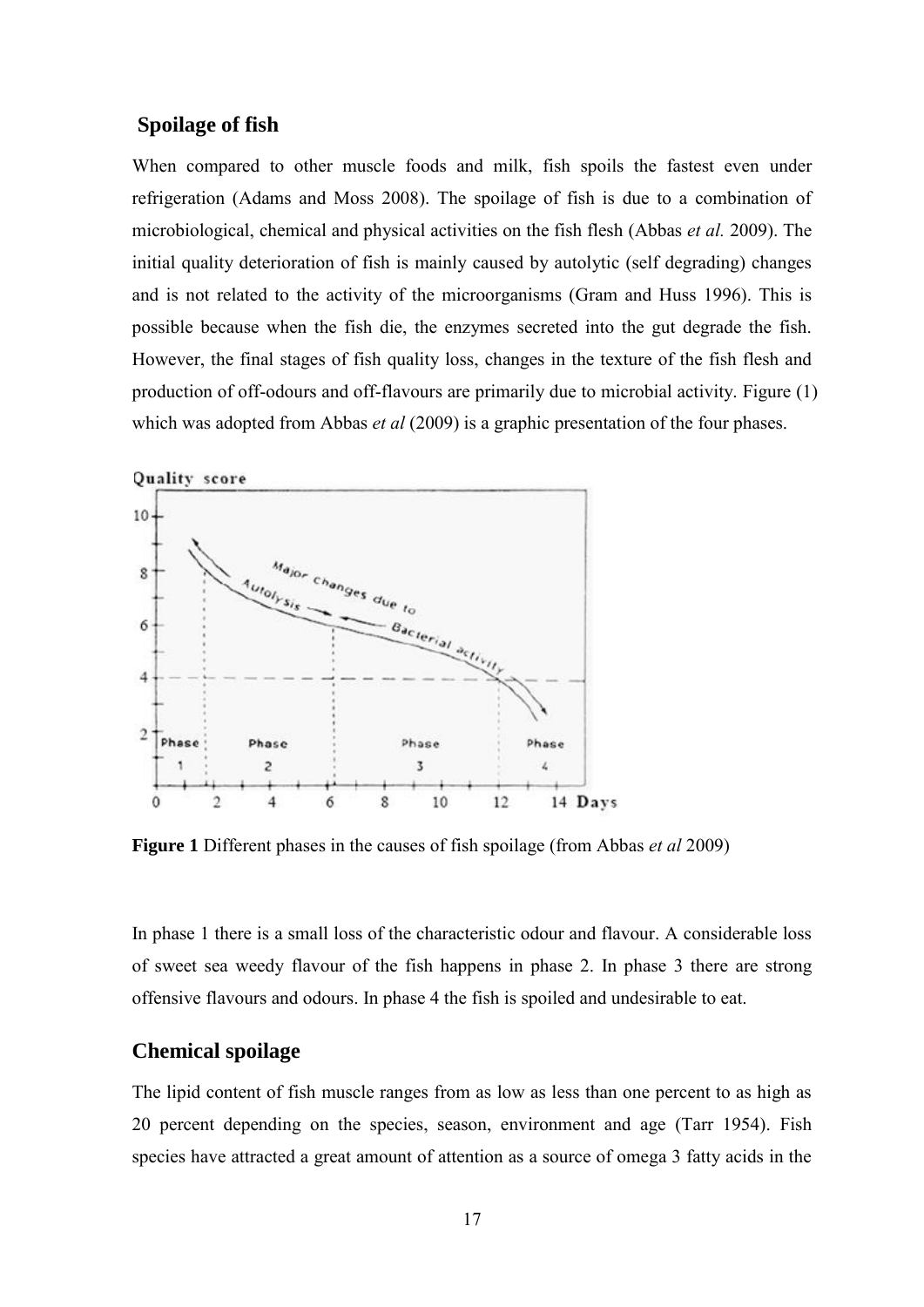human diet and people commonly refer to fish as a brain food. However, these fatty acids are polyunsaturated and very reactive and contribute significantly to the chemical spoilage of fish.

Lipid oxidation involves the formation of fatty acids radicals and hydro peroxides (Haard and Bracho 1995). There are two types of lipid oxidation, the enzyme catalysed oxidation and self catalysed oxidation. Auto oxidation, also referred to as non enzymatic oxidation, is promoted by metal ions like iron and cobalt and other haeme compounds (Doe 1998). The rate of auto oxidation increases logarithmically with the degree of unsaturation of the lipid (Doe 1998).

There are two known enzyme catalysed lipid oxidation reactions in fishery products. There is the lipoxygenase and the NADH-cytochrome b5 reductase. The lipoxygenases are responsible for adding oxygen at the specific sites on the specific fatty acid. The reductase is mainly involved with the reduction of ironIII to ironII (Haard and Bracho 1995). The reductase reaction requires ATP, ironIII and NADH but the lipoxygenase reaction does not. The product of lipid oxidation is hydroperoxides. The hydro-peroxides are then broken down to aldehydes and ketones. The rancid off-flavours are from the ketones and aldehydes (Bataringaya 2007).

Lipid oxidation can be a determining factor on the expansion or limitation of the commercial market for particular fish species. Lipid oxidation is affected by storage temperature, amongst other things, as shown in figure 2 (Alvarez 1982). The figure shows the increase in the lipid breakdown products and that the rate of lipid oxidation increases with temperature.

*Mugil cephalus* (the mullet) for instance, has a limited market for two reasons one of which is poor stability during storage due to its high lipid content. (Alvarez 1982; Deng *et al.* 1976) found out that lipid content of salted minced mullet significantly dropped from 18.53% to 9.66% when stored at room temperature for a month.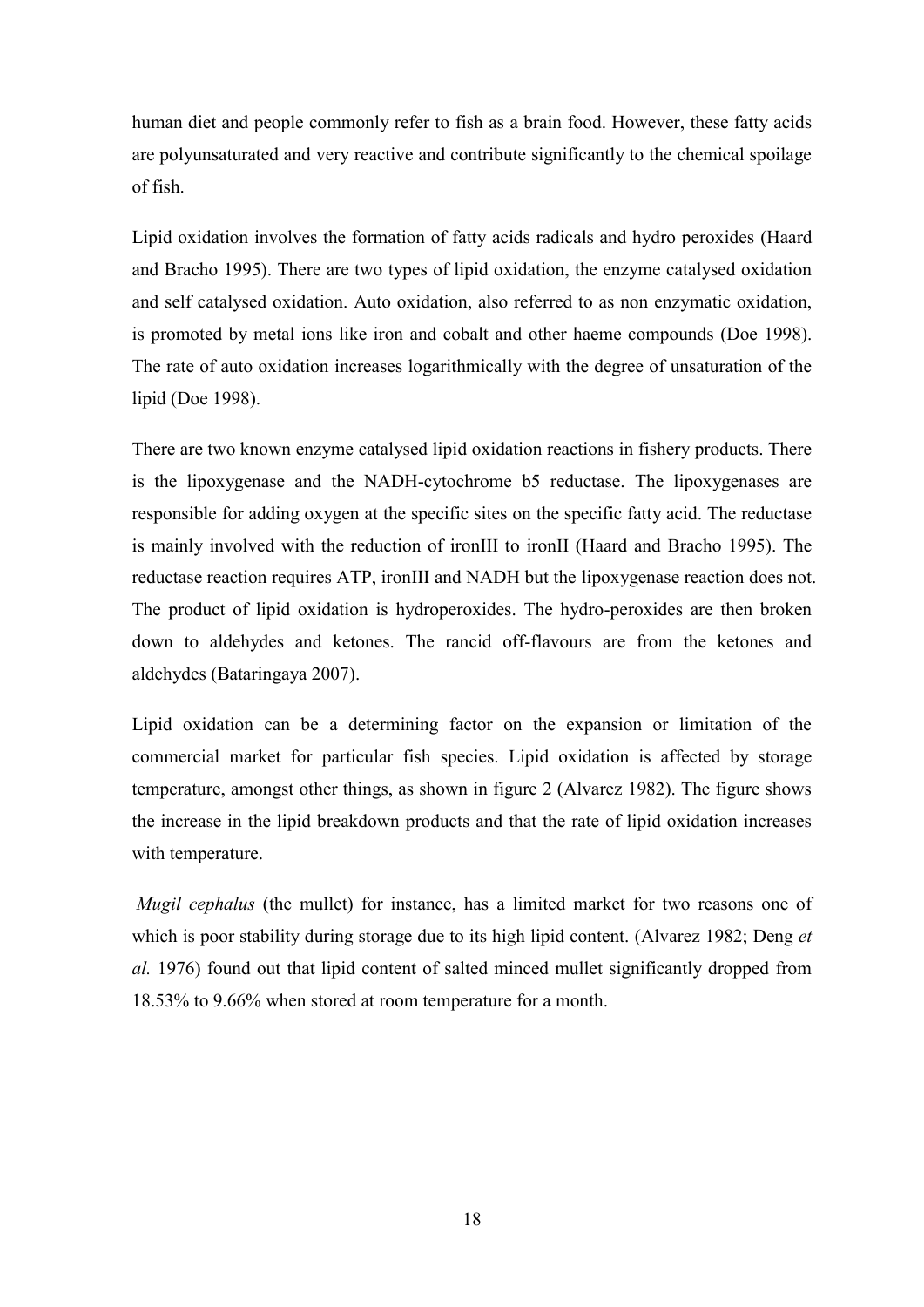

**Figure 2** The effect of temperature on lipid oxidation (Alvarez, 1982)

## **Microbial spoilage of fish**

The muscle of live fish is considered to be sterile, but microorganisms are found in the gut, gills and on the skin of live and newly caught fish (Bataringaya 2007). The fish"s host defence mechanisms, which prevent invasion of the tissues by bacteria cease to function after death (Fraser and Sumar 1998). The protection mechanisms include the secretion of antimicrobial compounds such as lysozyme and antibodies (Rahman 2007).

#### **Specific spoilage organisms**

It has been determined that there is no correlation between the total numbers of bacteria (Huss et al. 1974; Gram and Huss 1996) and spoilage. However, specific spoilage organisms (SSOs) are described as the bacteria that are responsible for the production of the off-odours and off-flavours associated with fish spoilage and the numbers of these are expected to be correlated with spoilage (Gram and Huss 1996).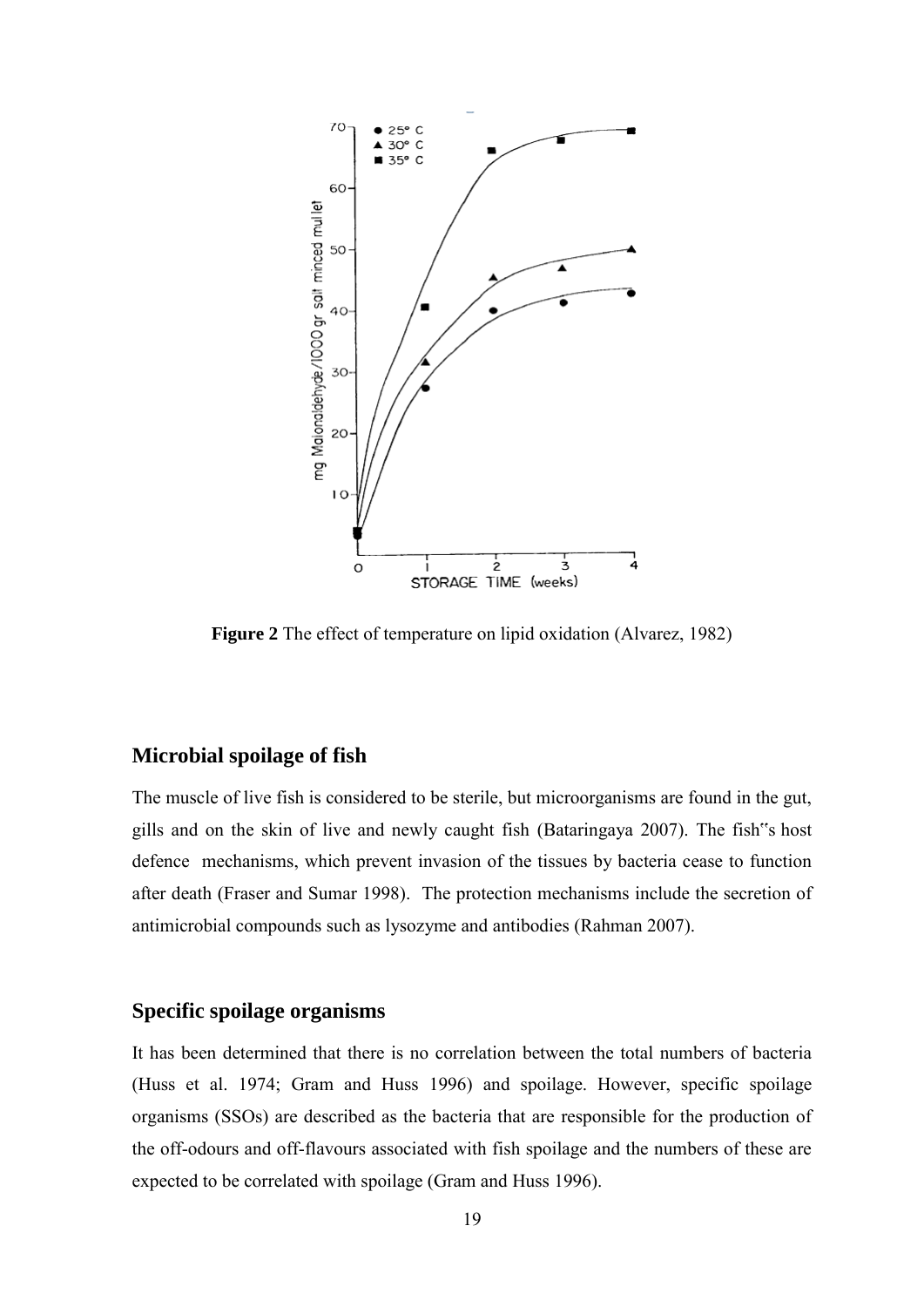SSOs are typically initially found in low numbers and different SSOs are found in different seafood (Gram and Dalgaard 2002).Table 2 shows the SSO on fish of different origin and storage conditions.

| atmosphere      | SSO of fresh, chilled fish |                |                 |                   |
|-----------------|----------------------------|----------------|-----------------|-------------------|
|                 | Temperate waters           |                | Tropical waters |                   |
|                 | Marine                     | fresh          | Marine          | fresh             |
| Aerobic         | Shewanella putrefaciens    | Pseudomonas    | S. putrefaciens | Pseudomonas spp   |
|                 |                            | spp            | Pseudomonas     |                   |
|                 | Pseudomonas spp            |                | spp             |                   |
| vacuum          | S. putrefaciens            | Gram positive  | LAB             | LAB               |
|                 |                            | bacteria       |                 |                   |
|                 | Photobacterium             | Lactic acid    |                 |                   |
|                 | phosphoreum                | bacteria (LAB) |                 |                   |
| CO <sub>2</sub> |                            | LAB            | LAB/TMAO        | LAB/TMAO          |
|                 | P.phosphoreum              |                | reducing        | reducing bacteria |
|                 |                            |                | bacteria        |                   |

**Table 2** SSO on fish from different origins and storage conditions (Gram and Huss, 1996)

#### **Tropical versus temperate fish spoilage**

Fish are cold blooded and therefore the bacterial flora on their skin, gills and intestines are adapted to their specific environments (Sivertsvik 2002). The microflora from the temperate waters is dominated by psychrotrophic, aerobic or facultative anaerobic Gram negative, rod shaped bacteria (Fraser and Sumar 1998). Examples include the genera *Acinebacter, Flavobacterium, Moraxella, Shewanella, Pseudomonas, Vibrionaceae* and *Aeromnadacae*. However, the microflora of fish from tropical waters is dominated by gram-positive organisms such as *Bacillus, Micrococcus*, and coryneforms (Shewan 1977; Fraser and Sumar 1998).

Temperate fish spoil faster than tropical fish when both are stored in ice. Shewan (1977) suggested that it could be because fish from cold waters have a higher proportion of psychrotrophs than mesophiles when compared to fish from warmer waters. Psychrotrophs are cold tolerant bacteria able to grow at  $0^0$ C with an optimum growth temperature of 25<sup>0</sup>C. Psychrophiles have a maximum temperature of  $20^0C$  and optimum growth temperature of less than 15<sup>0</sup>C (Abbas *et al* 2009). Mesophiles however, are better adapted for growth at higher temperatures (Disney 1976; Al Bulushi *et al*. 2008), growing best in temperatures between 10 and  $50^0$ C. Studies carried out by Summer in Australia and Maguo-Orejana in the Philippines showed the effect of temperature of origin on the shelf life of fish when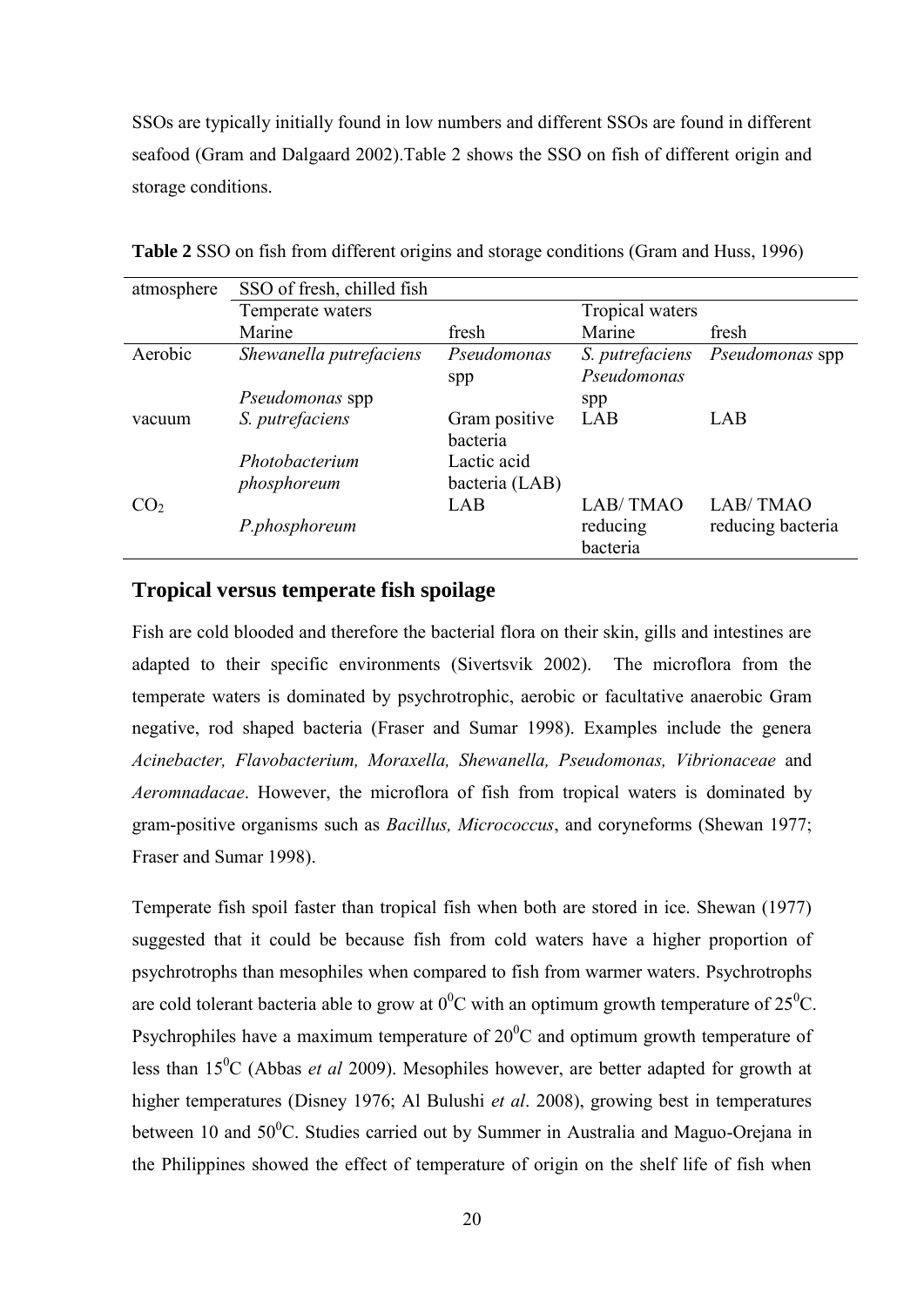stored in ice, as shown in table 3 (Reilly 1985). *Mugil cephalus*, commonly known as the mullet, was used in Australia and tilapia was used in the Philippines. This table shows that *M. cephalus* from warm water (21-23<sup>0</sup>C) had a longer shelf life (26 days) than the same species from cold water  $(8-9^0C)$ . *Liza subviridis*, the greenback mullet from even warmer waters had a shelf-life as high as 29 days when stored in ice.

| Species of   | Temperature | Shelf life in |
|--------------|-------------|---------------|
| fish         | of water    | days          |
| $M_{\cdot}$  | 9           | 20            |
|              | 8           | 21            |
| cephalus     | 14          | 24            |
|              | 23          | 26            |
|              | 21          | 26            |
|              | 26          | 29            |
| L.subviridis | 26          | 29            |
|              | 26          | 28            |

**Table 3** Shelf lives of mullets from waters of different temperatures (Reilly 1985)

### **Marine versus freshwater fish spoilage**

Marine and freshwater fish have different microflora compositions as some bacteria are adapted to high salt concentration whilst others are not. Some bacteria require sodium to grow and these are typical of marine waters. Examples of such bacteria are *Photobacterium* and *Shewanella putrefaciens*. These two genera specifically require sodium so when culturing them in the laboratory, sodium cannot be replaced by potassium in the medium used. *Aeromonas* species are normally found in freshwater fish and are responsible for spoilage in freshwater fish species (Sivertsvik *et al*. 2002). Fish taken from lakes and rivers had *Aeromonas* and *Enterobacteriaceae* as the most prevalent bacteria. *Vibrios* were only isolated on fish from marine waters. Euryhaline bacteria such as *Halomonas elongata* are able to tolerate a wide range of sodium chloride concentrations (Hart and Vreeland 1988) and are therefore the most important in the spoilage of marine fish (Adams and Moss 2008). Atlantic salmon is a good target to study the effect of salt concentration on the microbiology of fish because it can be found in marine, estuarine and freshwaters (Cahill 1990).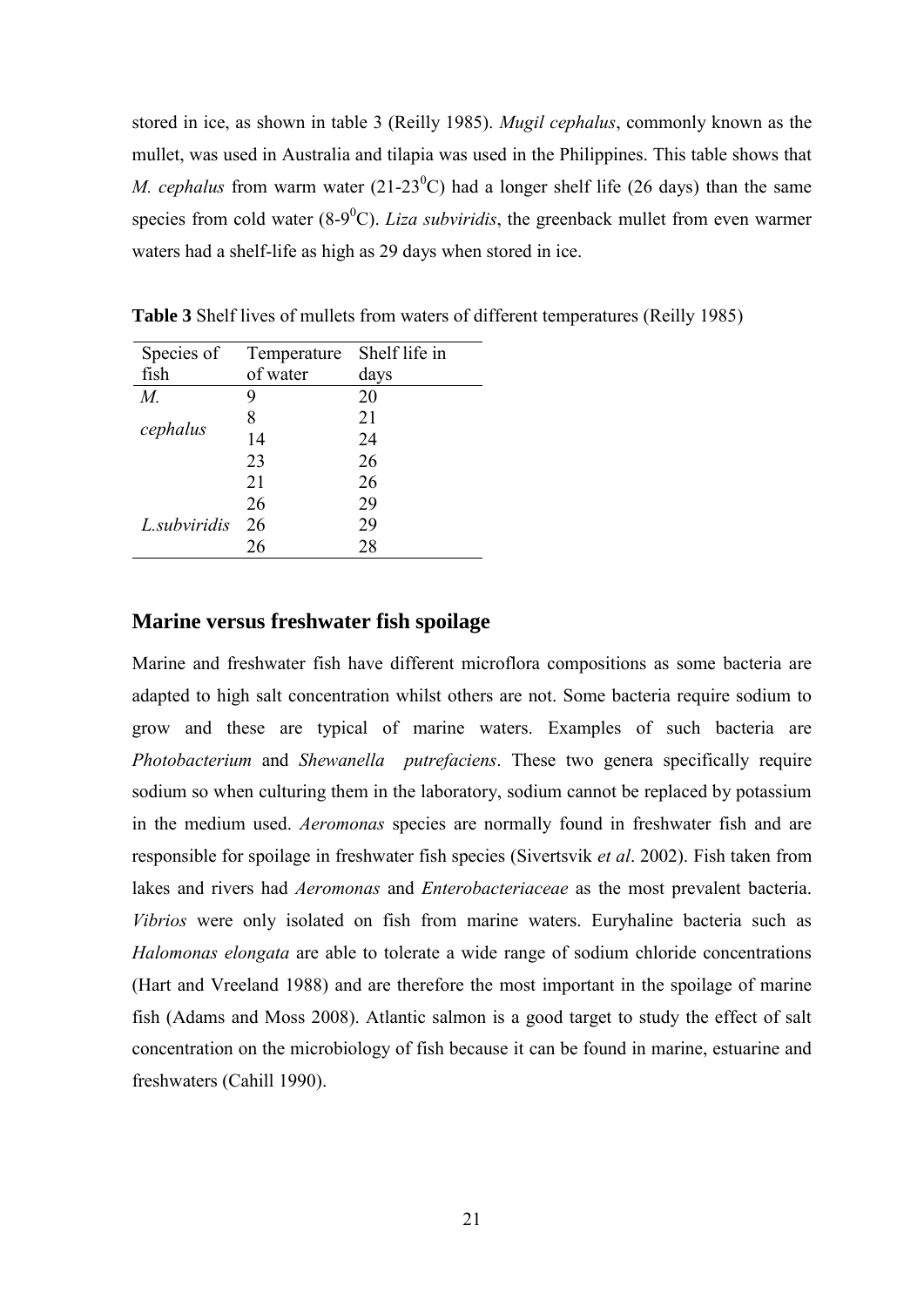## **Factors influencing the rate of spoilage**

The demand for fresh and high quality fish is high. Retailers are constantly looking for ways of extending shelf lives of perishable food to minimise profit loss due to spoilage. The rate of microbial spoilage varies according to the species, area of catch and method of catch, processing, storage temperature and conditions (Subramanian 2007).

## **Handling**

Harvesting by trawling, net, hook or line results in death of the fish. After the fish dies energy supply for normal body maintenance stops, antimicrobials are no longer produced, and therefore the microflora invade the flesh of the fish (Rahman 2007).

Hattula *et al*.(1995) studied the effect of three catching methods; trawling, gillnetting and poundnetting on the quality of Baltic herring. They found out that more fish died if trawling time was increased and that rigor mortis occurred more quickly in fish caught by gillnetting. Following capture, the fish must be protected from spoilage during transport to the processing plant. This includes rapid chilling or freezing and eviscerating the fish on board. Gutting the fish removes a significant amount of potential spoilage bacteria. However, cutting opens the flesh for bacterial attack.

Fish that have been excessively handled exhibit quicker spoilage (Abbas *et al*. 2009). Reckless harvesting and handling may lower the quality of fish. In order to reduce physical damage, harvesting equipment and containers must be checked for sharp edges regularly. This is because sharp edges on the container may result in bruising and cuts and therefore providing easy invasion of bacteria into the fish flesh. Other mishandling practices are overloading of fish and packing them on top of each other (Rahman 2007). Processing may also include cooking. Subramanian (2007) concluded that processing like cooking and freezing showed a significant reduction in the bacterial load of cuttlefish.

## **Packaging**

As with many foods, the microbial spoilage of fish is also influenced by storage conditions and packaging (Weber *et al.* 2002). The gaseous composition of the atmosphere influences the dominance of different microorganisms. Aerobic organisms will dominate where there is oxygen but facultative anaerobes will grow where there is no oxygen. The spoilage organisms of fish changes from one dominated by aerobic psychrotrophs to one dominated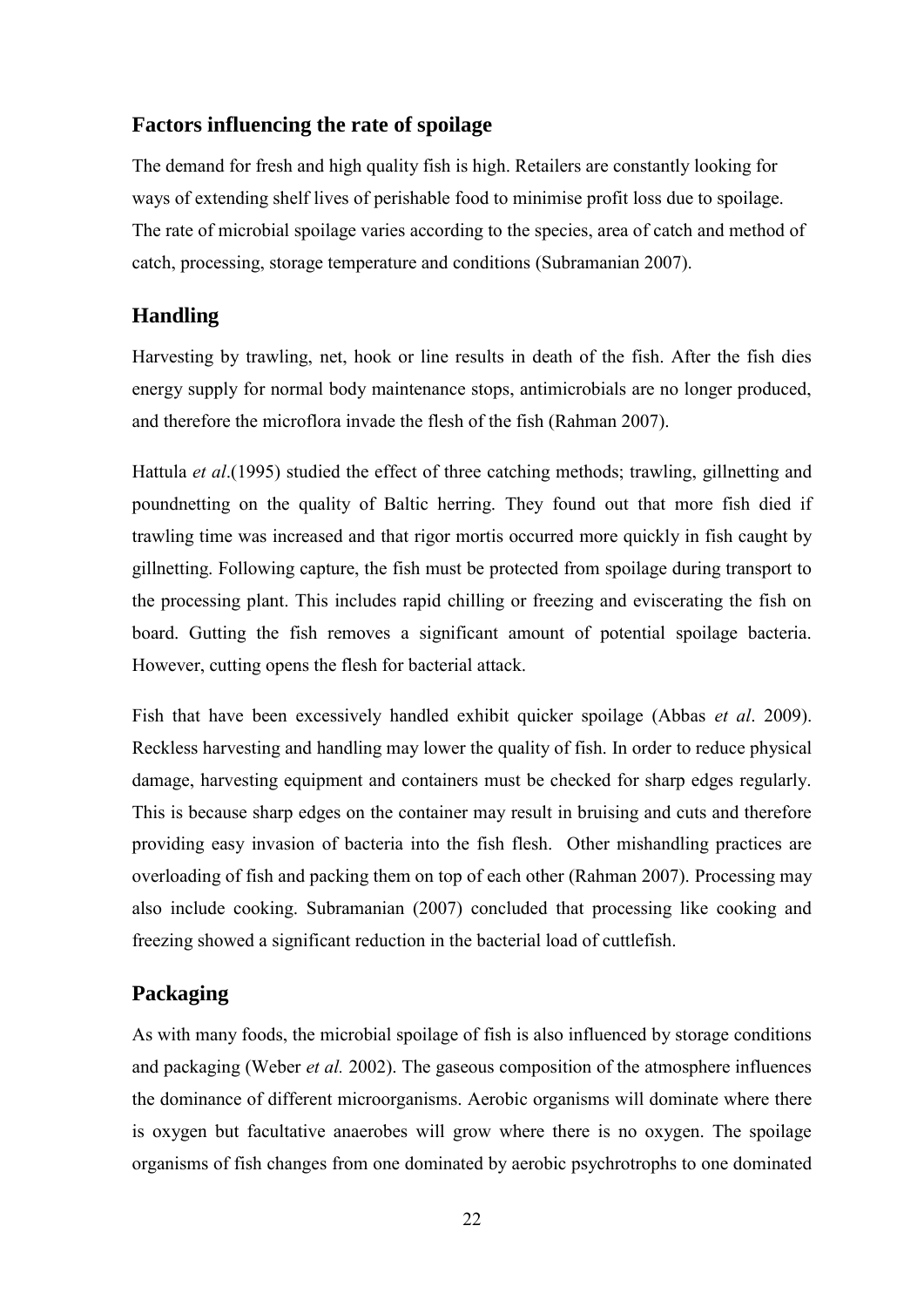by facultative anaerobes in refrigerated modified atmosphere packed fish (Gittleson 1990). *Pseudomonas* species and *Shewanella putrefaciens* are associated with spoilage of refrigerated and aerobically stored fish (Koutsoumanis and Nychas 1999).

Modified atmosphere packaging (MAP) is the replacement of air with one gas or a mixture of gases. The technique has been around since the late 1920s but was only commercially introduced in the 1970s. Using MAP increases the shelf life and makes it possible to get high quality products to consumers (Phillips 1996). Some examples are shown in Table 4. MAP increases the shelf life of all chilled products and there is also little or no need for use of chemical preservatives. For meat the shelf life in air can be extended from one- two weeks to 21 weeks in a modified atmosphere. MAP also increases the shelf life of fish products but not as extensively as meat. However, using MAP is disadvantageous in that it has to be coupled with freezing/ chilling. Improper handling and extended storage might result in survival of *Listeria* or *Salmonella* spp or the production of toxins by *Clostridium botulinum* (Amanatidou *et al.* 2000).

Microbial growth of aerobic bacteria like *Pseudomonas* and *Shewanella* are inhibited in MAP. Limiting exposure to oxygen also decreases the rate of oxidation(Wierda *et al.* 2006). Carbon dioxide in modified atmosphere interferes with the metabolism of bacterial cells because it causes a reduction in pH (Sankar *et al.* 2008). However, some bacteria are able to grow under these conditions. For example, *Photobacterium phosphoreum* has been reported to be the main spoilage organism in MAP fish (Reynisson *et al.* 2009).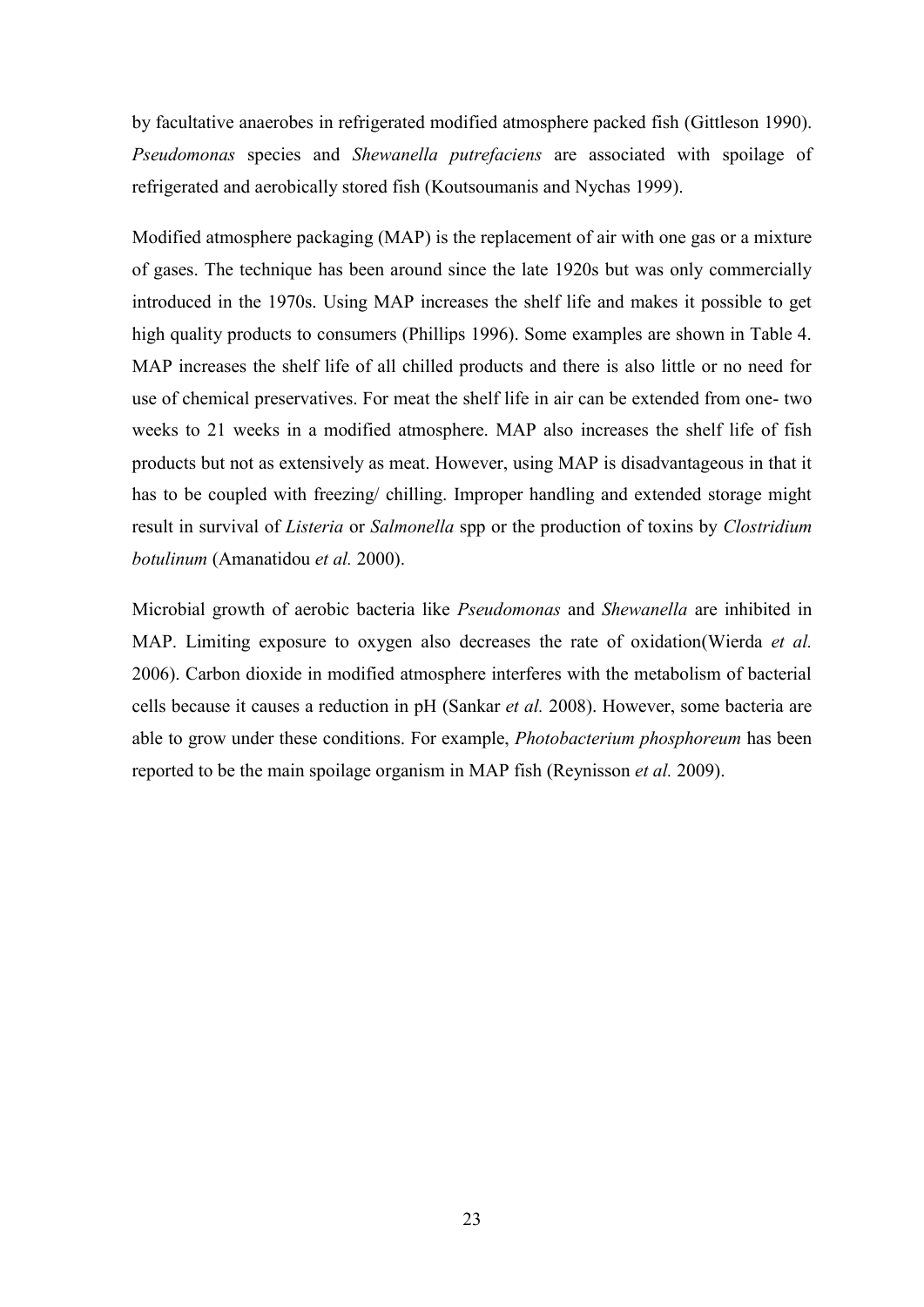| Type of product                                            | Storage<br>temperature<br>$(^0C)$ | Shelf life (weeks) |               |                               |
|------------------------------------------------------------|-----------------------------------|--------------------|---------------|-------------------------------|
|                                                            |                                   | air                | Vacuum packed | Modified<br>atmosphere packed |
| Meat:<br>beef, pork,<br>poultry                            | $1.0 - 4.4$                       | $1 - 3$            | $1 - 12$      | $3 - 21$                      |
| Lean fish:<br>cod, pollock,<br>rock fish,<br>trevally      | $0.0 - 4.0$                       | $1 - 2$            | $1 - 2$       | $1 - 3$                       |
| Fatty fish:<br>herring, trout,<br>salmon                   | $0.0 - 4.0$                       | $1 - 2$            | $1 - 2$       | $1 - 3$                       |
| Shellfish:<br>crabs, scampi,<br>scallops                   | $0.0 - 4.0$                       | $\frac{1}{2} - 2$  |               | $\frac{1}{2} - 3$             |
| Warmwater<br>fish:<br>sheepshead,<br>tilapia,<br>swordfish | $2.0 - 4.0$                       | $\frac{1}{2} - 2$  |               | $2 - 4$                       |

**Table 4** The effect of packaging on the shelf life of chilled fish and meat products (Dalgaard 1995)

It can be concluded that the spoilage of fish is affected by a network of factors. Therefore to achieve the desired quality of fish all the factors should be taken into account.

## **Methods of detecting spoilage**

It is important for industry to be able to evaluate the stage of freshness of any given fish and be able to estimate how much of storage life remains (Lerke and Farber 1969). Microbial spoilage of fish affects the texture, taste, odour, colour of the fish. The spoilage processes are a combination of physical, chemical, biochemical and microbiological interactions that are species-specific and environmentally determined. The methods that are used to detect spoilage make most of these changes. The traditional methods for assessing the extent of spoilage of fish include sensory evaluation, trimethylamine determination and bacterial counts.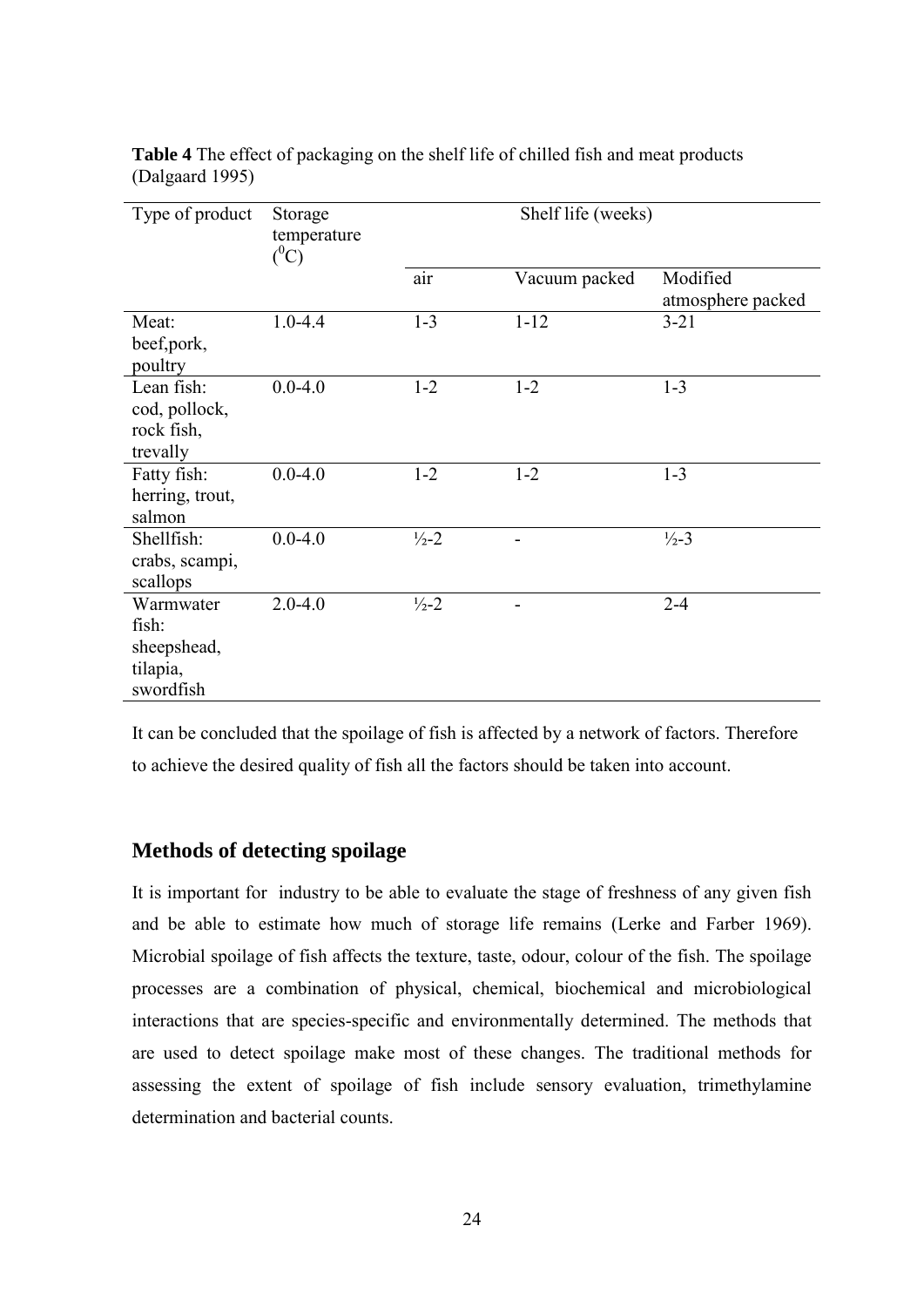The key difficulty with detecting fish freshness and spoilage is that many of the methods used are destructive, slow to get results, labour intensive and time consuming (Limbo *et al.* 2009). For example when using plate counts, media needs to be autoclaved, poured on plates, serial dilutions have to be made and then spread plating, and incubating for at least 24 hours and then colonies are counted.

The other limitation of traditional methods is that they are subjective and require highly trained people. For instance, sensory analysis requires a trained panel. Several authors have commented that there is a need for rapid, automated and objective tools for process monitoring and quality assurance of perishable food products (Nicolay 2006;Alexandrakis *et al*. 2008).

#### **Microbial and microbial metabolites methods**

The culturing and plating method is the oldest microbial detection technique and remains a standard method (Lazcka *et al.* 2007). Aerobic plate counts also known as total plate counts can give a general indication of the microbiological quality of a food but cannot distinguish between natural flora of a food, spoilage microbes or pathogenic microorganisms. A high plate count may indicate poor handling and storage. The standard plate count is used in Food Standards Australia New Zealand. The standards are reviewed and changed appropriately (Winger 2003). It is logical to assess spoilage by counting the bacteria on the fish since bacteria are the primary cause of fish spoilage (Lerke and Farber 1969). Total plate counts have been used to assess freshness and estimate the remaining shelf life. Different selective media are used to detect particular bacteria.

#### **Sensory analysis**

Sensory assessment includes using one or more of the five senses to evaluate the freshness of fish. The parameters used include changes in odour, appearance, texture and taste. Each parameter is represented in a scale of numbers using a demerit score system. These scores are then added to a total to give an index. This is where the concept of quality index method (QIM) comes from (Bremner and Sakaguchi 2000). The examiners need to be trained by experienced judges and training is required for each different product. Sensory assessment of raw fish can be non-destructive; however, that of cooked fish involves destructive sampling.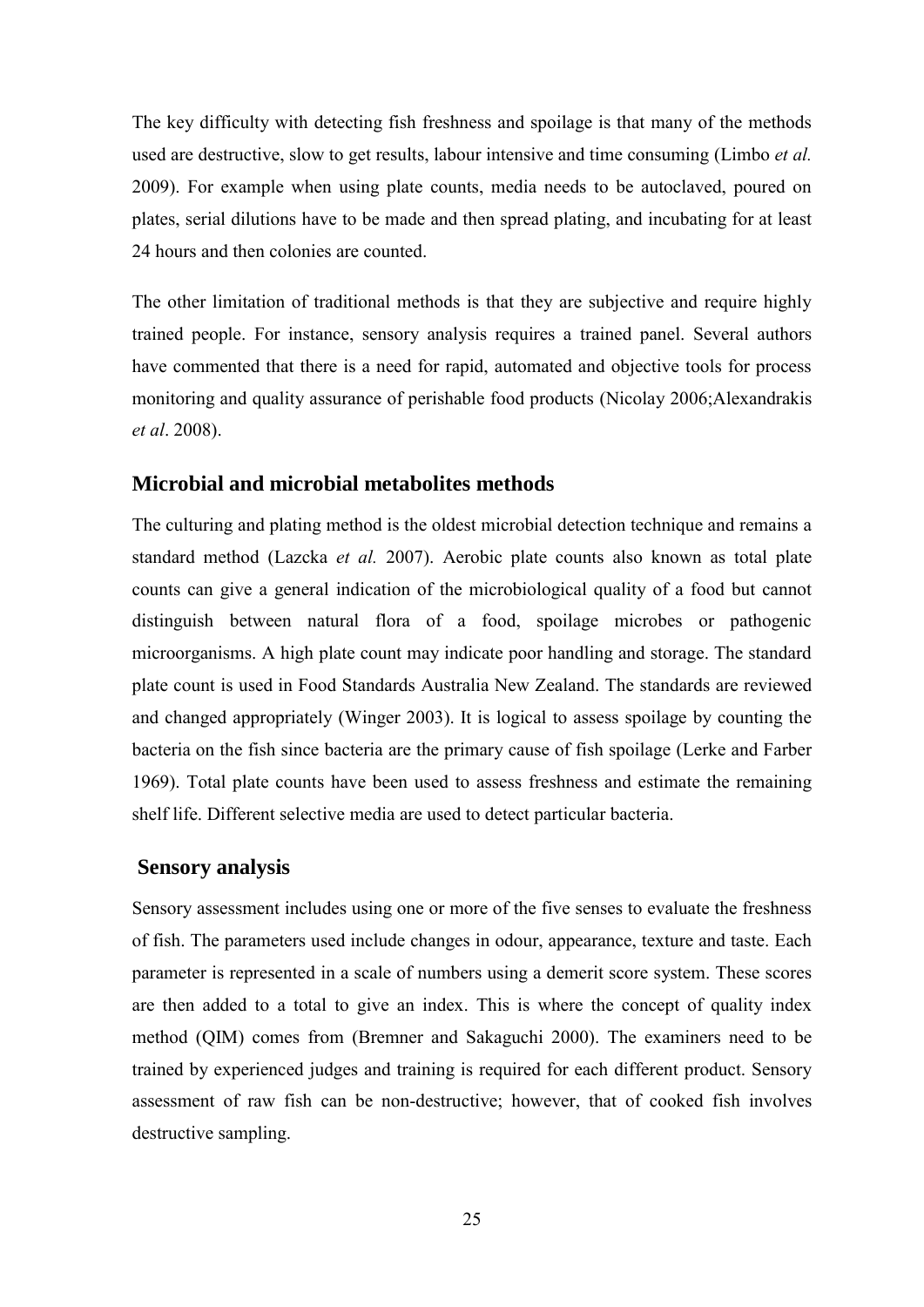An advantage of sensory analysis is that it reflects whether the consumers would prefer the product. This is beneficial to both the industry and the consumer. However, sensory analysis is unappealing for routine analysis, because it relies on highly trained panels to lessen subjectivity and it is also expensive (Koutsoumanis and Nychas 1999). The expense associated with sensory analysis is the labour because it requires many people. This method is also time-consuming (Wierda *et al* 2006). The other drawback with sensory analysis is that the trained panels are not always accessible along the different stages in the fish industry from catching fish to the fish reaching the consumers (Macagnano *et al.* 2005).

#### **Using biosensors**

Biosensors are analytical devices that consist of a biological material, for example, microorganisms or enzymes, and a physicochemical transducer. There are many different kinds of biosensors and they are classified according to their transduction methods. Examples include optical, electrochemical and thermometric and magnetic biosensors (Lazcka *et al*. 2007).

Yano *et al*. (1996) developed a direct sensing method for monitoring meat quality. This was made possible by employing a potential-step chronoamperometry. It is an electrochemical method in which a step potential is applied and the current is measured as a function of time as shown in Figure 3.



**Figure 3** A typical chronoamperometric (current versus time) curve (Yano *et al*. 1996)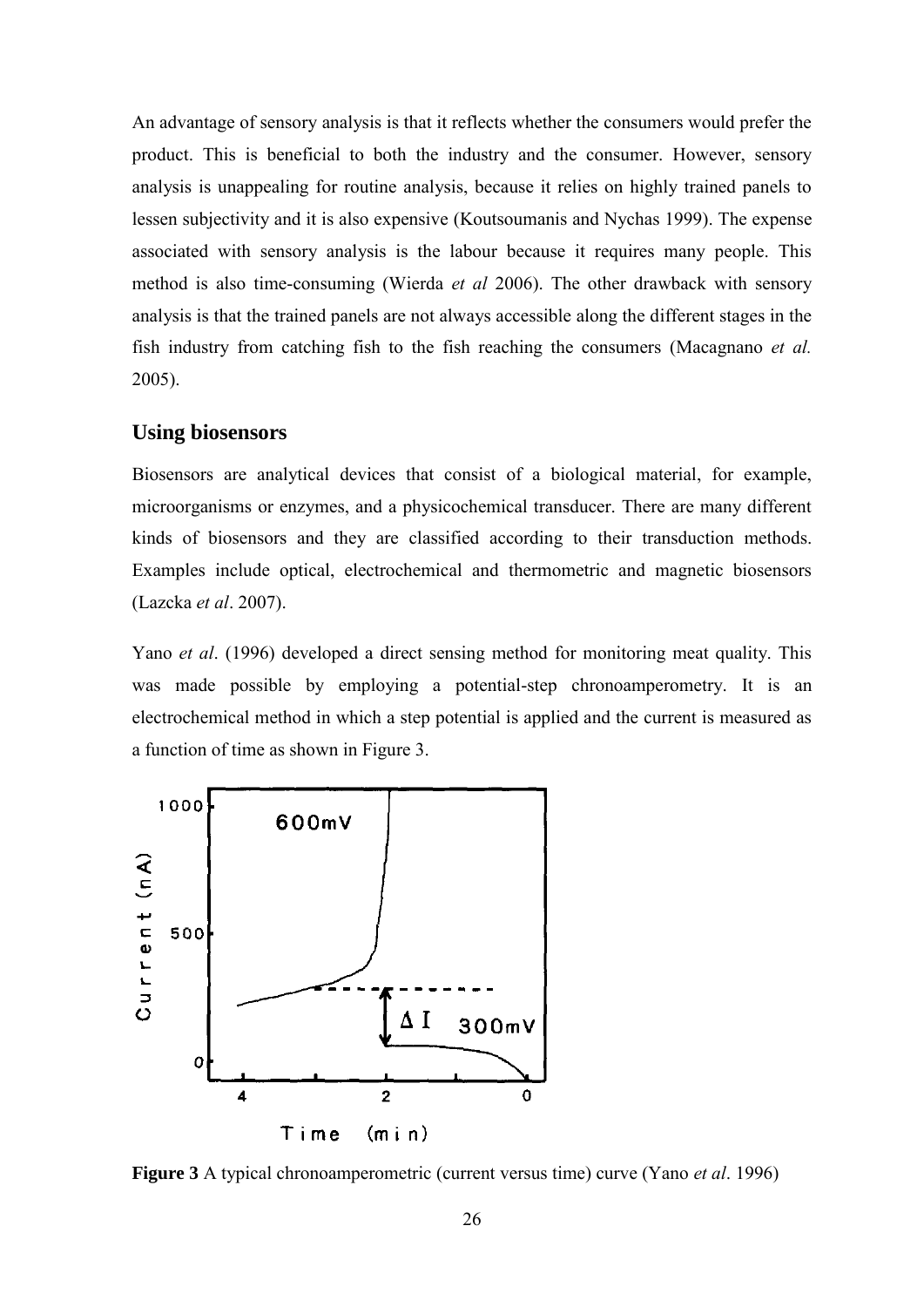The sensor was made up of Ag/AgCl electrode and a platinum electrode where the enzymes (putrescine oxidase or xanthine oxidase) were immobilised. To remove interference from uric acid in the meat sample, a Nafion membrane was used. In order to strengthen the surface of the enzyme electrode a polycarbonate membrane was placed over the Nafion membrane (Figure 4). This particular biosensor detected putrescine and hypoxanthine. Putrescine has been confirmed to be a good chemical indicator of bacterial spoilage and hypoxanthine is a breakdown product of ATP (Gram and Huss 1996). The conclusion from using the developed method, was that with modifications it could be useful for monitoring meat quality (Yano *et al.* 1996).



**Figure 4** The schematic diagram of the direct sensing system for evaluating meat freshness: 1 platinum electrode; 2 immobilised enzyme; 3 Nafion membrane; 4 polycarbonate membrane; 5. Ag/AgCl reference electrode; 6. Potentiostat; 7. Function generator; 8. Recorder; 9. Filter paper; 10. Meat (Yano *et al*. 1996).

There is still need for development in the biosensors for them to be an attractive (pathogen) detecting method. They should be time effective, cost effective and capable of detecting microbes at same or lower concentrations than the traditional methods (Lazcka *et al*. 2007).

#### **Colorimetry**

Another way of estimating the number of bacteria is by colorimetry. The ability of bacteria to reduce tetrazolium salts has been used to measure the freshness of iced fish (Lerke and Farber 1969; Liston 1957). Triphenyl tetrazolium dye salts are colourless, ionised, water soluble and are able to pass through the cell wall. Upon entry into the bacterial cell, the salts are reduced and the red coloured insoluble product is formed. The colour intensity is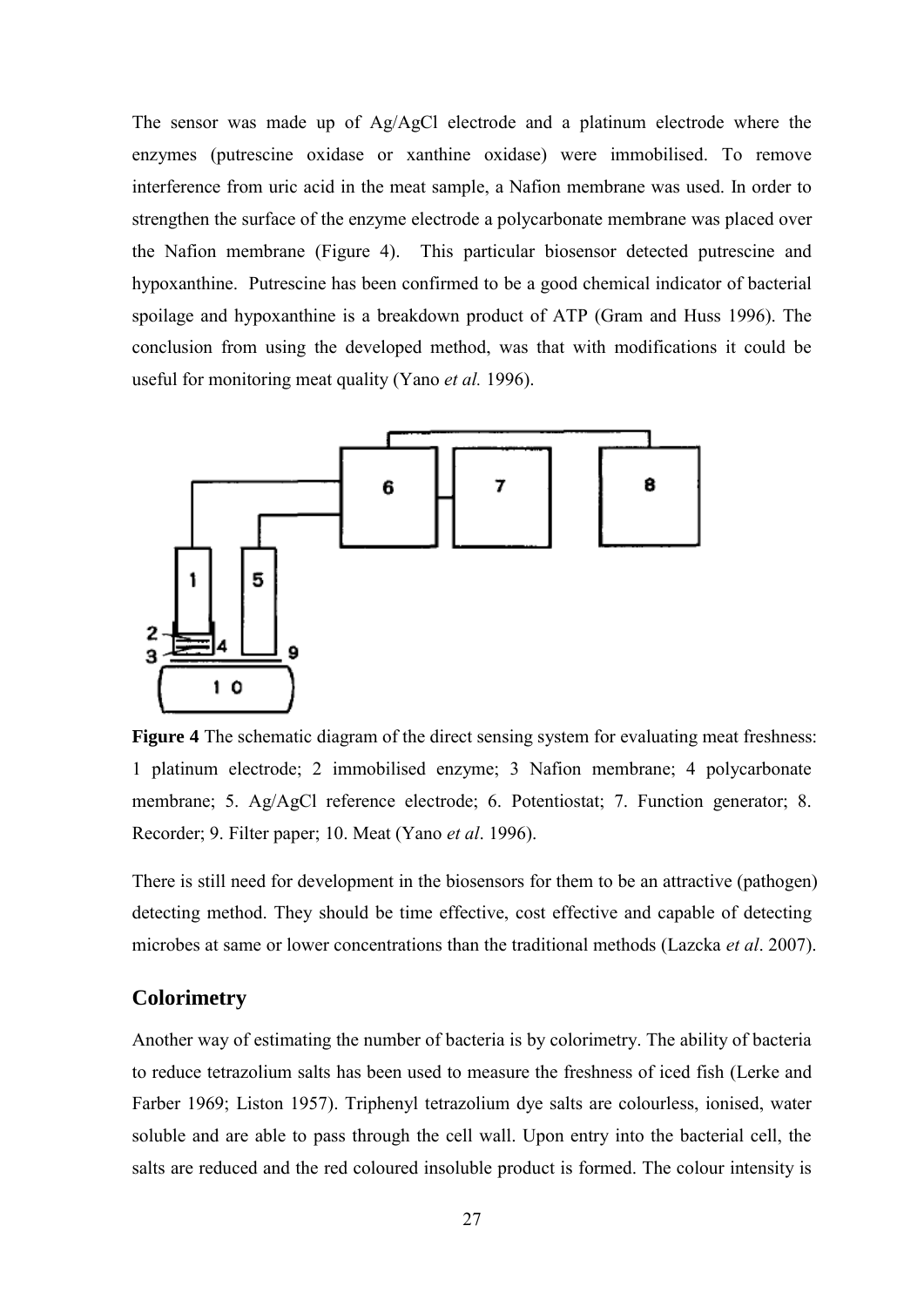proportional to the number of bacteria present. The intensity of the colour of the solution is compared with the standard colour chart colour strip and the fish in question can be graded excellent, good, fair or poor. It is assumed that the more intense the colour, the poorer the quality of the fish as shown in figure 5. A bleaching agent is added to dark coloured fleshed fish like tuna before the colour of the product is compared to the standard colour strips.



**Figure 5** Colour score in % intensity in relation to storage time in days (Harewood 1998)

There are also developments in colorimeters. Cakli *et al*. (2006) reports using a spectral colour meter Spectro-pen (R), a colorimeter using visible spectral range at specific wavelength intervals. It also employs computer software for data analysis. Despite the developments in the colorimeter technique, there still are drawbacks. There is need for preparation of the samples which is time consuming and it can also be destructive if homogenates rather than whole fish or fillets are used (Cakli *et al.* 2006). In addition colorimetry involves the use of many chemicals which is undesirable because it can be a hazard to the workers and the environment.

#### **Gas chromatography**

Gas chromatography (GC) can be used to measure volatile compounds as indicators of fish freshness and spoilage (Boyd *et al.* 1998). The difficulty with GC is that it is restricted to the laboratory because it requires other infrastructure such as a gas supply. This is not ideal as the industry is looking for techniques that are rapid and portable.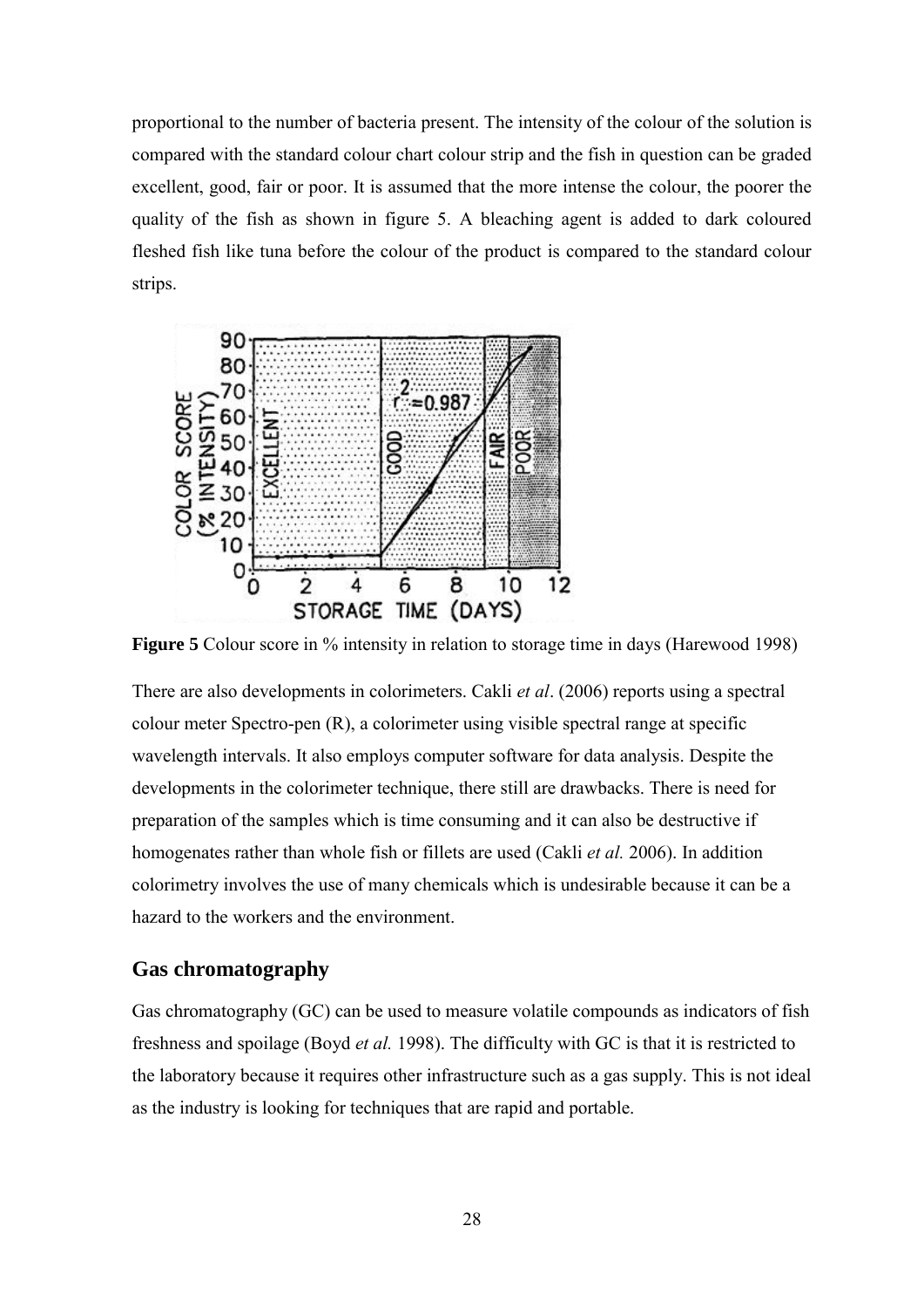#### **Electronic nose**

Electronic noses (e-nose) have been developed to mimic the human sense of smell and can be used to rapidly detect quality changes in fish (Olafsdottir *et al*. 2002). Sensor technologies on which electronic noses are based include metaloxide sensors (MOS), amperometric sensors, conducting polymers and metalloporphryns-coated quartz microbalance (QMB) sensors (Di Natale *et al.* 1996; Schweizer-Berberich *et al.* 1994). The composition of volatile compounds in fish contributing to the characteristic odours can be determined and related to quality. The e-noses are based on the selective detection of the main classes of volatile compounds that are characteristic of fish spoilage like amines, hydrogen sulphide, alcohols and aldehydes (Olafsdottir *et al*. 2006). Total volatile bases (TVB) analysis is traditionally used to evaluate fish freshness in industry. Olafsdottir *et al*. (2002) reported that e-nose measurements can be used to predict TVB values of raw capelin stored under different conditions.

The electronic nose is promising for applications to the food industry. Ólafsdóttir *et al.* (2002) found that traditional sensory method correlated well with electronic nose results. The different sensors used in the e-nose can be informative in which SSO is responsible for spoilage at different stages of fish spoilage. The growth of *Pseudomonas* spp. is detected by NH<sub>3</sub> and TMA measurements.

The formation of alcohols, aldehydes and esters (chemical changes) was suggested by the increased response in the CO sensor during the early storage of fish (Olafsdottir *et al.*  $2006$ ). The H<sub>2</sub>S and sulphur dioxide sensors seem to be related to the hydrogen sulphide producers like *Shewanella putrefaciens* activity.

One of the disadvantages of using e-noses is that sampling is a critical step because it influences the selection of compounds detected by the sensors (Mille and Marquis 1999). However, Ólafsdóttir et al. (2002) claimed that rapid e-nose measurements required no sample preparation. However, humidity can be a problem when using metaloxide sensors and conducting polymers. When using the electrochemical sensors the electronic nose needs to be located in an environment free of gases and organic solvents. There is also need for cautious control of the temperature of samples during measurement (Ólafsdóttir *et al.* 2002).The sensitivity of e-nose drifts with time which makes them unsuitable for long- term use (Ólafsdóttir *et al.* 2002).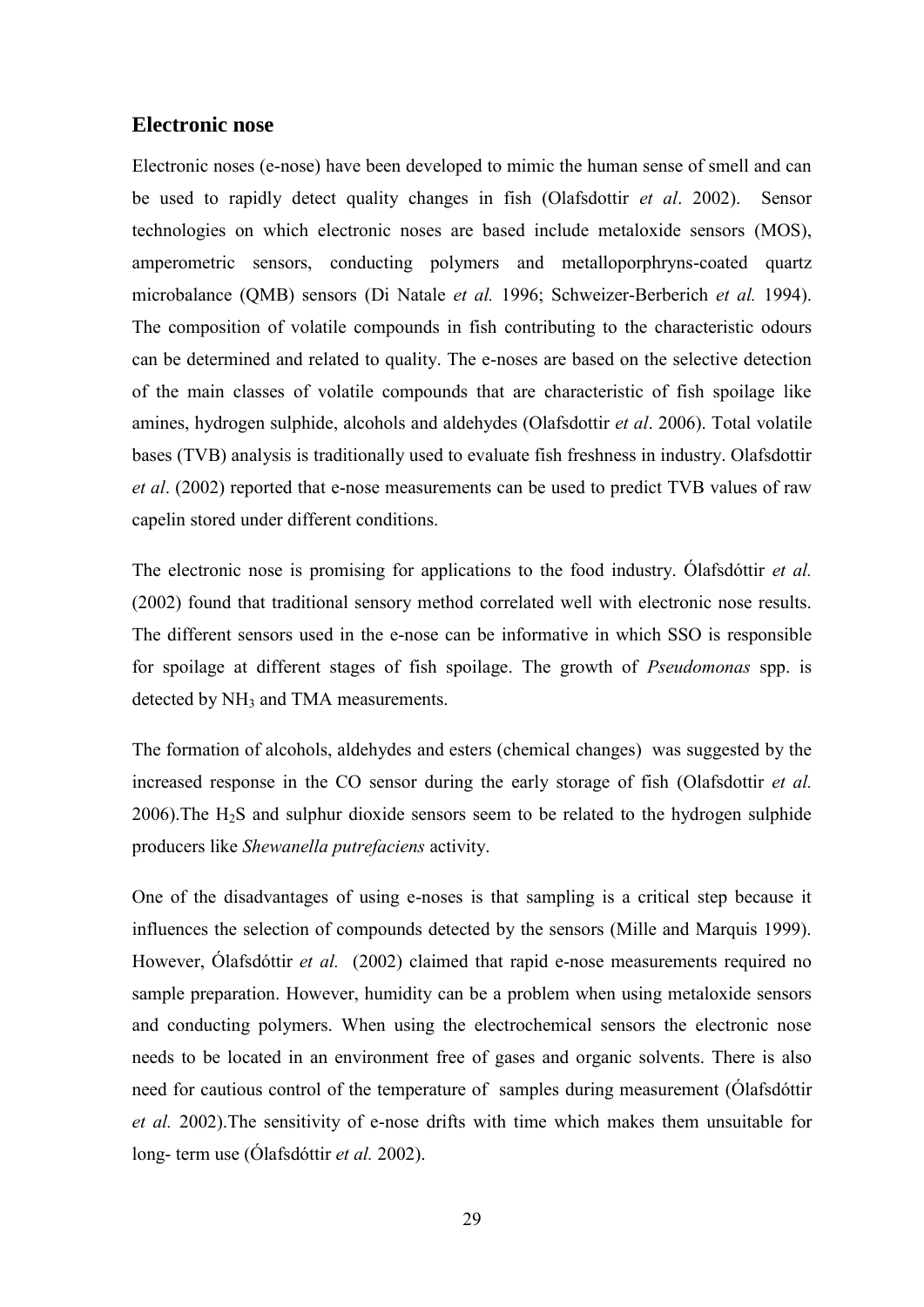#### **Polymerase chain reaction (PCR)**

DNA- based methods are not influenced by environmental conditions of the bacterial cells and thus have an advantage over phenotypic based methods (van der Vossen and and Hofstra 1996). However, PCR- based detection methods are limited in that they cannot distinguish between viable and non-viable microorganisms (Scheu *et al.* 1998). In order to prevent detection of dead microorganisms, culture enrichment should be done before performing the PCR. When compared to other techniques like culturing and plating, PCR is less time consuming. The other advantage of PCR-based methods is that they can be coupled with other techniques such as most probable number (MPN) and fluorescence *in situ* hybridisation (FISH-PCR)(Tanaka 2010; Velusamya and Arshaka 2010; Williams 1992).

## **Spectroscopic methods**

Many methods have been proposed to monitor and detect bacterial spoilage in literature, and some are already applied in industry (Ellis *et al.* 2002a) some of which were discussed above. The major limitation is that they are time-consuming, labour-intensive and mostly destructive. Spectroscopic methods however, are fast, relatively easy to run and often non destructive.

In modern food processing, detecting and monitoring procedures have to provide results in real-time so that any problems can be dealt with as soon as possible. This is because there is pressure in the food industry for food safety as unsafe food can make people sick and may be result in death (Lazcka *et al*. 2007).

#### **Fourier Transform-Infrared spectroscopy (FTIR)**

FTIR is a vibrational spectroscopic technique with a  $(4000-600 \text{cm}^{-1})$  wave number range (Lin *et al.* 2004). The ability of FTIR to measure vibrations of biochemical composition and structure provides a metabolic "fingerprint" (Alexandrakis *et al.* 2009). FTIR spectroscopy is a rapid, non-invasive technique that has potential for routine analysis in the food industry (Ellis *et al.* 2002b). FTIR spectroscopy coupled with principal component analysis has been used to discriminate between intact and injured *Listeria monocytogenes*  (Lin *et al.* 2004). Chen and Irudayaraj (1998) rapidly determined the fat and protein in cheese samples using FTIR spectroscopy. For determining spoilage FTIR spectroscopy has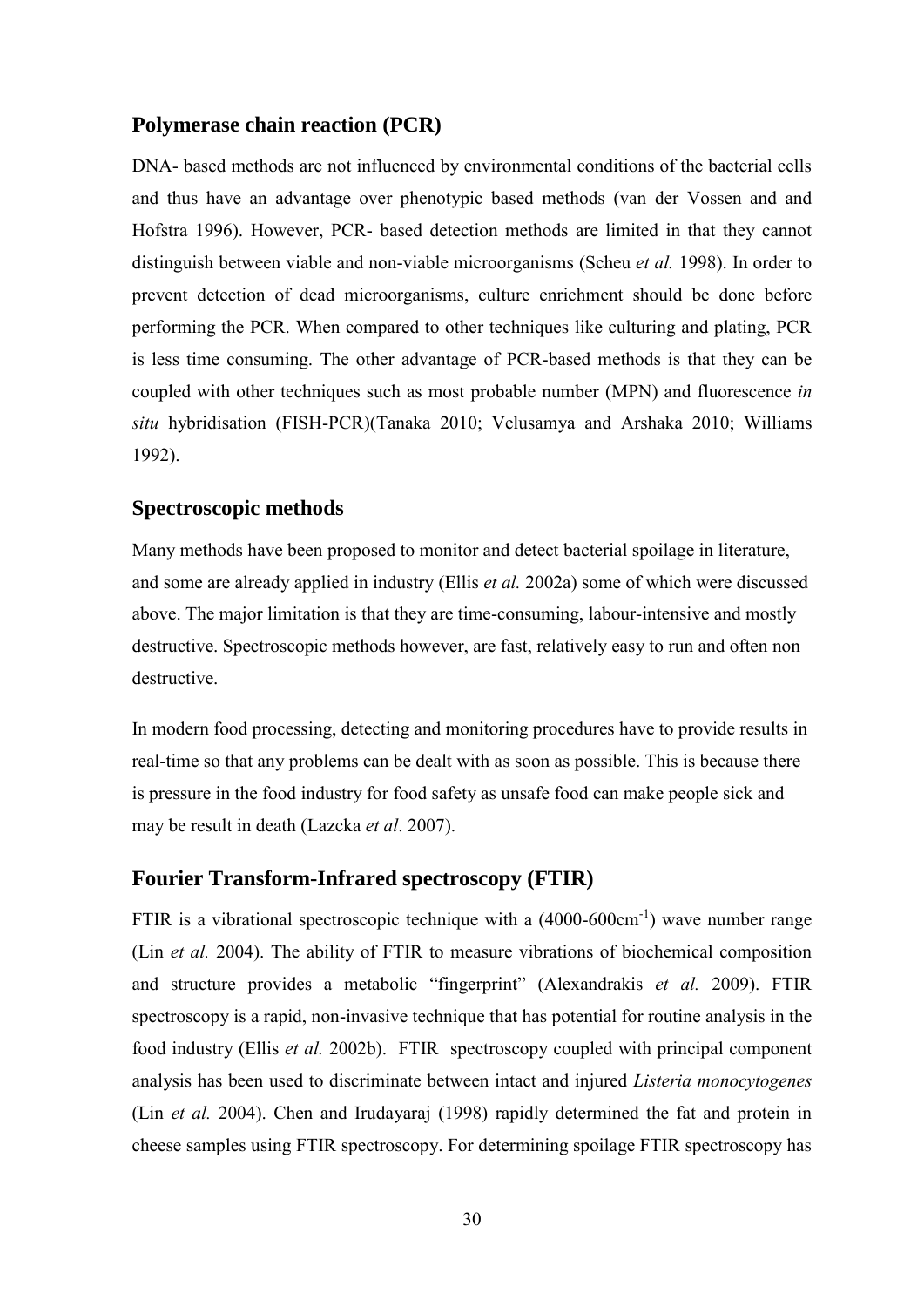been tested on chicken (Alexandrakis *et al.* 2009; Ellis *et al.* 2002b). The down-side of FTIR is that it requires sample preparation.

#### **Near infrared (NIR) spectroscopy**

In the 1960s Karl Norris"s engineering skills led to instruments which could record NIR spectra and he also applied the multivariate treatment of the spectra to analyse the chemical composition in organic samples (Norris 1996; (Batten 1998)). As shown in figure 6 near infrared (NIR) spectroscopy is a type of vibrational spectroscopy that corresponds to a wavelength range of 750 to 2500nm (wave numbers: 13,300 to 4000cm<sup>-1</sup>) (Berzaghi and Riovanto 2009). NIR radiation applied to a sample may be absorbed, transmitted or reflected. The molecules within a sample undergo wavelength specific transitions when IR energy is applied. NIR energy spectra give rise to overlapping overtones and combination vibrations of bonds in molecular functional groups such as O-H, N-H, C-H and S-H bonds. Molecular overtones and combinational vibrations of bonds characteristic of NIR produce very broad, complex and overlapping spectral outputs that can obscure specific information on chemical assignments. It is necessary to develop calibrations using more than one wavelength in order to interpret the information contained in an NIR spectrum. Transforming the spectra to the first or second derivative, or calculating the deviation of each spectrum from the mean spectra allows for more accurate calibrations (Batten 1998). Spectral data treatments increase the accuracy by reducing variation in spectra caused by, for example, moisture difference between the samples. Multivariate data analysis tools and calibration techniques such as principal component analysis are used to get the desired chemical information from any given spectral data (Alexandrakis *et al*. 2009).



**Figure 6** The principal types of NIR absorption bands and their locations (Osborne 1993).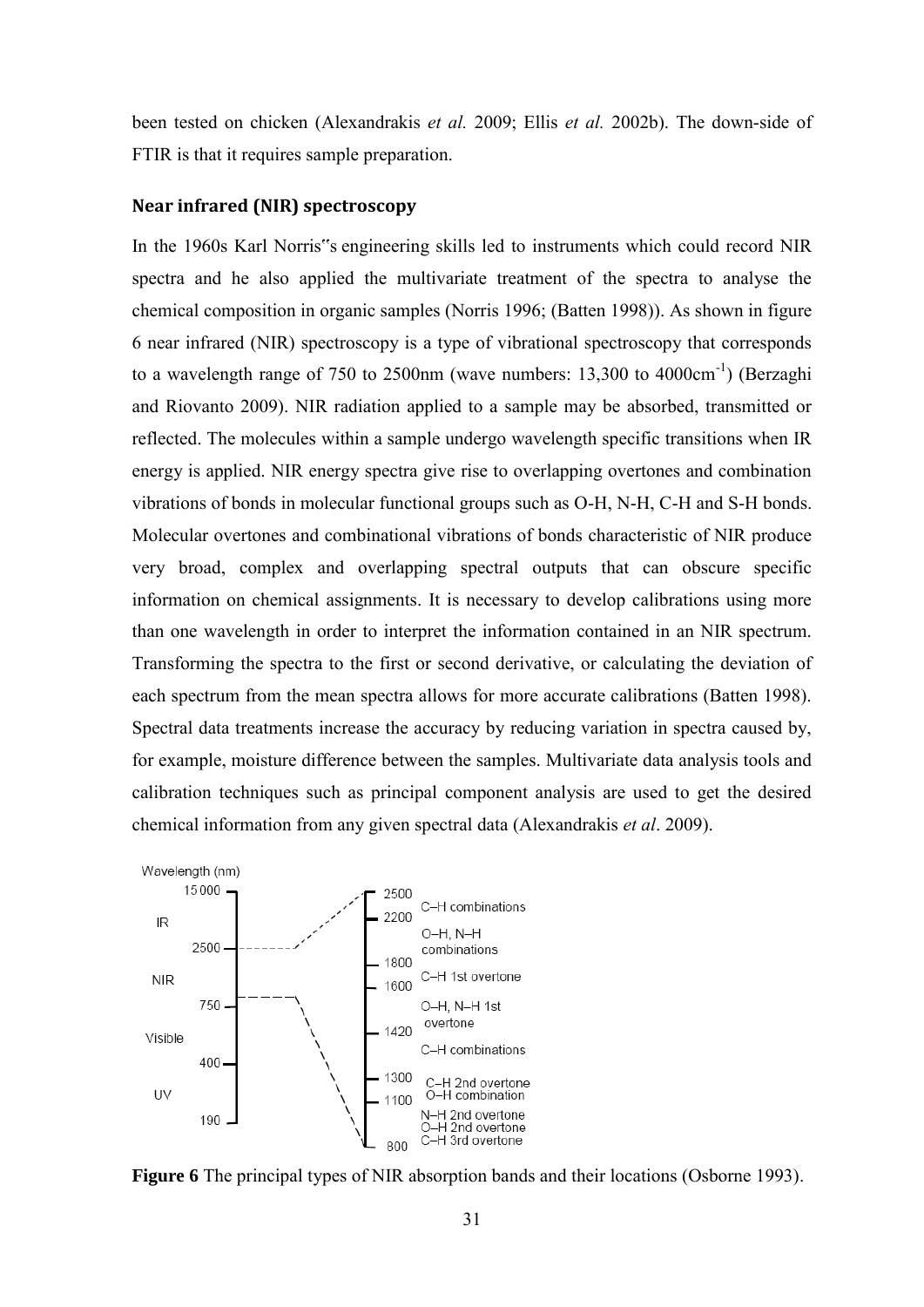NIR spectroscopy has been widely used in quality assessment of many agricultural and food products (Suthiluk *et al*. 2008). For example it has been used to evaluate the freshness of cod and salmon (Lin *et al.* 2006). It has also been used to detect and quantify the microbial spoilage of chicken (Alexandrakis *et al*. 2009). Suthiluk *et al*. (2008) tested the possibility of using NIR spectroscopy for evaluation of bacterial contamination on shredded cabbage. Alexandrakis *et al*. (2009) and Suthiluk *et al*. (2008)concluded that NIR spectroscopy has great potential as a rapid and non-destructive method for detecting spoilage. According to Alexandrakis *et al*. (2009), NIR had the potential to detect spoilage of chicken breast muscle if the microbial load (total aerobic plates) on the surface of the chicken breast fillets was greater than  $6.75 \log_{10} c \log^{-1}$ . The NIR prediction results failed to distinguish between day zero and day four samples but showed that successful discrimination can be achieved for longer storage times.

#### **Advantages of NIR spectroscopy**

NIR spectroscopy is gaining a lot of attention in analytical industry because of its ability to perform fast, accurate, non-destructive monitoring of changes in samples (Alexandrakis *et al*. 2008).

NIR provides information about the chemical composition as well as the structural and physical properties of biological materials (Alexandrakis *et al.* 2008).This ability to give information about many parameters of a sample is desirable when detecting spoilage of fish because fish spoilage is the result of multiple changes in the fish.

Other spectroscopic techniques such as ultraviolet-visible spectrophotometer require calibration against standards daily or a number of times a day followed by analysis of a relatively small batch of samples. In NIR spectroscopy however, once the instrument is calibrated it is used for days or months without recalibrating (Batten 1998) instead relying on post data collection recalibration. No need for recalibrating saves time.

Any analytical technique that reduces the use of chemicals is preferable. This is because chemicals can be hazardous to the health of the staff, the general community as well as a source of pollution to the environment. There are reports in the literature of NIR spectroscopy being adopted because it reduces exposure to many chemicals. For example, mercury which is a very dangerous chemical was used as a catalyst in determining the organic nitrogen content in plants and the procedure was replaced by the rapid NIR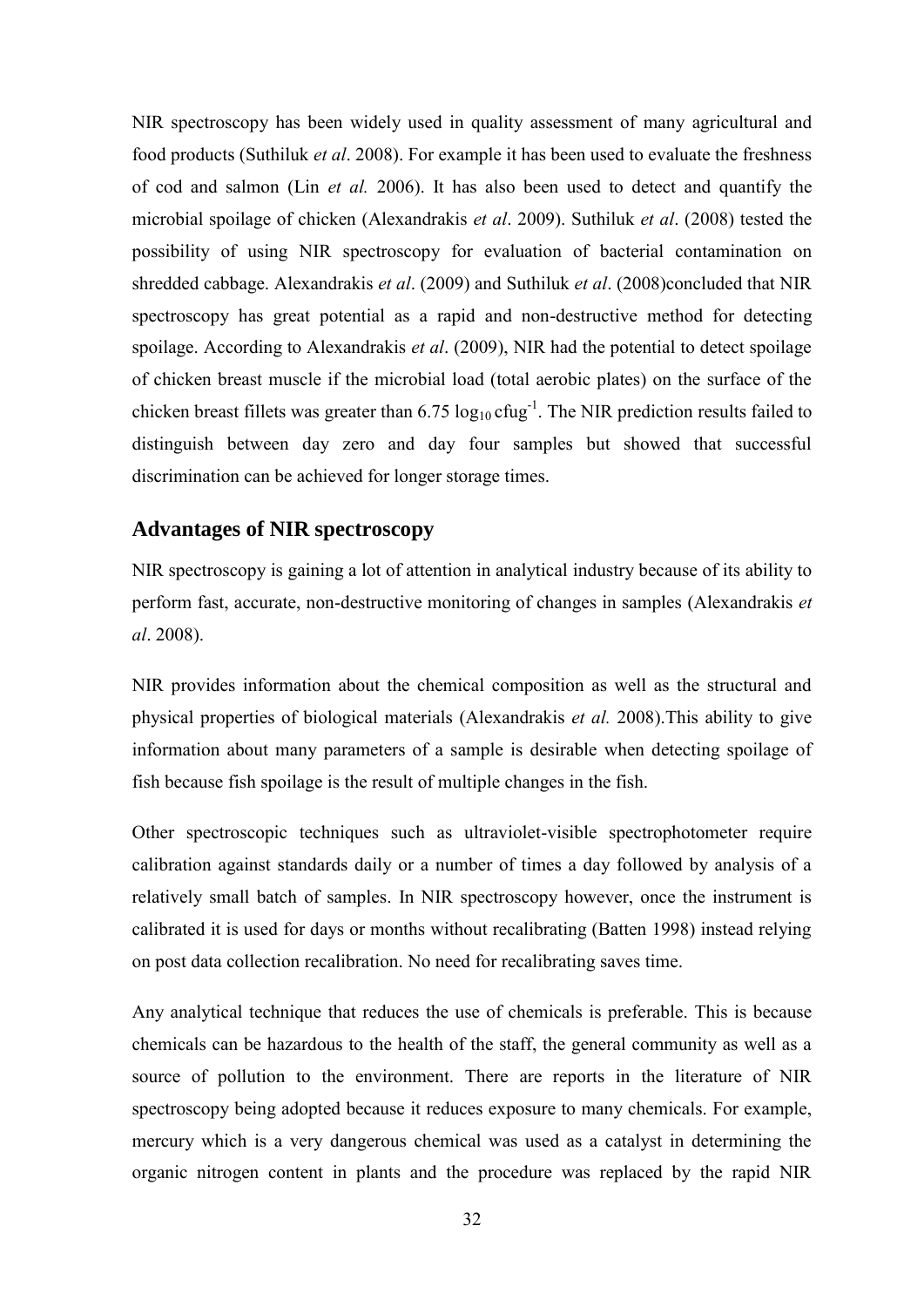spectroscopy(Williams 1992). In addition, colorimeters involve the use of chemicals. If chemicals are involved in NIR, it may be 70% ethanol to wipe the probe between samples to avoid cross contamination. Otherwise the samples do not need to be mixed with any chemical reagents.

The ability of NIR spectroscopy to record spectra for solid and liquid samples without prior manipulation is one of its very attractive features (Blanco and Villarroy 2002). This is in contrast with other methods like FTIR spectroscopy that are only suitable for liquid samples (Chen and Irudayaraj 1998). Consequently measuring the spectra of solid and non- homogeneous samples using FTIR spectroscopy involves blending and homogenising the samples (Biggs 1972). Non-destructive sampling is attractive to the food industry because more products can be tested without product loss.

Cozzolino *et al.* (2003) studied the feasibility of the use of visible and NIR spectroscopy to discriminate between wines of different origins. This was necessitated by the fact that other methods used required expensive and sophisticated analytical equipment. Examples given were high performance liquid chromatography, mass spectroscopy, gas-liquid chromatography and atomic absorption spectroscopy. The NIR spectroscopy reduced costs because it was less laborious. This is in comparison to the cost of using a panel of expensive judges to test the freshness of fish for example. The cost is both in paying them to do the job as well as in training them.

NIR spectroscopy can be performed outside of the laboratory facilities. Unlike microbial enumerating techniques, there is no need for specialist laboratory equipment such as a gas supply for the Bunsen burner, incubators, autoclaves and bacterial growth media.

There have been relatively rapid developments in NIR instruments and these have resulted in spectrophotometers that are flexible enough for use in different situations (Blanco and Villarroya 2002). In the food safety and quality industry the portability of instruments is of paramount importance in that it allows monitoring at different stages of the production line. This is in contrast to the sensory panel that cannot be available at every stage of the fish production. Even if the panel was to be available, the expense would negatively affect the profit returns of the company.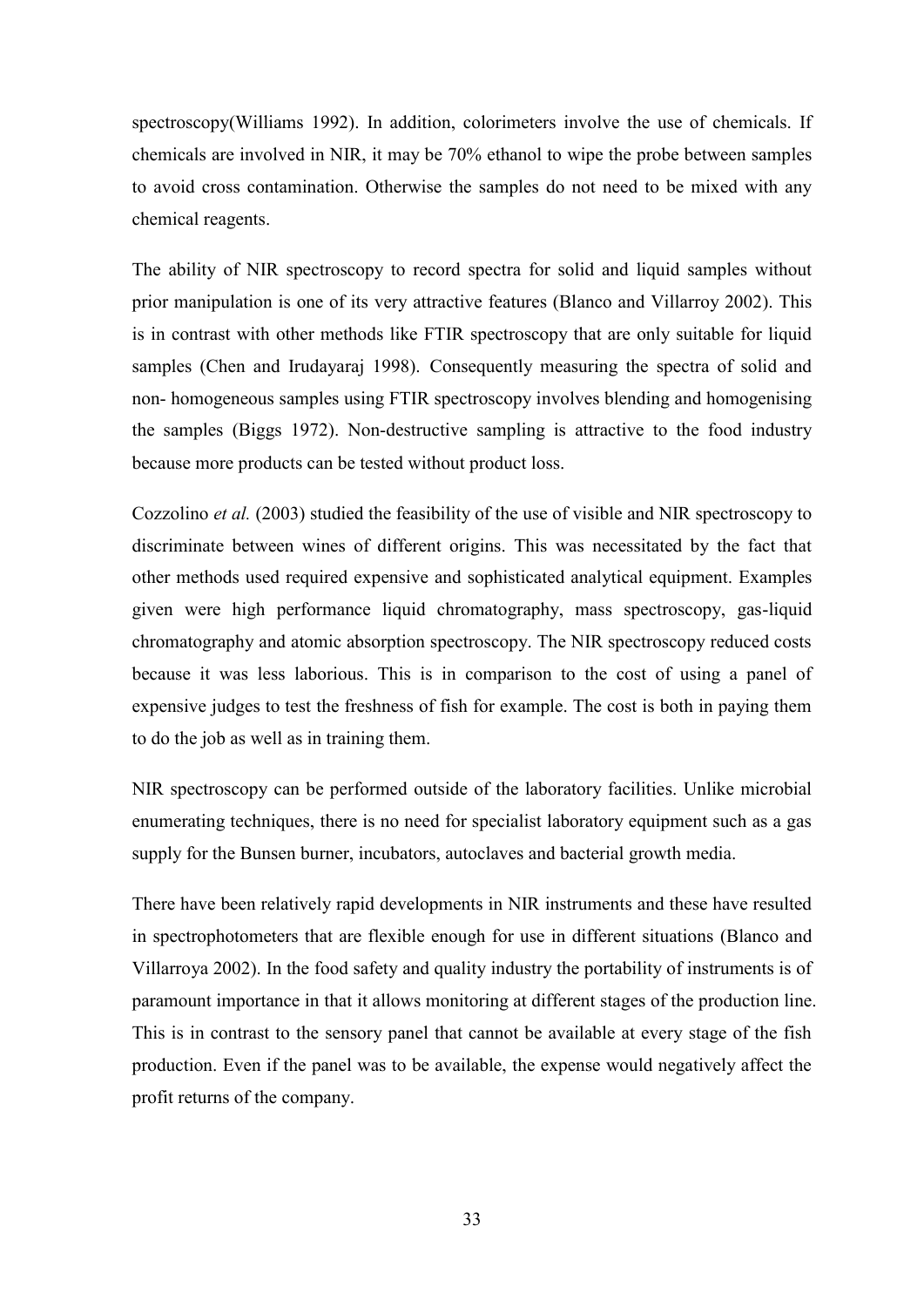### **Disadvantages of using NIR spectroscopy**

Though there are numerous advantages associated with using NIR spectroscopy it would be unrealistic to find absolutely nothing disadvantageous with this technique in detecting food spoilage. One outstanding limitation is the need for a reference method. The spectra obtained from the food samples need to be correlated with results from relevant traditional analyses (Batten 1998). In regard to detecting food spoilage, spectral data have been correlated to concentration of microbial metabolites and total aerobic plate counts (Alexandrakis *et al.* 2009). This limitation can only be overcome by developing a model for each specific food type and storing the data for future reference. However, at the moment the use of NIR spectroscopy is relatively new and the available data is limited.

NIR spectroscopy is a very sensitive analyser therefore for any valid model to be developed calibration is an important step. This involves taking into account all the variation present in the batches and to allow elimination of them and to leave only the one the researcher is interested in. Sample preparation must be identical each time, otherwise any difference in the preparation will introduce a new unnecessary variable.

Though the recording of spectra is easy and can be done by a layman, the model development step requires specialist knowledge. One has to be able to use statistical analysis and make decisions on what tools to use to get the desired information from the spectra. For example if the trends seen on the graphs are related to the real spectra or not.

### **Conclusions**

Spoilage of fish is a complex process and includes chemical, physical and microbiological processes. Bacterial spoilage by SSOs is the most important type of spoilage. Detecting spoilage microbial communities provides the food industry with the opportunity to reduce economic losses by designing control measures. Many methods are available to assess fish spoilage however they are time-consuming, destructive and labour intensive. Near infrared spectroscopy has the potential to be an objective, robust, non-intrusive and rapid method to ensure high quality fish products on the market. The advantages of NIR make it attractive for routine analysis. However, there is still need for more research on using NIR to detect fish spoilage.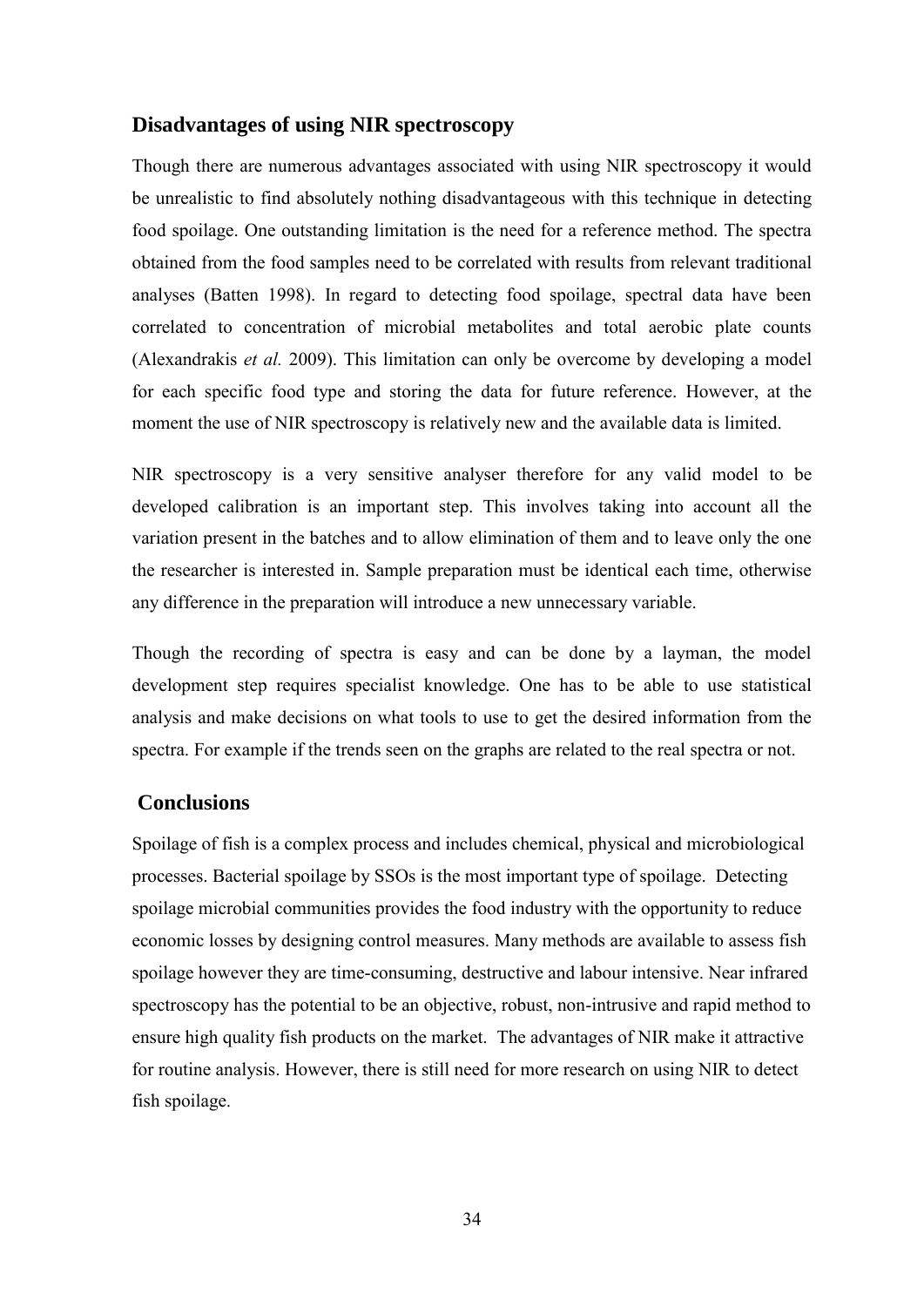*Research Paper* 

# **Development of near infrared spectroscopy method to detect and predict microbial spoilage on Atlantic salmon (Salmo salar).**

 $N$ thabiseng Beta Tito<sup>A\*</sup>, Shane Powell<sup>B</sup>, Thomas Rodemann<sup>C</sup>, and Mark  $Tamplin<sup>B</sup>$ 

<sup>A</sup>School of Agricultural Science, University of Tasmania, Hobart, Australia <sup>B</sup>Tasmanian Institute of Agricultural Research, Hobart, Australia <sup>C</sup>Central Science Laboratory, Hobart, Australia

\*Corresponding author: [nbtito@utas.edu.au](mailto:nbtito@utas.edu.au)

**Running title:** NIR and salmon spoilage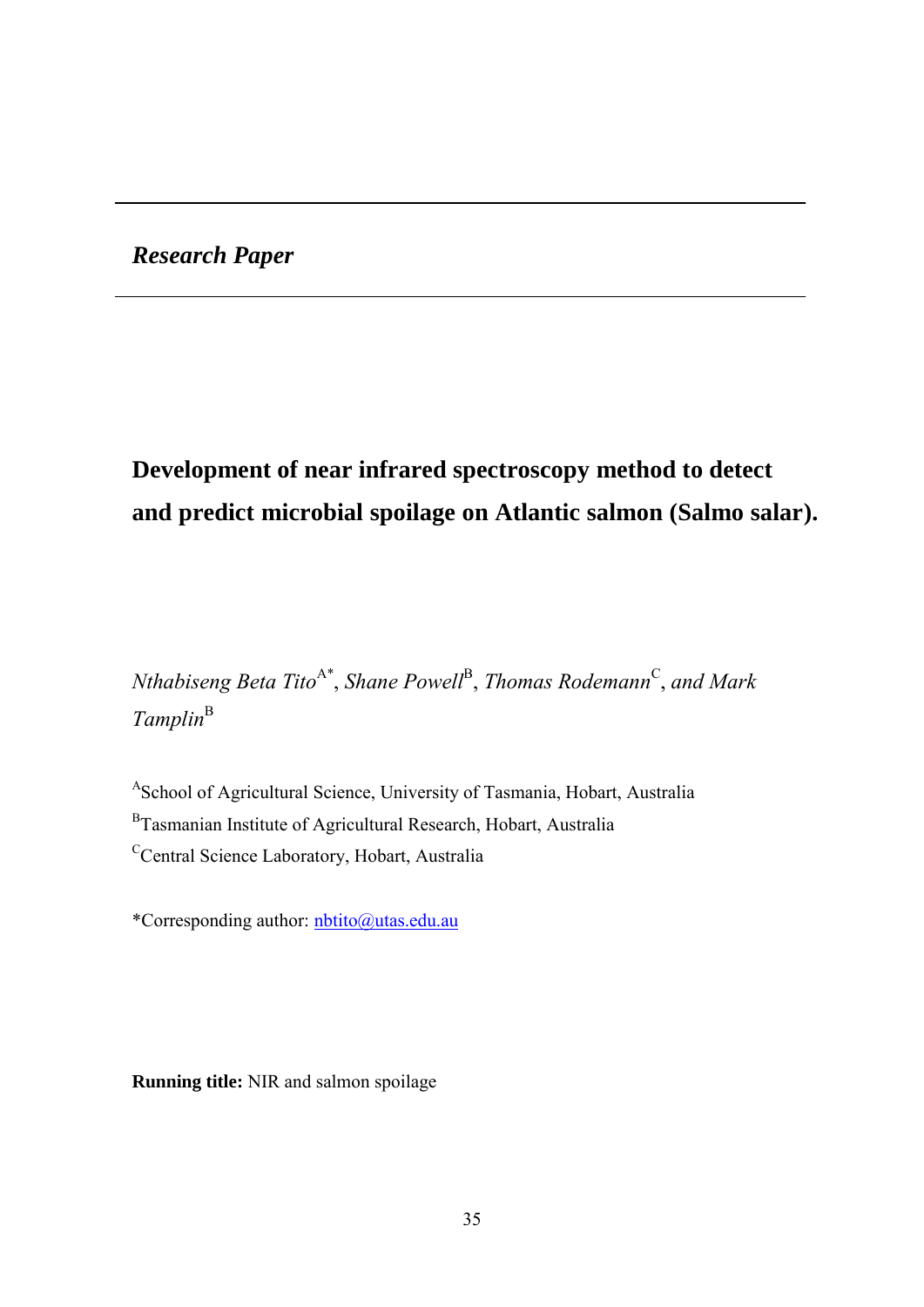#### **Abstract**

The potential of using a near infrared spectroscopy (NIR) method to detect as well as predict microbial spoilage on Atlantic salmon was investigated. Principal component analysis results showed clear separation between the fresh salmon fillets and those stored for nine days at 4°C, indicating that NIR spectra could detect spoilage. Partial least squares regression (PLS) prediction models for microbial loads on the fish fillets were established for both *Enterobacteriaceae* and total aerobic counts on day 9. Calibration equations for both counts were good with  $R^2$ =0.94; RMSE= 0.17 log CFU/g and  $R^2$ =0.95; RMSE=0.12 log CFU/g for predicting log *Enterobacteriaceae* and log total aerobic counts respectively. These results indicate that with more samples NIR can be used to detect spoilage as well as predict microbial loads on Atlantic salmon (*Salmo salar*).

**Keywords:** NIR, microbial spoilage, Atlantic salmon

## **Introduction**

Fish is an important source of nutrition for humans and eating fish at least twice a week is a well known recommendation from the health authorities. The Omega-3 fatty acids mainly found in fatty fish such as salmon are believed to improve the cardio vascular health (Sallam 2007). However, fish spoil faster than meat under the same storage conditions because of relatively high pH, high content of unsaturated fats and the growth of psychrotrophic microorganisms (Lin *et al*. 2006). Prediction or early detection of spoilage is not always easy since mechanisms underlying microbiological spoilage can be quite complex. Total microbial counts are a poor indicator of spoilage potential as many of the enumerated organisms may not grow in the food or will not responsible for spoilage (Adams and Moss 2008). Spoilage of chilled fish is due to the activity of psychrotrophic Gram-negative rods more specifically *Shewanella putrefaciens* and *Pseudomonas* spp (Chytiri *et al*. 2004).

Many methods have been proposed and used to detect fish spoilage (Lin *et al*. 2006) and these include microbial enumeration methods, volatile compound analysis, and measurement of lipid oxidation, nucleotide and amine metabolite assays and sensory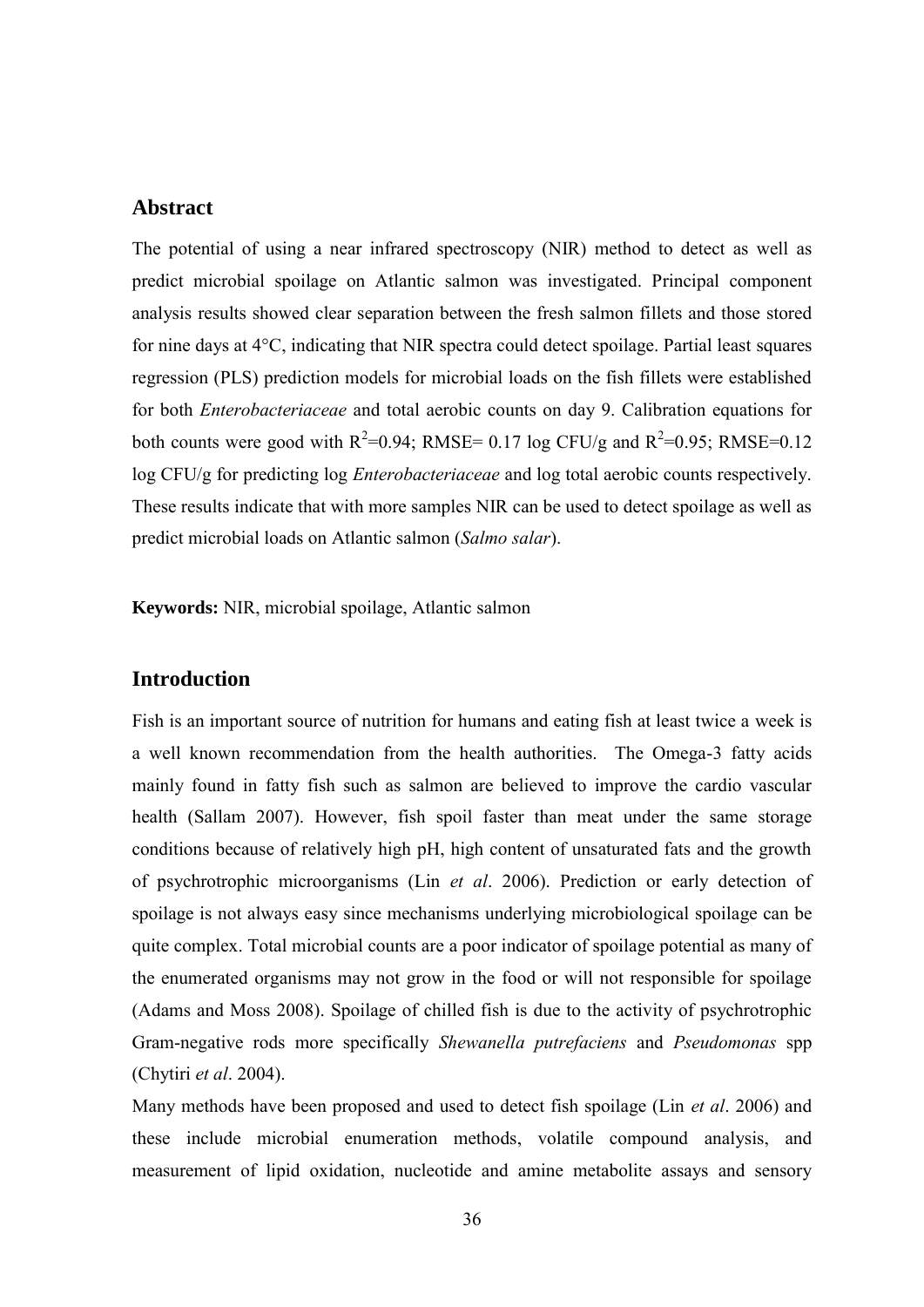evaluation (Bremner and Sakaguchi 2000). However, these methods are limited in that they are invasive, destructive, time consuming, labour intensive and require highly trained panel and are therefore unattractive for industrial routine analysis. The industry is interested in a method that is objective, robust, non-intrusive (Nilsen *et al*. 2002) and rapid to ensure high quality fish products on the market as well as to minimise economic loss due to spoilage.

Near infrared spectroscopy (NIR) (750-2500nm wavelength) is an efficient and advanced tool for routine monitoring and control of process and product quality in the food processing industry. The use of this technique comes from its ability to perform fast, accurate and non destructive monitoring of changes in samples (Alexandrakis *et al*. 2008). Other advantages of using NIR include the minimal use of chemicals and generating of results in real time (Frake *et al*. 1998).

Several authors have applied NIR in evaluating food quality attributes such as fatty acid and protein content as well as freshness (Nilsen *et al*. 2002; Zhang *et al*. 1997; Woodcock *et al*. 2008). There has been an increase in interest of investigating the potential of using NIR on detecting food spoilage in the last decade. Suthiluk *et al*. (2008) investigated the possibility of NIR to measure the amount of bacterial contamination in shredded cabbage and reported that sufficiently accurate predictions could be obtained with the biascorrected standard error of prediction of 0.46 log CFU /g and 0.44 log CFU/g. Alexandrakis *et al*. (2009) examined if NIR and fourier-transform-infrared could be used to detect onset of spoilage on chicken muscle meat and found that PCA and PLS-DA regression failed to completely discriminate between days 0 and 4 total viable counts. However, successful discrimination was achieved for longer storage times (between days 0 and 8 and days 0 and 14). Lin *et al*. 2006 concluded that short wavelength-NIR spectroscopy (600 to 1100nm) can be used to monitor the spoilage process in rainbow trout rapidly and non-destructively and that PCA analysis indicated that samples could be separated when the differences in the microbial levels is at least one to 2 log cycles. It was also suggested that NIR could be applied for the prediction of shelf life and microbial levels in seafood products (Lin *et al*. 2006).

The aim of this study was to examine the potential of near infrared spectroscopy combined with multivariate techniques to detect microbial spoilage as well as to predict microbial numbers on Atlantic salmon (*Salmo salar*) fillets stored at 4°C for nine days.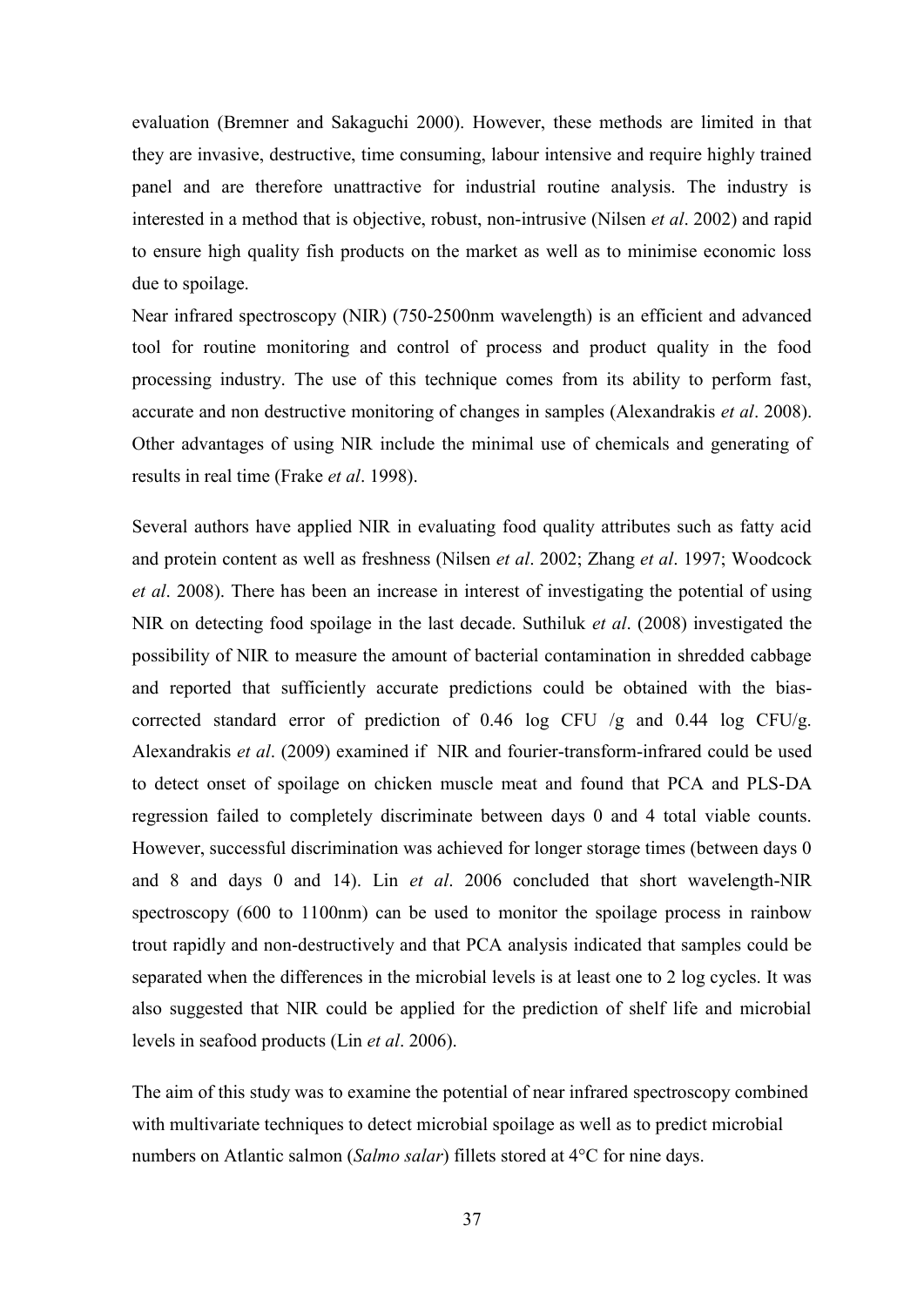#### **Materials and methods**

## **Experimental design**

Salmon fillets were purchased from the local supermarket on Monday and Wednesday mornings, days when salmon was delivered to the supermarket. Fillets were cut into half, and one half was analysed on the day of purchase (day 0) and the other half stored at 4°C for nine days (day 9). Nine batches (n=6 or 10) were analysed. Analyses were performed on the days of purchase and after nine days of storage at 4°C. This consisted of performing the NIR, aerobic plate counts (APC) and *Enterobacteriaceae* counts and swabbing the fish fillet surface with sterile swabs (COPAN). Swabs were frozen at -20°C until required for tRFLP analysis.

#### **Microbiological analyses**

Samples were weighed, placed in 200 mL of diluent ((0.1% LP 0037, Oxoid, Basingstoke, UK) and 0.9% sodium chloride) and homogenised for 60 seconds in a stomacher (Seward, London, UK) at room temperature. Serial dilutions were prepared, and duplicate aliquots (0.1mL) of the appropriate dilutions were spread onto MacConkey agar (CM 0115, Oxoid, Basingtoke, UK) for *Enterobacteriaceae* counts and Long and Hammer (Konstantinos and Nychas 1999) agar for total plate counts. Plates were then incubated for 24 hours at 25°C. Dominant colonies were isolated and stored in 30% glycerol (Sigma Ultra, Malaysia) and nutrient broth (CM0001, Basingstoke, UK) at -80°C for sequencing.

## **Identification of dominant isolates**

Dominant isolates were identified by partially sequencing the 16SrRNA gene. A PCR product was generated by directly placing cells from pure colonies into a PCR reaction that contained Immomix (Bioline) and the primers 519F (CAGCMGCCGGTAATAC) and 1492R (TACGGYTACCTTGTTACGACTT). The thermal cycling program consisted of a 10 minute initial denaturation step at 95°C, followed by 35 cycles of 1 minute at 94°C; 1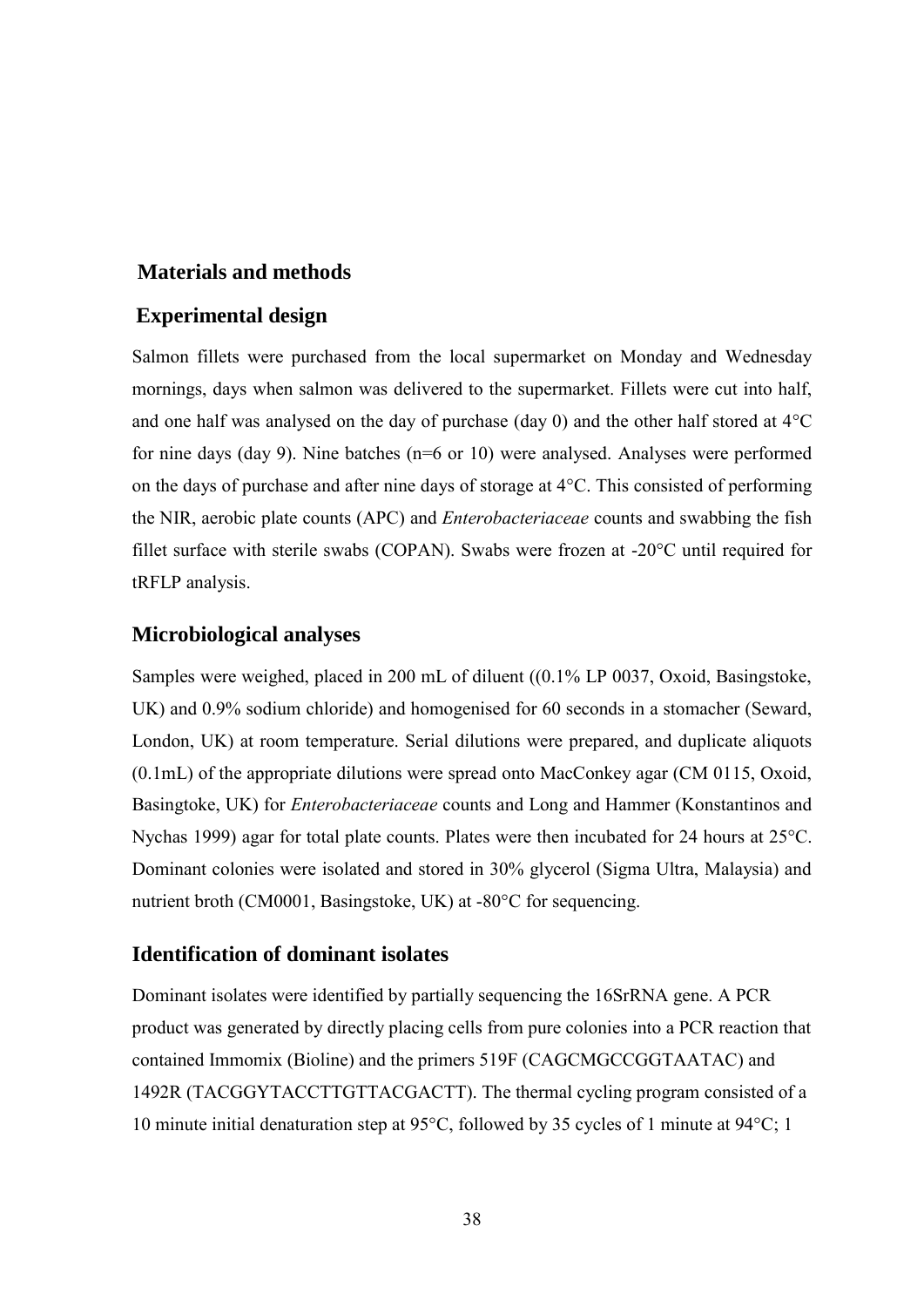min annealing at 55°C and 1 minute, with a final step of 10 minutes at 72°C. PCR products were sent to Macrogen (South Korea) for sequencing.

#### **Microbial community analyses**

MicroBead Solution from the UltraClean kit was added to the frozen swabs which were vortexed. DNA was then extracted from the frozen swabs using the UltraClean Microbial DNA kit (MoBio) following the manufacturer"s directions.

Terminal restriction fragment polymorphism analysis was carried out on the 16S rRNA gene as described in (Powell *et al*. 2010). The 16S rRNA gene was amplified using Immomix mastermix by PCR with fluorescently labelled universal primers 10F (GAGTTTGATCCTGGCTCAG) and 1492R (TACGGYTACCTTGTTACGACTT). The thermal cycling program consisted of a 10 minute initial denaturation step at 95°C, followed by 35 cycles of 1 minute at 94°C; 1 min annealing at 55°C and 1 minute, with a final step of 10 minutes at 72°C. Two PCR reactions were combined and 5µL of the combined PCR product was then digested with 5U of each enzyme separately for 3 hours. The enzymes used were *HaeIII, HhaI* and *HinfI* (New England Biolabs).

Ten micro litres of the 1 in 10 diluted digests were purified by ethanol precipitation into a 96 –well plate. The purified digests were resuspended in 30 µL of CEQ sample loading solution (Beckman Coulter) with 0.25 µL of GenomeLab size standard 600 (Beckman Coulter).The digests were run on the Beckman CEQ Genetic Analyser. A list of fragment length and peak area was collated for each enzyme for each sample. Fragments outside the range of the size standard (60-600) were excluded as their size could not be accurately determined. Peaks with a height of less than 500 relative fluorescence units were also excluded. The peak height was then used to calculate the percentage peak height of each fragment contributed to the overall peak height for that sample. Fragments that made less than 1% of the total peak for a sample were assigned a value of zero; fragments with a peak over 1% were left as a percentage (Powell *et al*. 2010). Multivariate methods were used to analyse differences in the microbial communities using Primer6 package (Primer-E, Plymouth Laboratory). Non-metric multidimensional scaling ordination plots (MDS) were used to explore relationships between groups of samples based on the strength of the similarities, calculated with the Bray-Curtis between the day 0 and day 9 microbial communities. Analysis of Similarity (ANOSIM) in Primer6 was used to test the null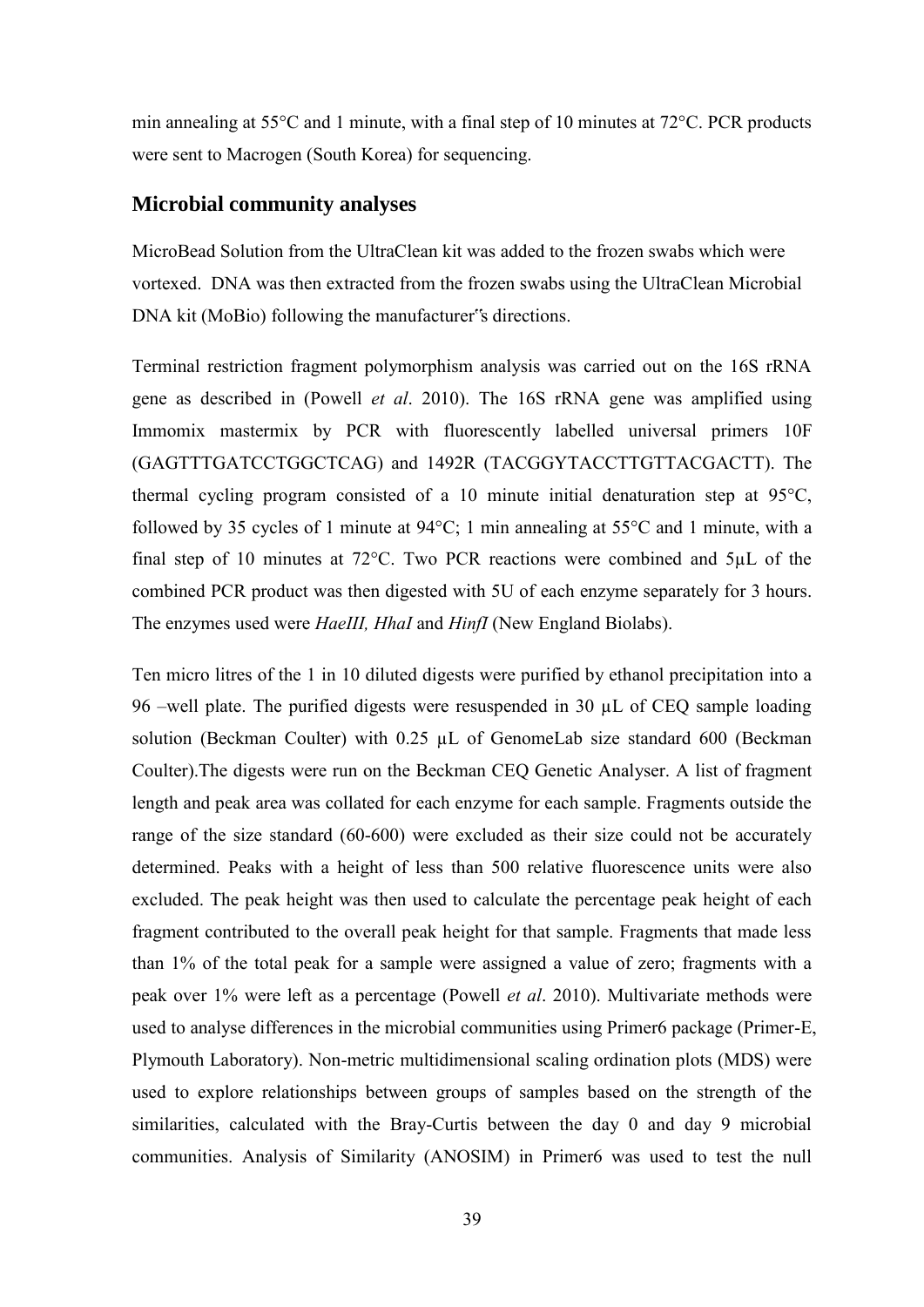hypothesis that there was no difference between microbial communities on fresh fish (day 0) and old fish (day 9).

#### **Near infrared analyses**

FT-NIR measurements were taken on the pink flesh of the fish, and white bits were avoided as much as possible. The fillets were placed in tissue culture dishes, 145x 20mm (Greiner Bio-One GmbH, Germany). The spectra were collected using the fibre optic probe (with a plastic spacer about 2 mm thick between the probe and the fillet) on a Bruker MPA, collecting spectra over the wave number range of  $12500$  to  $4000 \text{ cm}^{-1}$ . A background measurement using 64 scans was performed prior to the sample analysis. The probe accumulated 16 scans per measurement with a resolution of 4 cm<sup>-1</sup> (wavelength 800-2500 nm). For a single evaluation spectra were collected on eight random spots and averaged. Between samples, the fibre optic probe was cleaned with acetone and dried with Kimwipes.

#### **Model development**

Principle component analysis (PCA) was performed using Unscrambler X to investigate the potential of the NIR spectroscopy to differentiate between the salmon fillets on day and after nine days of storage. This was only tested on the first four batches. The first principal component is describes the most variance, with each subsequent component describing less variance. The principal components are independent of each other. PCA can be used to identify outliers which might need to be removed from the data range before the development of a PLS model.

PCA was also performed on all the day 0 spectra to test for any other sample groupings. Initially Opus Quant2 software was used to describe how the log bacterial counts on day 9 related to day 0 spectra. The same task was carried out using the Unscrambler X software because Unscrambler X allows for data interrogation compared to Opus Quant2. Spectra in the range  $7500$  to  $10000 \text{ cm}^{-1}$  were subjected to spectral pre-treatment using unit vector normalisation for log *Enterobacteriaceae* counts and area normalisation for log total bacteria counts.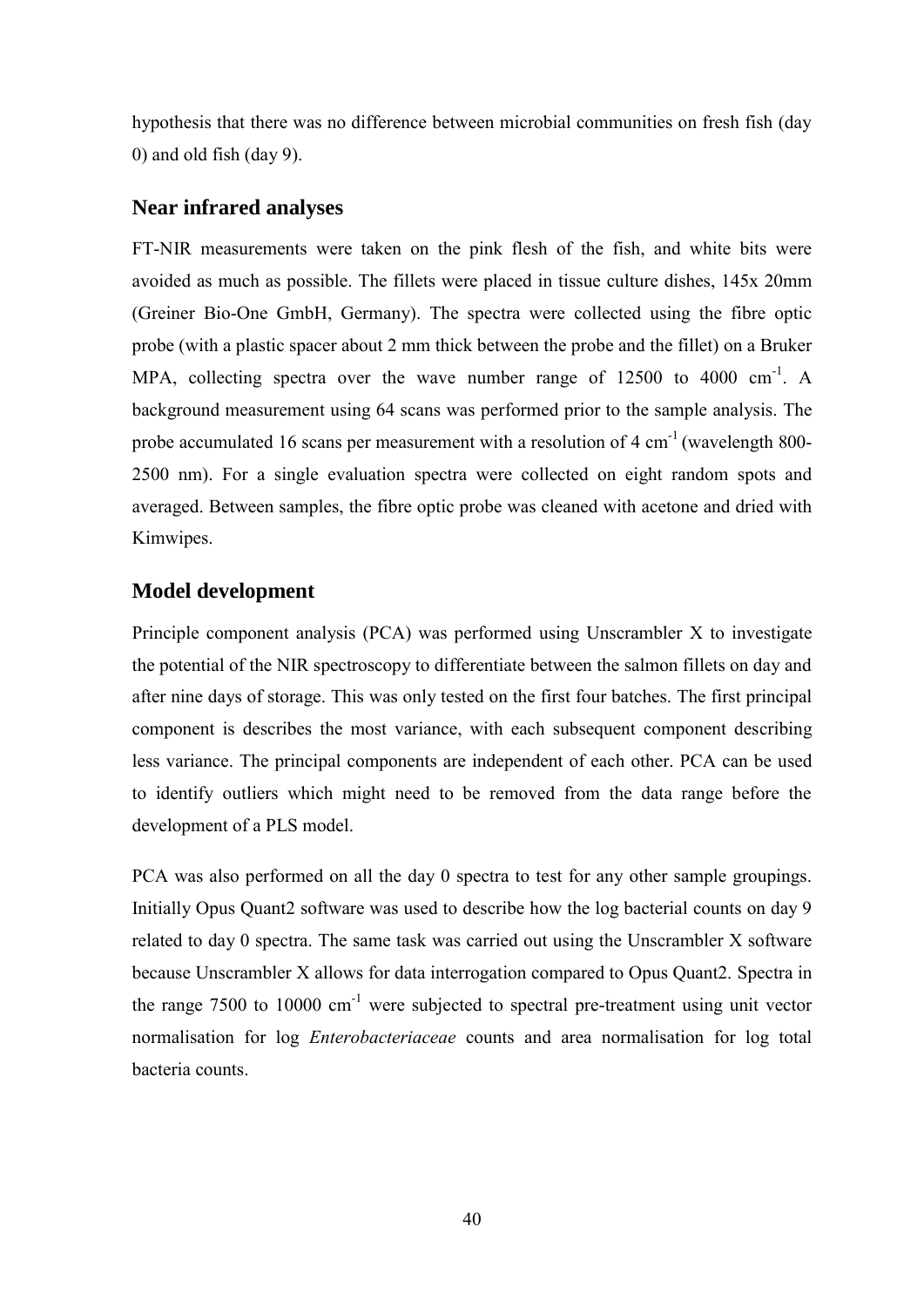## **Evaluation of model performance**

The partial least squares regression model was validated using random cross validation with 20 segments on Unscrambler X software. The Opus Quant2 software used full cross validation to validate the PLS regression model. The model was evaluated by the root mean square error (RMSE), which measures the average deviation between observed and predicted values.

#### **Results**

#### **Microbiological analysis**

The initial (day 0) mean total aerobic counts and *Enterobacteriaceae* counts were 3.79 log CFU/g and 3.46 log CFU/g respectively. The day 9 counts were 7.01 log CFU/g and 6.93 log CFU/g for total aerobic and *Enterobacteriaceae* respectively. The bacterial counts on the day of purchase were 4 log cycles lower than the counts on the fillets after nine days of storage at 4°C (Figure 7 and 8). Although the day 0 log bacteria counts are quite similar for all the batches, day 9 counts varied more. For example day 0 counts for batch 1 and batch 3 were 3.79 and 3.59 log CFU/g respectively but day 9 counts were 7.99 and 5.64 log CFU/g (Figure 7). Both log *Enterobacteriaceae* and total aerobic counts on salmon fillets at day 9 exhibited normal distribution.

Isolates with different colony morphologies were identified by partial sequencing of the 16S rRNA gene. At day 9 the culturable microflora of the fish fillets were dominated by *Pseudomonas* spp (Table 4).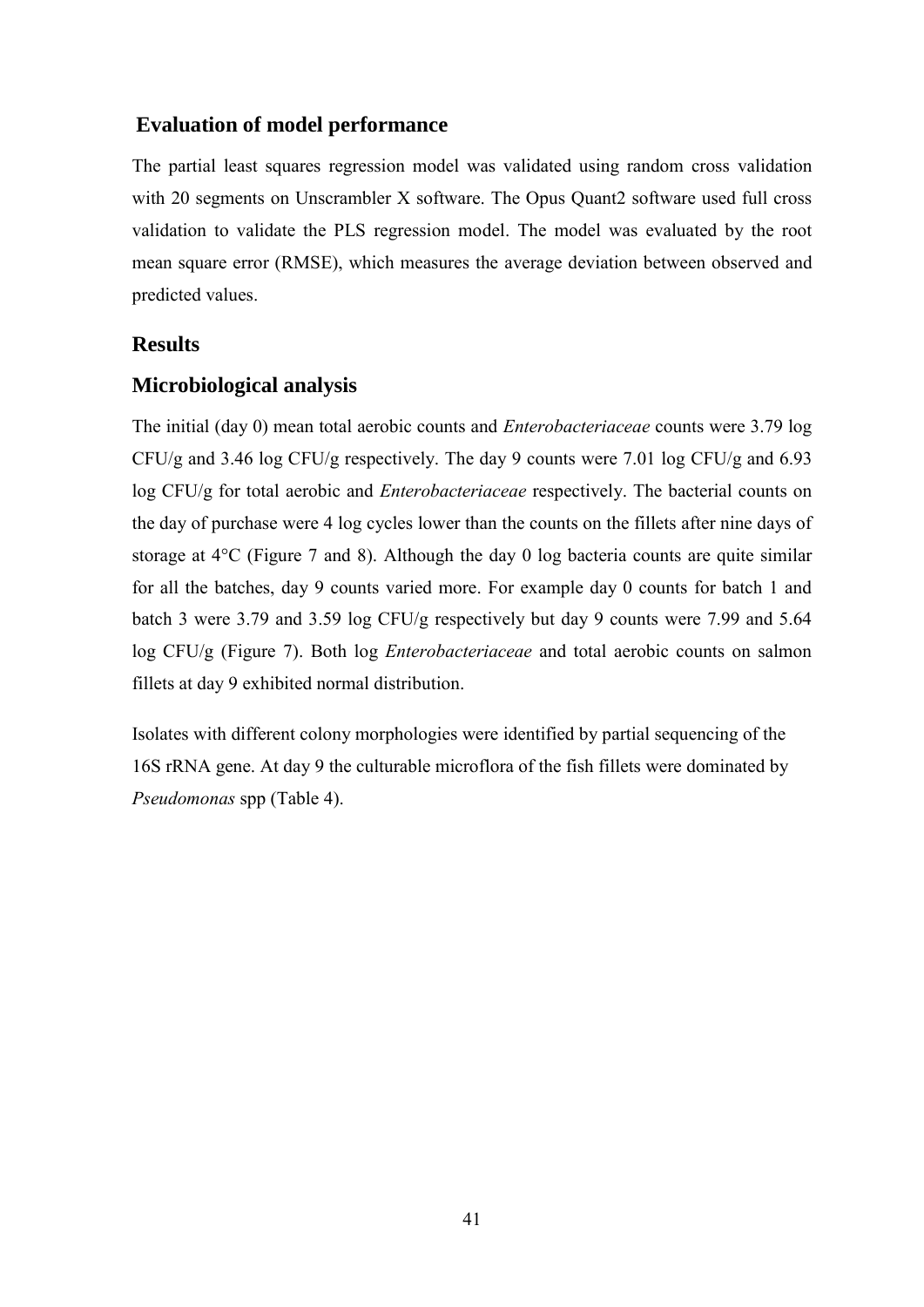

**Figure 7** Graph of log total bacteria counts (log CFU/g) for each batch. Error bars represent standard deviation. Blue and brown represent log counts on day 0 and day 9 respectively.



**Figure 8** Graph of log *Enterobacteriaceae* counts (log CFU/g) for each batch. Error bars represent standard deviation. Blue and brown bars represent day 0 and day 9 respectively.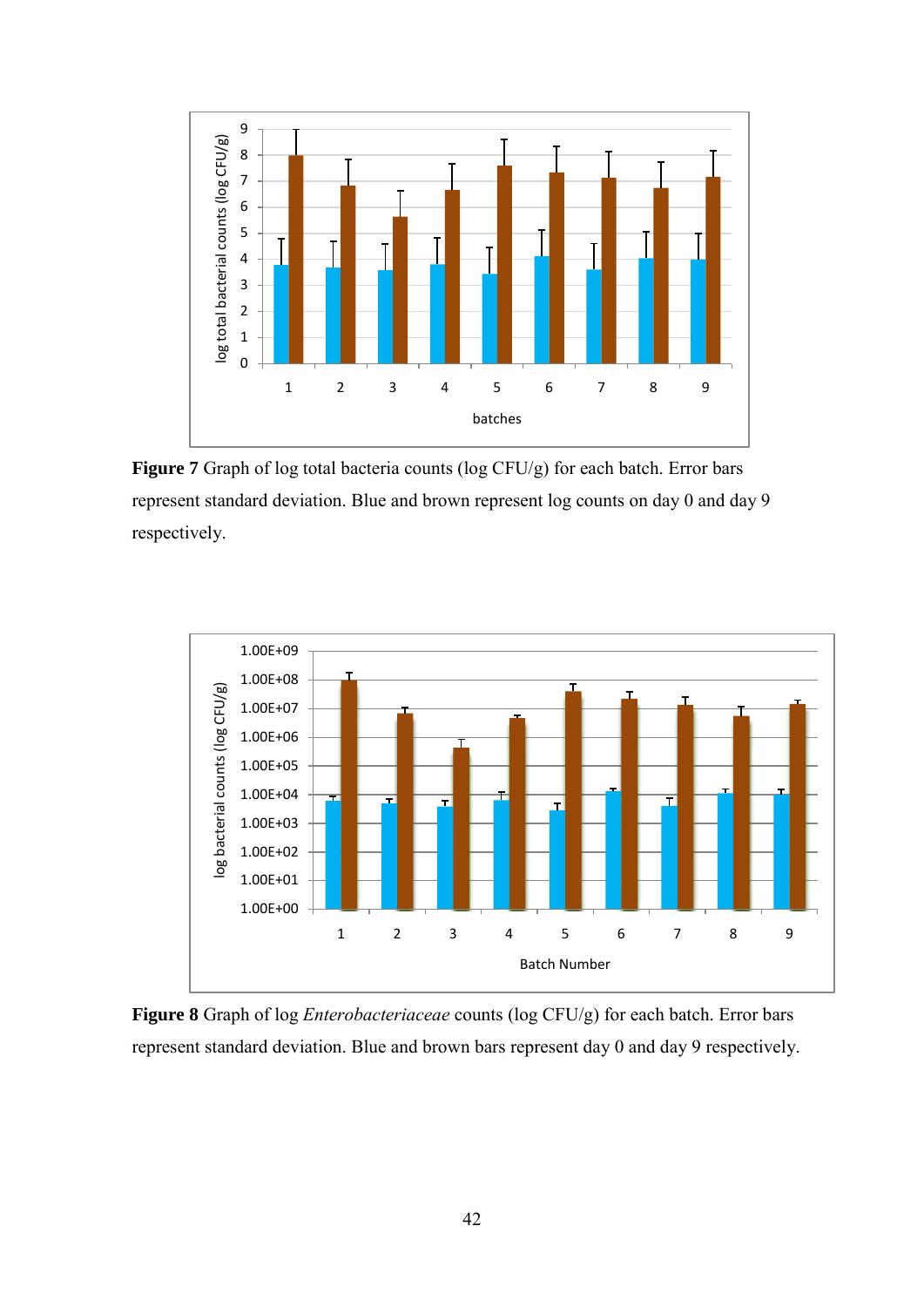

**Figure 9** Distribution of log *Enterobacteriaceae* counts at day 9 exhibiting normal distribution



**Figure 10** A histogram showing the distribution of log total bacteria counts at day 9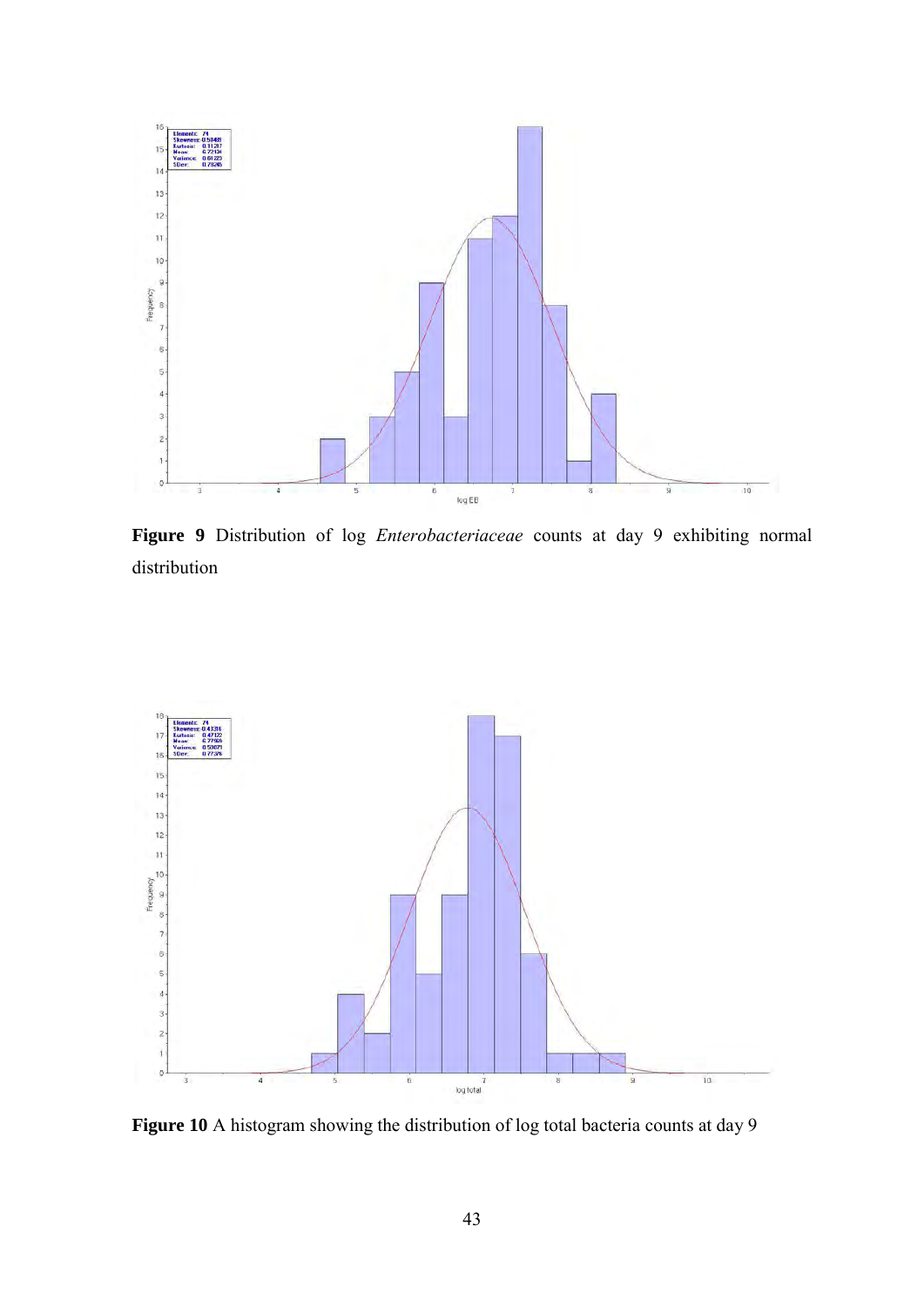| Number of | Accession     | genus       | species                   | Percentage |
|-----------|---------------|-------------|---------------------------|------------|
| isolates  | number of     |             |                           | similarity |
|           | nearest match |             |                           |            |
| 9         | AY450556      | Pseudomonas | <i>putida</i> . L         | 97         |
|           | DQ084459.1    | Pseudomonas | <i>flurorescens.</i>      | 97         |
|           |               |             | <b>FLM05-1</b>            |            |
|           | FJ950690.1    | Pseudomonas | psychrophilia .d390       | 86         |
|           | NR 028619     | Pseudomonas | <i>psychrophilia.</i> E-3 | 97         |

**Table 5** Tentative identification of isolates based on sequencing of 16S rRNA gene from the day 9 samples.

The tRFLP analysis produced a "fingerprint" of the structure of the microbial community where different fragments are assumed to be representative of different species. The similarity between the microbial community on fresh and old salmon fillets is represented by the MDS plot (Figure 11). In this plot the closer the two points, the more similar they are. Day 0 (A) samples clustered into two groups whereas day 9 (B) samples formed one group with only two outliers. There is a significant difference (ANOSIM test; R=0.558, *p*<0.05) between microbial communities on day 0 and day 9 based on the 16S rRNA gene tRFLP data. In addition, there was a significant decrease in the number of fragments from 57 to 38 during the nine days of storage (student t-test;  $p = 0.01$ ).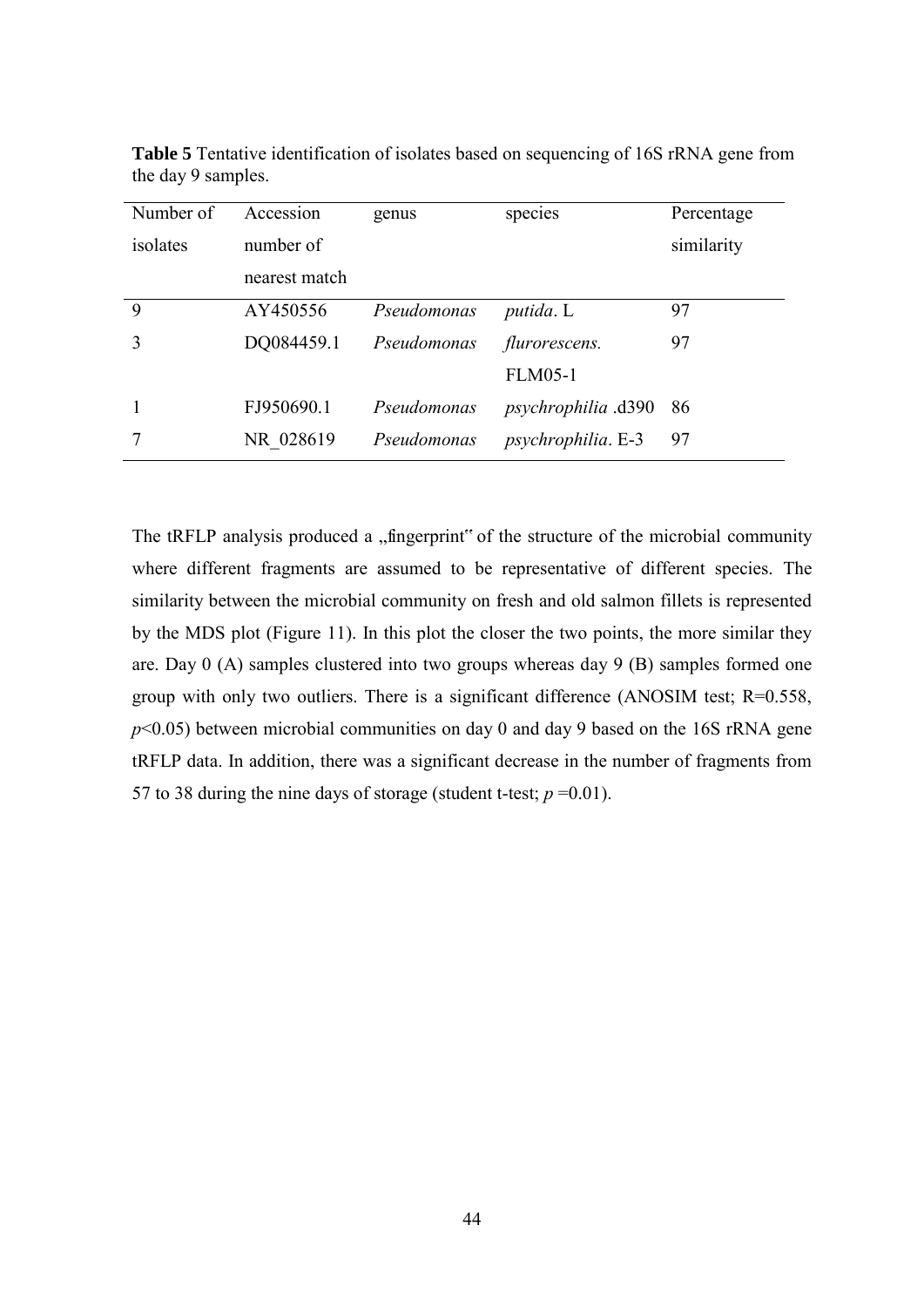

**Figure 11** A MDS plot showing the similarity of microbial communities on salmon as measured by tRFLP using the 16S rRNA gene. A= day 0 and B=day 9.

## **Fourier Transform-Near infrared spectroscopy**

### **Preliminary results**

Spectra collected on the day 0 and day 9 fillets were subjected to multi scattering correction to remove most of the variation that came from differences in light scatter (Figure 12). PCA was then applied to the day 0 and day 9 spectra to examine if the NIR could distinguish between fresh and old fish. Figure 13 shows that fresh samples were differentiated from old samples using PC1 and PC2 which account for 70% and 26% of the explained variance.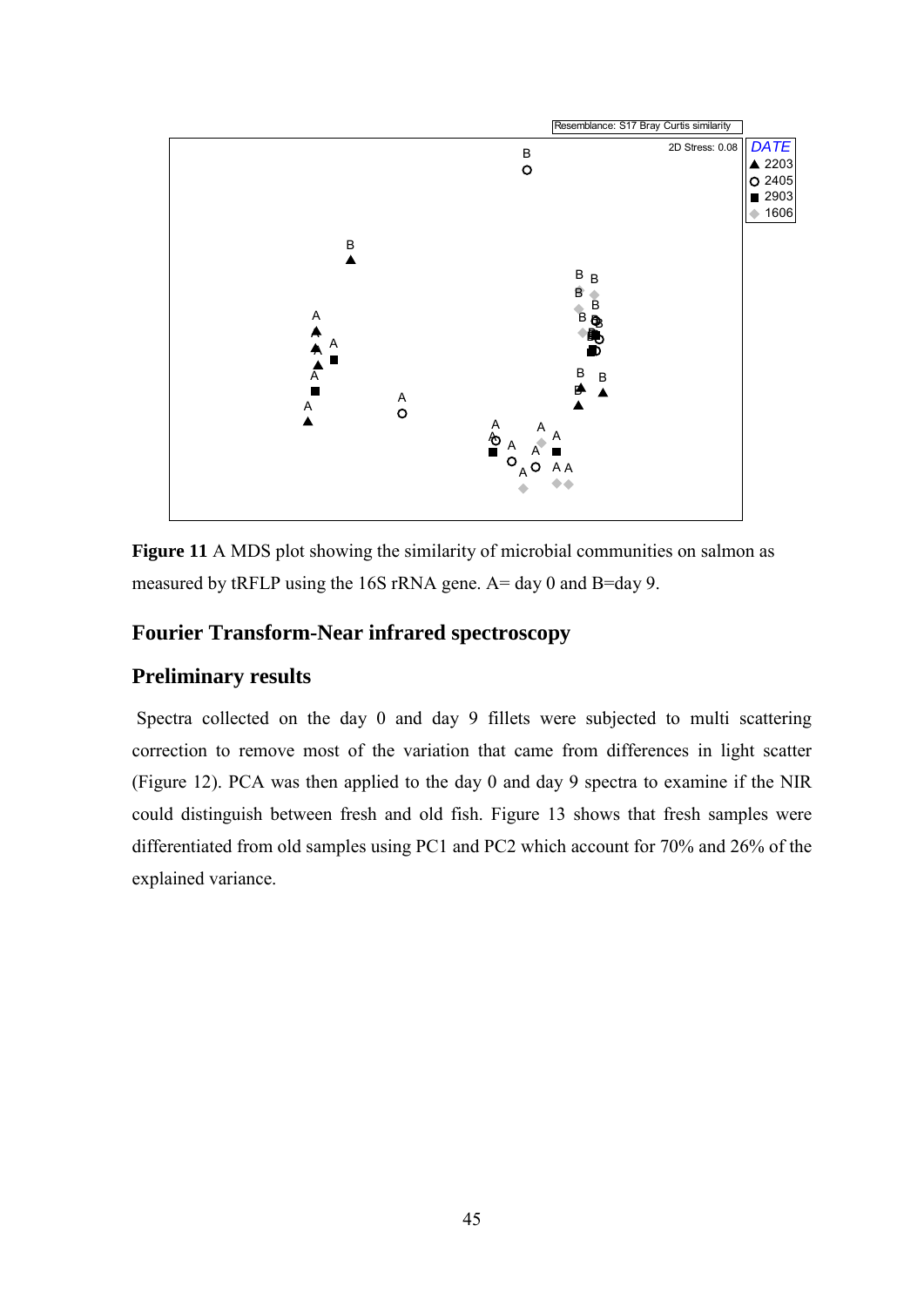

Figure 12 A plot of multi scattering corrected spectra from the first batch



**Figure 13** PCA of spectra from fresh and old salmon fillets of batch 1. The squares represent fresh fillets and blue circles represent old fish fillets.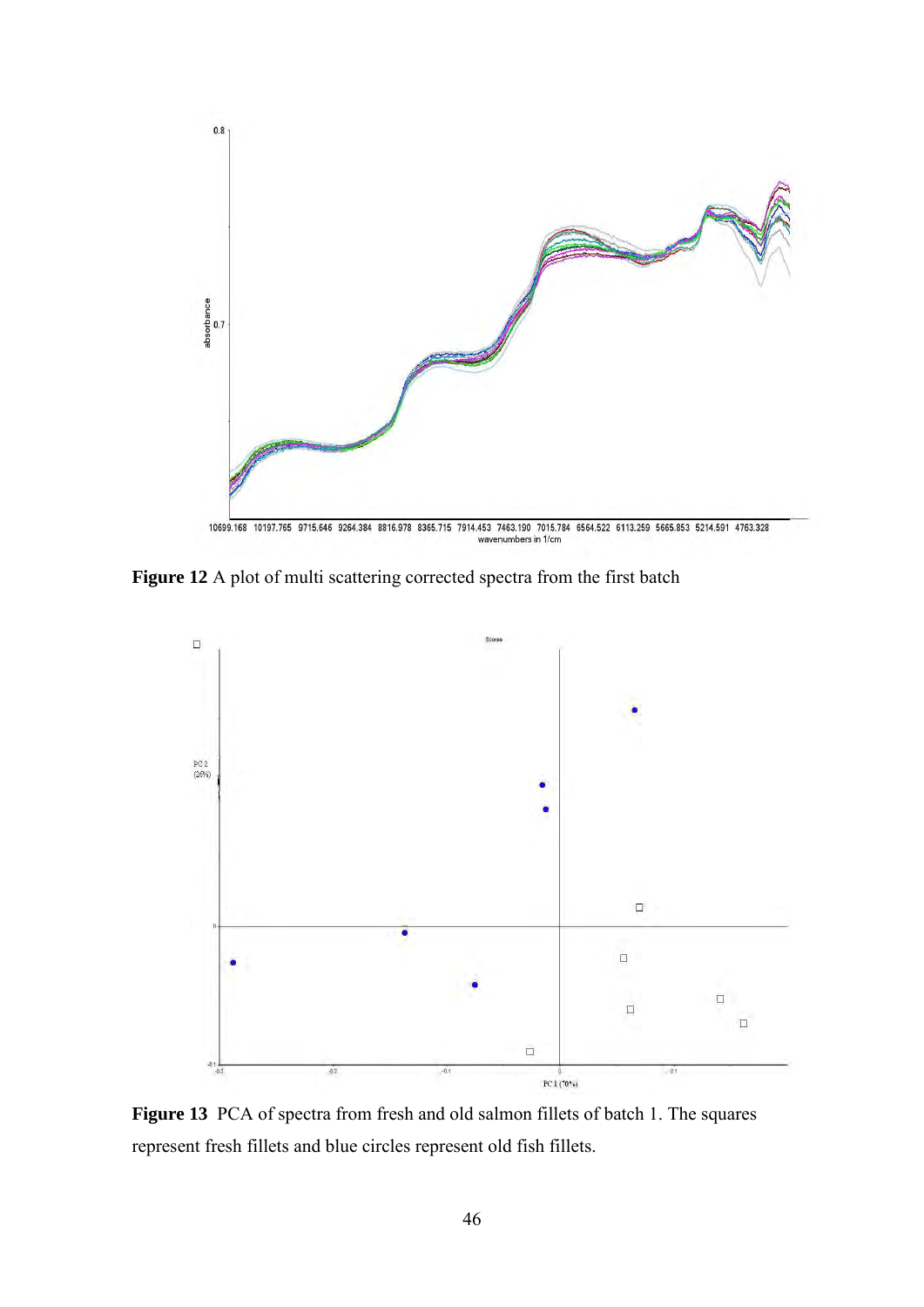## **Spectra**

Typical FT-NIR spectral raw data from  $10700$  to  $4350 \text{ cm}^{-1}$  collected from fresh salmon fillets (day 0) are presented in (Figure 14). The main features on the spectra plots of fillets were the same.

The Opus Quant2 software was used to describe how the difference in log (bacteria counts) on day 9 related to the difference in day 0 spectra. The optimise function within Opus Quant2 software tested different regression models. The best fit was found on the wave number range 10000 to 7500 cm<sup>-1</sup> which is a typical CH region. Opus Ouant2 used Min-Max normalisation to obtain the best model. The best model is one that has the lowest error of prediction (RMSECV) and the highest R square value. The information from Opus Quant2 software was used with the Unscrambler X software. Different normalisation techniques were tried on the Unscrambler X software to come up with the best PLS model. Those included area, unit vector, minimum, maximum, and range and peak normalisations. The best PLS model for log total aerobic counts and log *Enterobacteriaceae* counts were achieved by using area normalisation and unit vector normalisation respectively (Figure 15 and 16).



Figure 14 Typical FT-NIR spectra in the range 11000-4462 cm<sup>-1</sup> collected on both day 0 and day 9 fish fillets.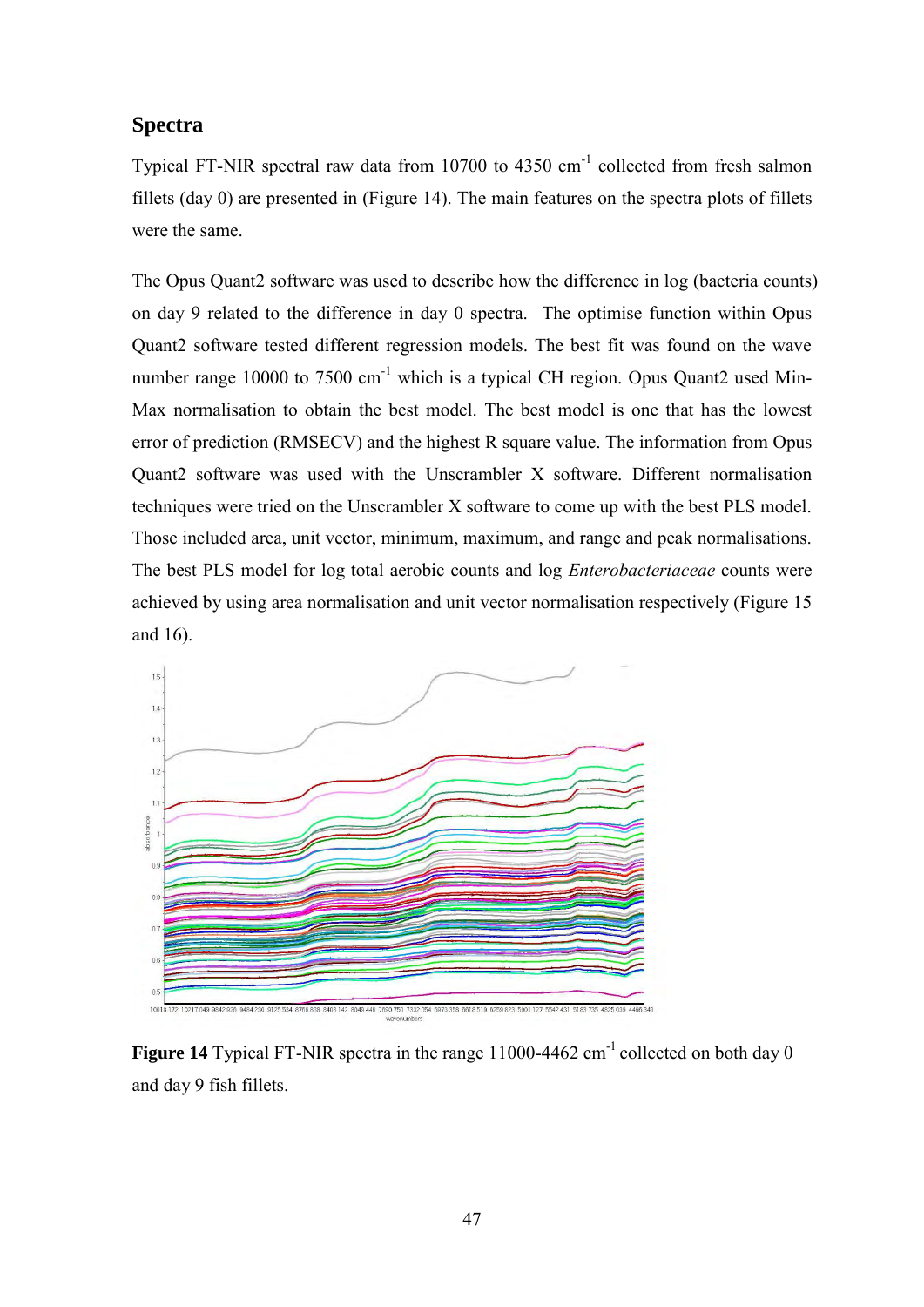

Figure 15 Spectral data wavenumber range 7500 to 10000 cm<sup>-1</sup> after unit vector normalisation.



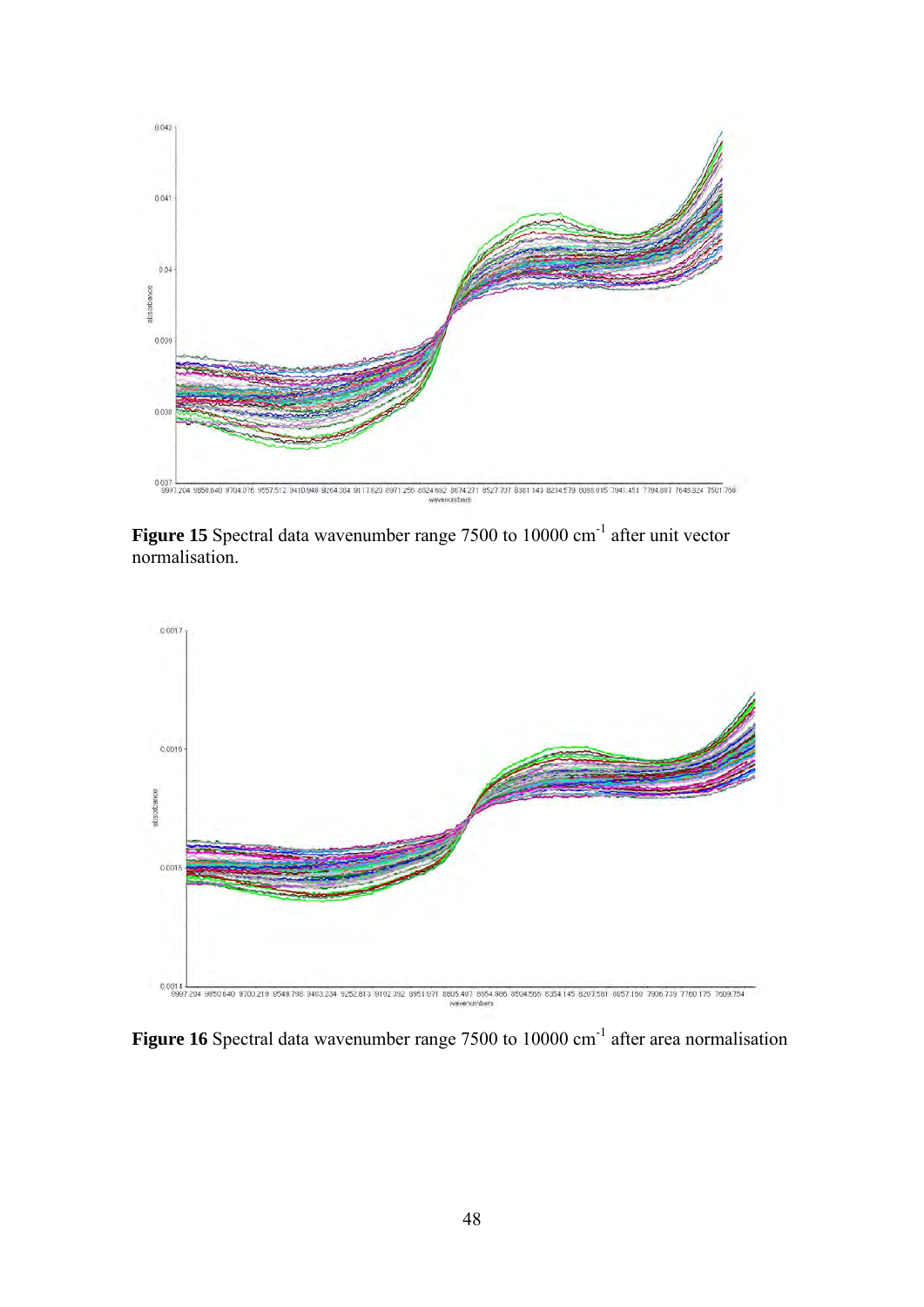## **Principle component analysis of NIR spectra from day 0 fillets**

Principal component analysis plots were used to identify outliers. The score plots following PCA of day 0 salmon fillets spectral data are shown in Figure 17. PC1 and PC2 accounted for 82% and 18% of the explained variance in spectra of all the salmon fillets respectively. Two of the batches grouped separately from the rest indicating that there is a batch effect (Figure 17).



**Figure 17** Score plot showing principal component analysis of near infrared data (different colours show different batches).

#### **Partial least squares regression models**

Results for the PLS models (7 and 8 factors) of predicting bacteria counts in salmon fillets are shown in table 6. Both Figures 18 and 19 show that there is a positive correlation between day 0 spectra and bacteria counts on day 9. The  $R^2$  for the validation plots was 0.64 for both log *Enterobacrteriaceae* and log total aerobic counts (Figures 18 and 19). However, the error (RMSE) was slightly lower for total counts (0.32 log CFU/g) compared to the *Enterobacrteriaceae* counts (0.41 log CFU/g))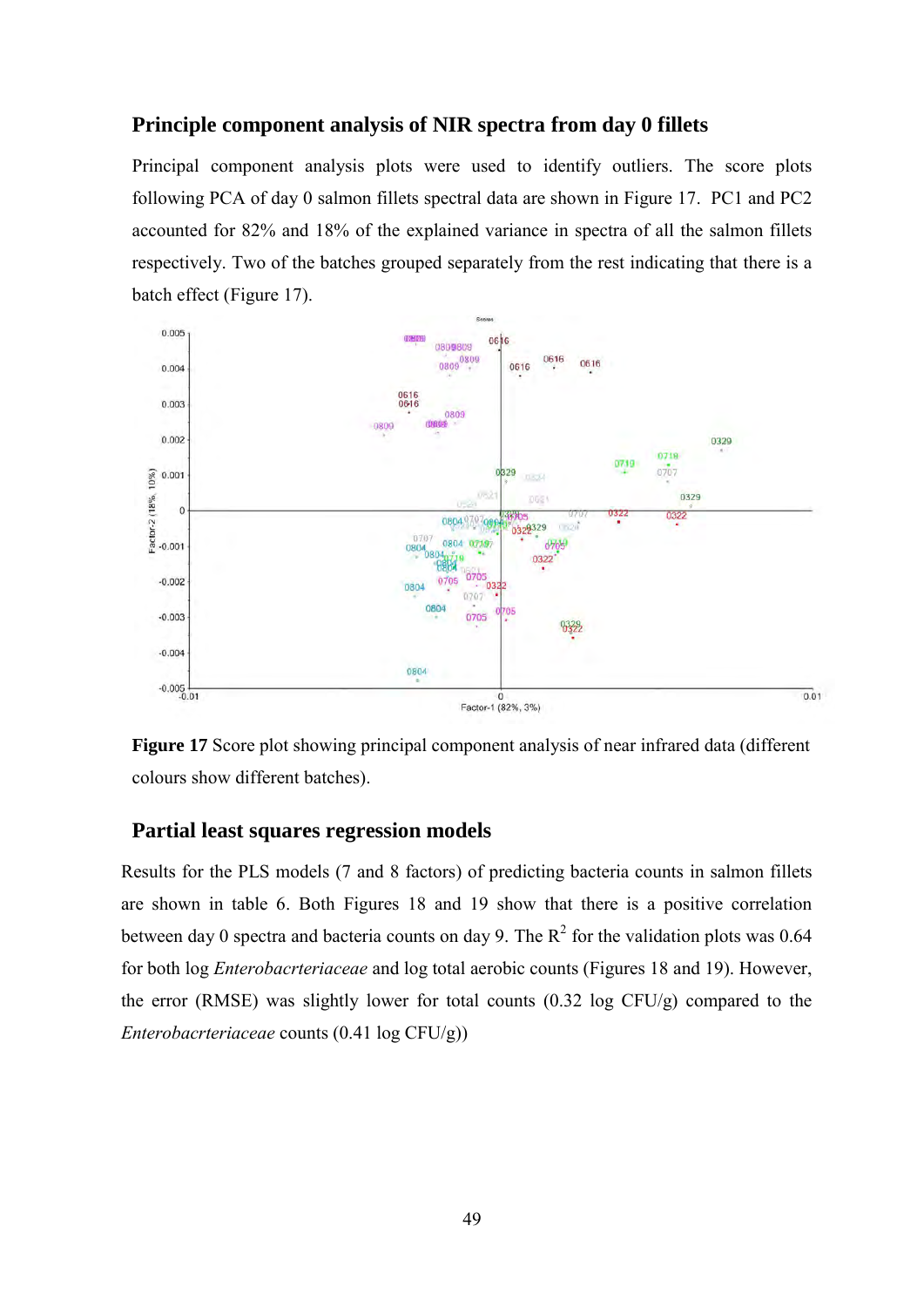**Table 6** Standard error of prediction (RMSE) for calibration and validation of the PLS regression models for predicting bacteria counts on day 9 using day 0 spectra

| Bacteria counts    | Calibration |       | validation |      |
|--------------------|-------------|-------|------------|------|
|                    | <b>RMSE</b> | $R^2$ | RMSE $R^2$ |      |
| Log                | 0.17        | 0.94  | 0.41       | 0.64 |
| Enterobacteriaceae |             |       |            |      |
| Log total aerobic  | 0.12        | 0.95  | 0.32       | 0.64 |
| counts             |             |       |            |      |



**Figure 18** Correlation plots for actual log *Enterobacteriaceae* counts and values predicted from spectra using PLS regression modelling technique.Blue points show the calibration plot and the red points show the validation plot for log *Enterobacteriaceae*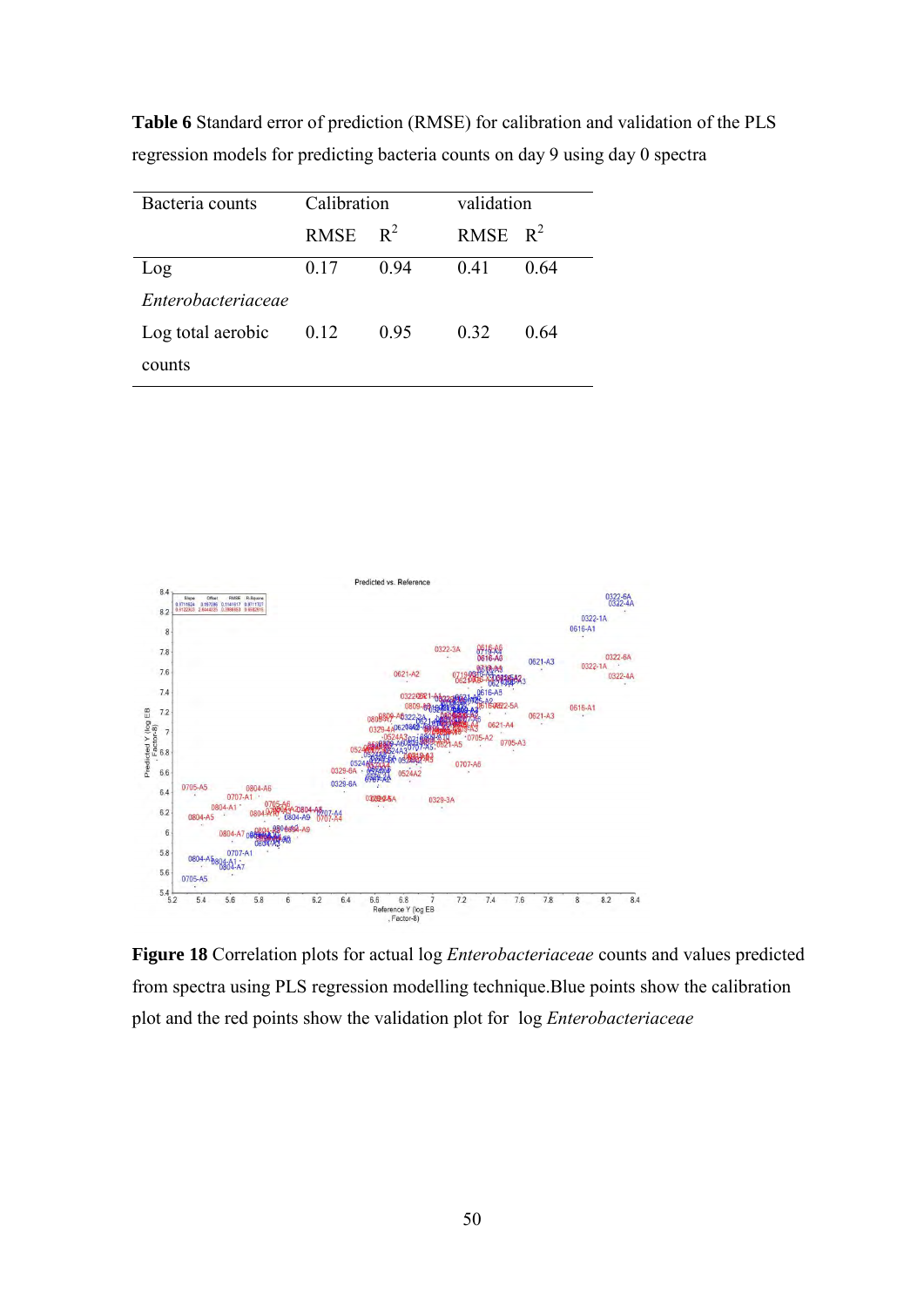

**Figure 19** Correlation plots for actual log total aerobic counts and values predicted from spectra using PLS regression model. Blue points show the calibration plot and the red points show the validation plot.

#### **Discussion**

#### **Microbiological analysis**

Log total aerobic counts and log *Enterobacteriaceae* exhibit normal distribution as expected of natural populations. There is an increase in both total aerobic and enterobacteria counts over the nine days of storage at 4°C (Figure 7 and 8). This was expected because the bacteria were given time to utilise the highly nutritious fish fillets and multiply. The bacterial counts were performed on the fillets  $(3logCFU/g)$  and hence were lower than if they were performed on the gut tissue. Fish products with a microbial load of 7 to 8 log CFU/g are considered too spoilt for eating when using sensory analysis (Lin *et al*. 2006). Higher numbers on day 0 did not necessarily result the highest numbers on day 9. The counts on day 9 varied significantly between the batches. For example on (Figure 8) batch 4 is higher than batch 1 on day 0 but lower on day 9. There are several explanations why microbial spoilage may differ between the same type of product. These include geographical origin, storage conditions and the place in which the fish was harvested (Koutsoumanis and Nychas 1999). Minor changes in the processing and packaging may also cause striking differences in the microbiology of the fish product (Gram and Huss 1996).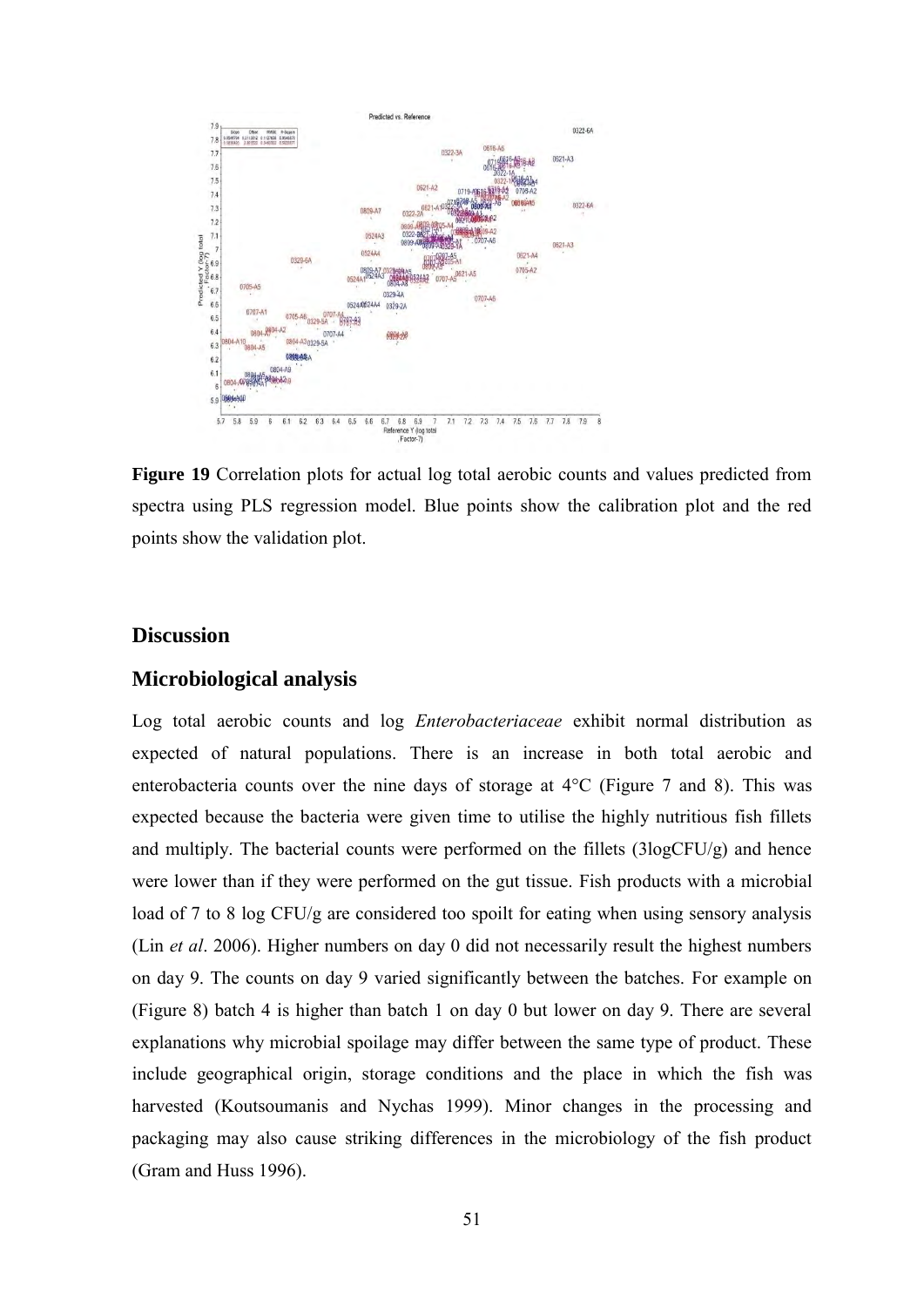tRFLP was used to measure if the microbial community structure was different between the fresh fillets and fillets stored at 4°C for nine days. This analysis showed (Figure 11) that there was a significant difference between the microbial communities on day 0 and day 9 (ANOSIM test R=0.558,  $p<0.05$ ). In addition in Figure 11 it is apparent that the day 0 samples cluster in two groups. This means that different bacteria are present on different batches of fish at day 0. However, day 9 samples formed one group with only two outliers (Figure 11), this means that the microbial communities were similar to each other on day 9. The tRFLP analysis also shows that the microbial community structure was less diverse on day 9 samples than the day 0 samples. Number of fragments, which are assumed to be representative of the number of species, decreases during this time frame from 57 to 38. The student t-test showed that the two means of day 0 and day 9 samples were significantly different (student t-test;  $p=0.01$ ). It appears that the microbial communities are becoming dominated by particular bacteria and that some species that were initially present cannot be detected after nine days. Several interactions between bacteria which may end up with a particular group of bacteria dominating have been described in food ecosystems (Gram *et al*. 2002). These interactions include antagonistic and cooperative behaviour. Competition for nutrients is a major cause of these interactions and may select for bacteria that are capable of using the limiting nutrient (Leroi *et al*. 2006).

Dominant isolates were identified by partial sequencing of the 16S rRNA gene. All of the 20 isolates sequenced from the day 9 plating belonged to the genus *Pseudomonas*. This is not contrary to the tRFLP data which implied dominance by particular bacteria. Bacteria from the genus *Pseudomonas* are often present at spoilage of aerobically refrigerated flesh foods (Nychas and Tassou; Alexandrakis *et al*. 2009) because many species of *Pseudomonas* are psychrotrophs. Although *Shewanella putrefaciens* has been reported as a specific spoilage bacterium of marine temperate-water stored aerobically in ice it was not found in the 20 isolates that were sequenced. *Pseudomonas* species were expected to predominate over other bacteria because of their ability to produce siderophores and increase their iron-binding capacity on the iron limited salmon fillets (Gram and Dalgaard 2002).

#### **Fourier Transform-Near infrared spectroscopy**

Near infrared spectra are dependent on the chemical make-up on the surface being analysed. The spectra obtained in this work therefore are likely affected by the amount of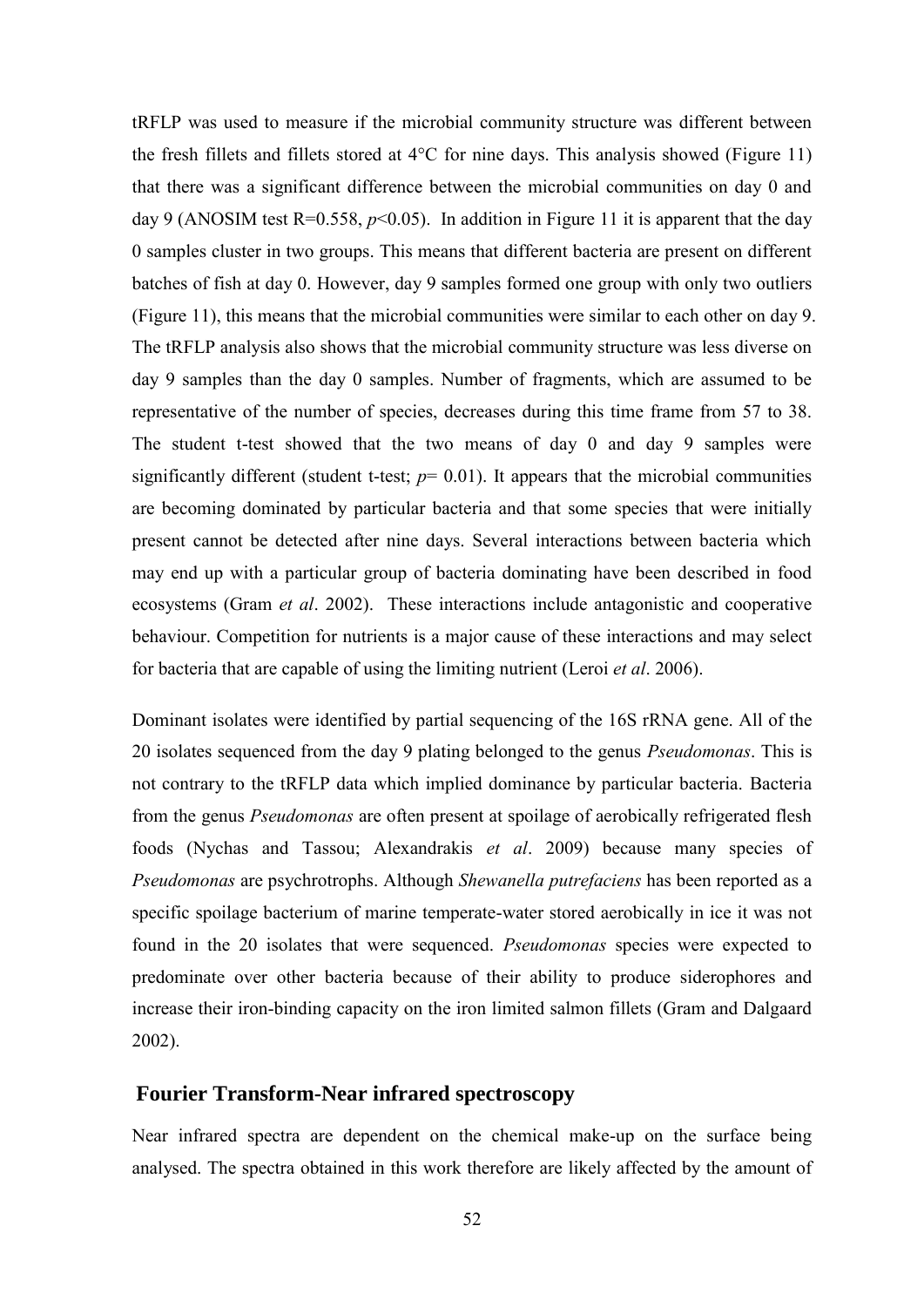protein, fat and moisture present on the fish fillets as well as the bacteria and the metabolites they are producing. NIR spectra are also influenced by factors unrelated to the chemistry of fish for example measurement technique. For this reason it is crucial that sample preparation and measurement technique are as consistent as possible. Throughout this study the NIR measurements were taken on the inside of the fillet (as opposed to the skin side). Lin *et al*. (2006) have shown that the PLS regression equations differed between samples on which the NIR measurement was taken on the different sides of the fillet.

The limitation is that unlike FTIR, NIR is not capable of detecting bacterial cells on the fillet surface directly due to other interfering signals (Alexandrakis *et al*. 2008). Though the interest is on bacteria counts, using NIR is based on the assumption that the change in the entire chemical make-up of the fish fillets was due to metabolic activity of the microorganisms (Panagou *et al*. 2010).

The spectra in Figure 14 have the same spectral features. The vertical offset observed between the samples was also observed by Alexandrakis *et al*. (2009) and could have been due to different reasons. These include differences in light scatter caused by variations in the physical structure of the salmon fillet surfaces. There was also varied distance and angle of measurement between the fibre optic probe and the fillet. It was therefore important to normalise the spectra (Figure 15 and 16) to remove any variation that was unrelated to the biochemistry and microbiology of the fish fillets. The problem with the variation in the physical structure of the fillets is usually taken care of by homogenising samples before analysis, for instance Suthiluk *et al*. (2008) homogenised the cabbage before analysing their samples. However, homogenising the fish fillets will be destructive and that would not meet the requirement for a non-destructive method of analysis that the food industry requires. In this study in an effort to reduce the effect of variation in the physical structure of the fillet to influence spectra, spectra was collected from eight different six millimetre spots on each fillet. A two millimetre spacer between the surface of the fillet and the probe also helped with reducing the variation in the distance between the probe and the fillet.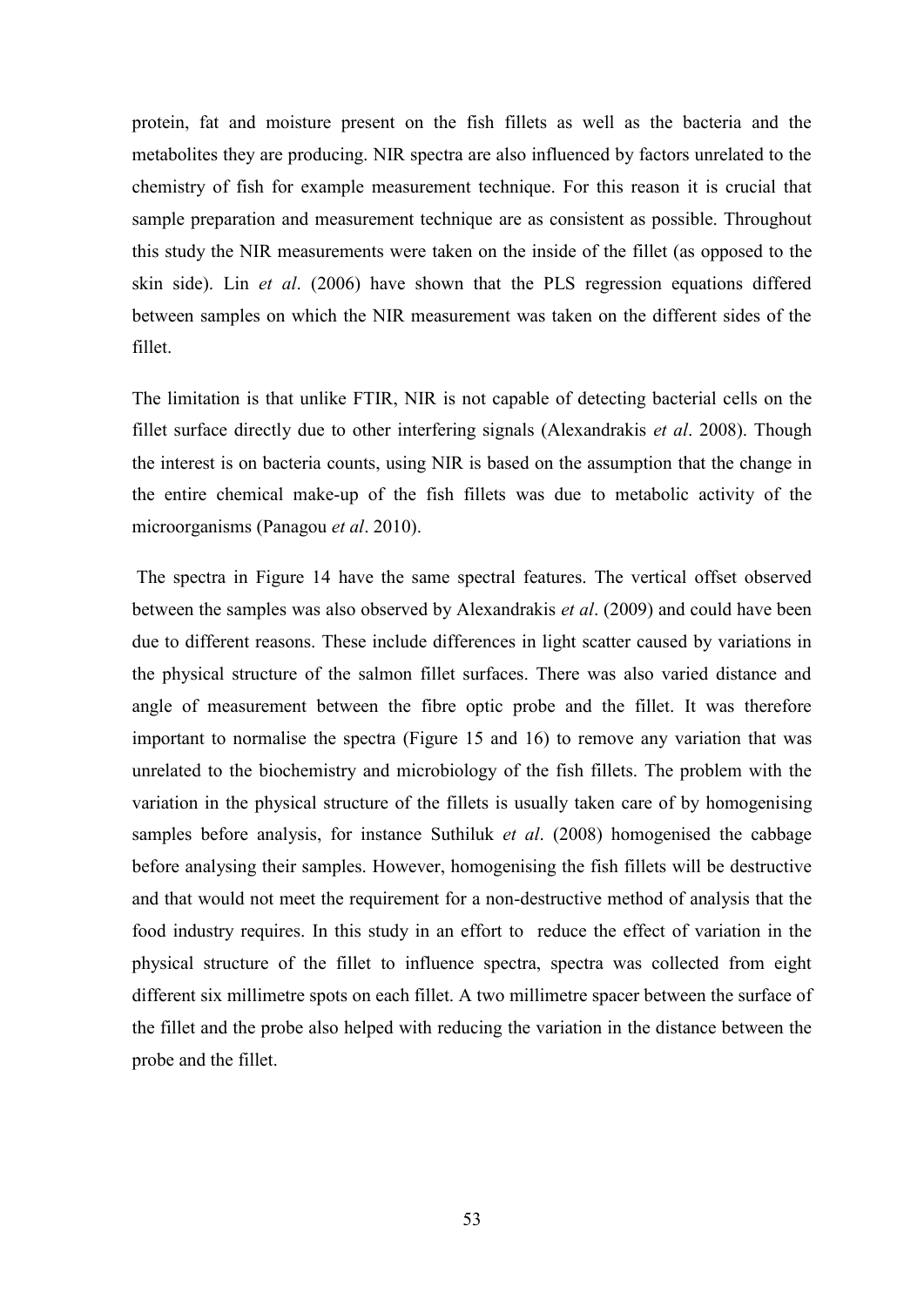#### **Comparison of day 0 and day 9 spectra from the preliminary results**

PCA was performed to investigate the potential of NIR to differentiate fresh (day 0) and old (day 9) salmon fillets for only one batch (Figure 13). The day 0 and 9 samples separated into two distinct groups as was expected. The separation of day 0 and day 9 samples is consistent with the microbiological analysis (Figure 11).This segregation could be attributed to the biochemical changes arising from proteolysis of fish muscle proteins after nine days of storage. Also on day 9, spoilage was evident with fillets discoloured, and covered with slime. A combination of these changes impacts on the NIR spectra (Alexandrakis *et al*. 2009). As the bacteria on the fish fillets increase rapidly during storage they secrete huge amounts of enzymes that break down proteins into peptides and amino acids and fats into fatty acids and glycerols (Fraser and Sumar 1998), hence big changes in the biochemistry of the fillets that result in different NIR spectra.

In addition the ability of the PCA to distinguish between day 0 and day 9 salmon fillets is consistent with what Alexandrakis *et al*. (2009) concluded that NIR has the potential to detect chicken spoilage if the microbial load on the surface of the chicken fillets is greater than 6.75 logCFU/g. The microbial load on the fish fillets after nine days of storage was on average 7.01 log CFU/g total aerobic counts and 6.93 log CFU/g for *Enterobacteriaceae* counts. These two values were higher than the threshold (6.75 log CFU/g) indicated by Alexandrakis *et al*. (2009).

#### **Model development and validation**

Principal component analysis was performed on the day 0 spectra of all batches and no outliers were found in the PCA plot (Figure 17). However, two batches were separated from the rest indicating batch effect. Removal of these two batches from the model development was not justified as it would result in the loss of a significant amount of information. The batch effect suggests that there is a variable, or variables influencing the spectra other than the variable of interest (log bacteria counts), such as minor variation during storage, differences in salmon flesh related to feeds and season. The best way of reducing this effect would be to analyse more batches.

Partial least square regression models were developed by using day 0 spectra (X matrix) and day 9 bacteria counts, both *Enterobacteriaceae* and total aerobic counts (Y-variables).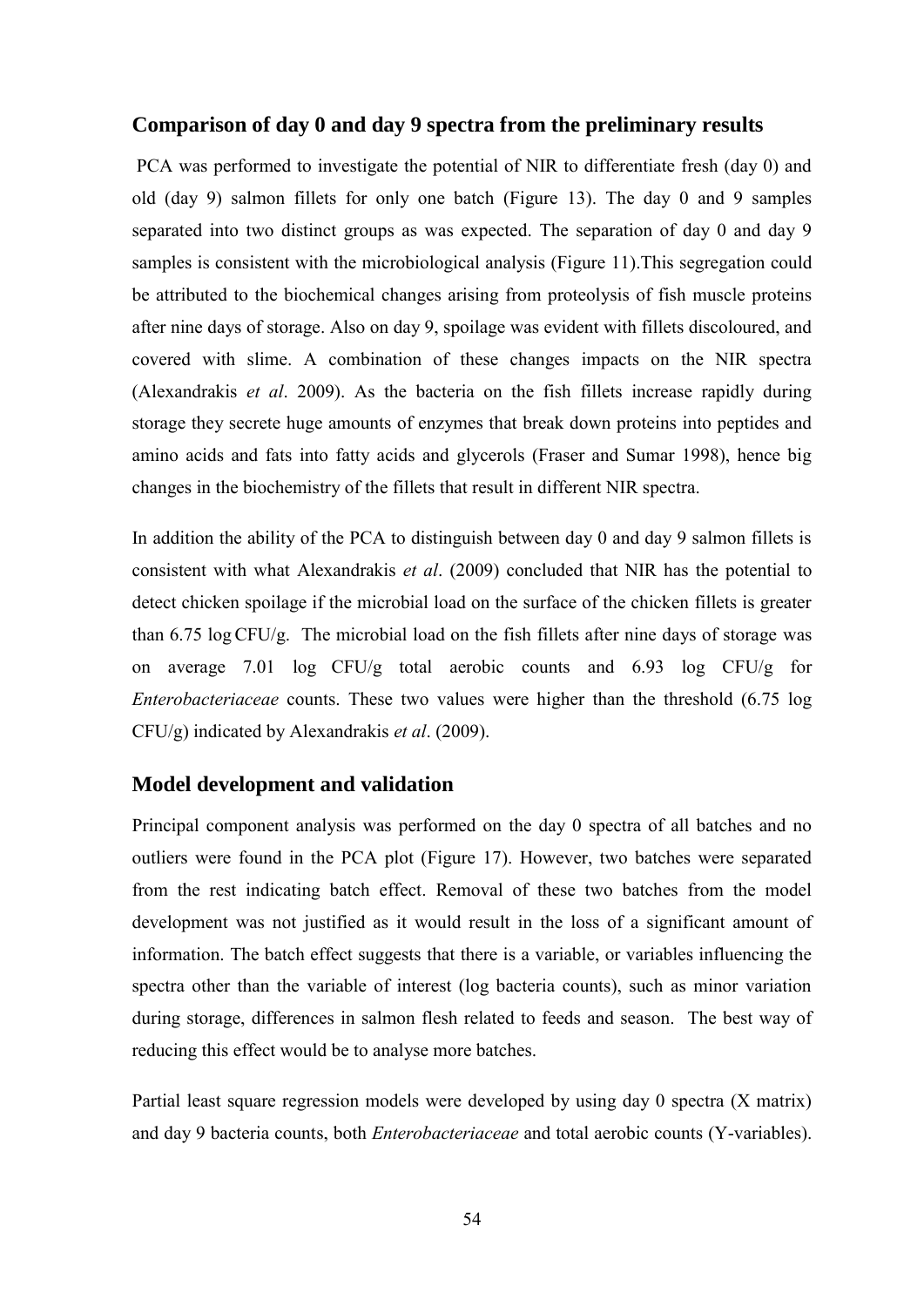The model could be used to predict the bacteria counts on salmon fillets stored at 4°C nine days later using day 0 NIR measurements.

The two PLS models show a good correlation between the NIR spectra and the bacteria counts, using seven and eight factors for the model. For example the standard error of prediction (RMSE) for the *Enterobacteriaceae* model was 0.41 log CFU/g which is only marginally bigger than the standard error from the actual plate counts (0.34 log CFU/g). Consequently, the model could be improved by decreasing the standard error of the actual plate counts. This could be done by analysing triplicate plates instead of duplicate for each dilution. However, plate counts are inherently variable and it would be difficult to improve the error. Generally error within 20% of the mean for a plate count is considered acceptable (Sutton 2006).

The relatively low  $R^2$  for both models can also be explained by the tendency of both models to over-predict lower values and under-predict higher values. The over-prediction and under-prediction could also be explained from the normal distribution of both log *Enterobacteriaceae* and log total aerobic counts at day 9 (Figures 9 and 10). The normal distribution of the log bacteria counts was expected as the samples analysed were from a natural population. However, lack of data at the extreme ends resulted in the software unable to accurately predict very high and low values. As a result if more samples with extreme bacteria counts are included in a future model, the  $R^2$  and consequently the PLS model will improve.

The values for RMSE and  $R^2$  are much more favourable if considering the calibration data only (Table 6). However, as Wold *et al*. (2001) that any model needs to be validated before it can be applied it is important to consider the validation data. It is preferable to use a new independent validation set to validate the model but because there were not enough samples in this study cross validation was used instead (Wold *et al*. 2001). There was a significant discrepancy between the calibration and the validation data (Table 6). This could indicate that too many factors were used were used in developing the PLS model, a phenomenon referred to as over-fitting (Frake *et al*. 1998). Again, with more samples the discrepancy between the calibration and validation data should disappear.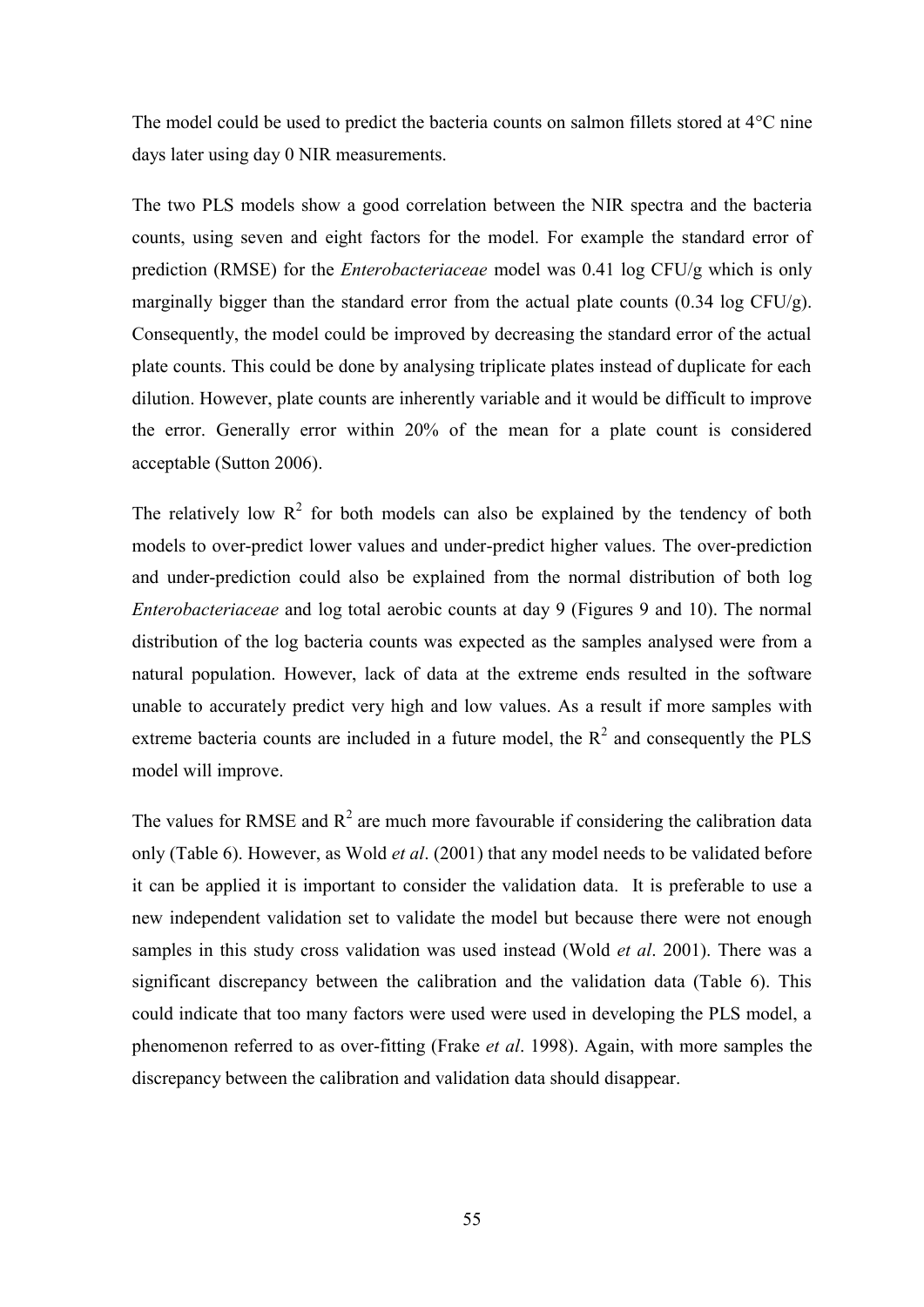## **Conclusions**

In this study it was shown that there is a relationship between NIR spectra of fresh Atlantic salmon fillets and the aerobic plate counts (either total or enterobacteria) nine days later. However the model is not yet robust and in the future more samples should be analysed to improve the model.

## **Acknowledgements**

This work was supported financially by the Australian Seafood CRC grant. The authors would also like to thank Central Science Laboratory for the use of their instruments.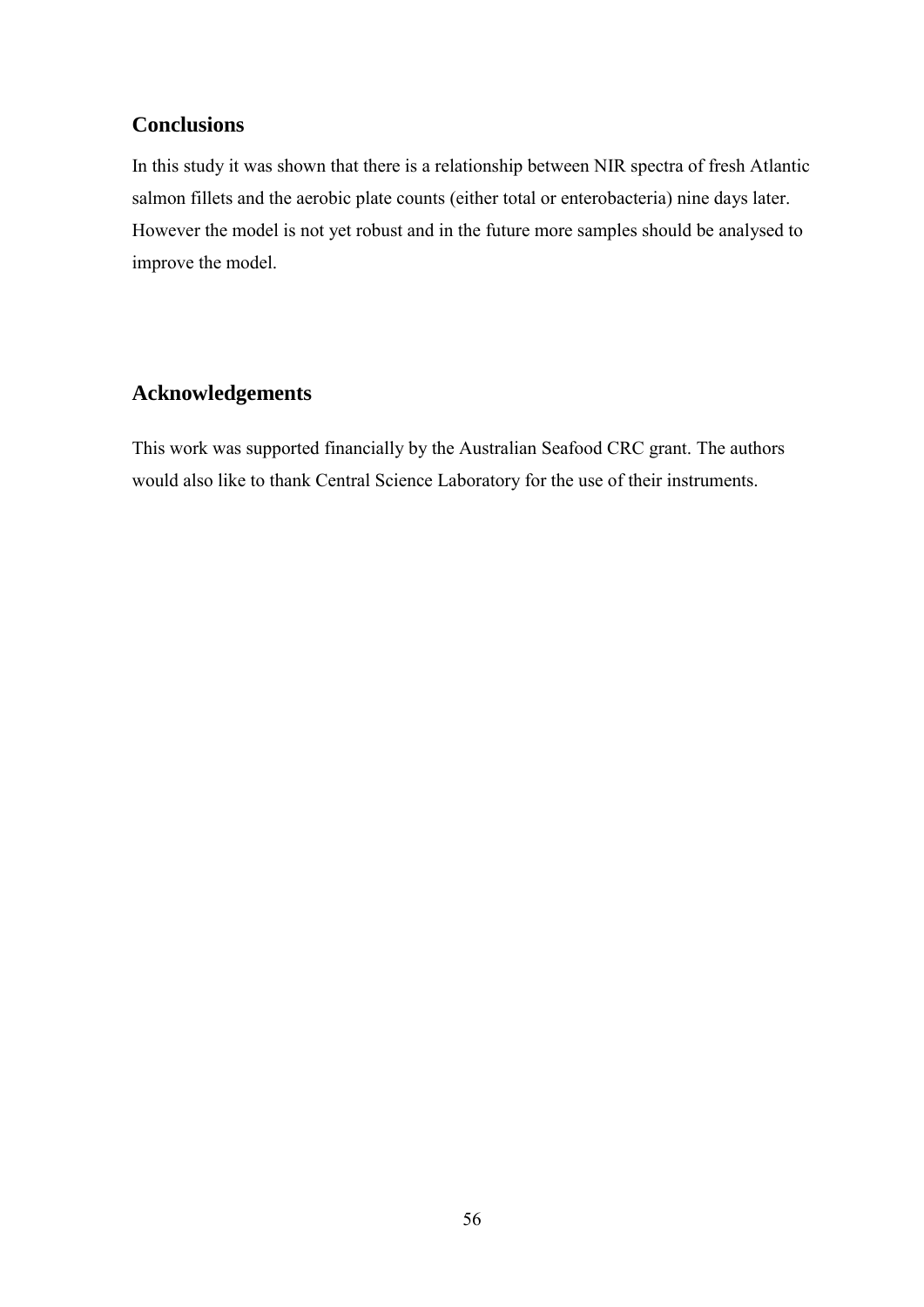## **References**

Adams MR, Moss MO (2008) Food microbiology  $(3<sup>rd</sup>$  edn) (The Royal Society of Chemistry, Thomas Graham house, Science park, Milton road, Cambridge, UK)

Abbas KA, Saleh AM, Mohamed A, Lasekan O (2009) The relationship between water activity and fish spoilage during cold storage: A review. *Journal of Food Agriculture & Environment* **7**, 86-90.

Alexandrakis D, Downey G, Scannell AGM (2008) Detection and identification of bacteria in an isolated system with near-infrared spectroscopy and multivariate analysis. *Journal of Agricultural and Food Chemistry* **56**, 3431-3437.

Alexandrakis D, Downey G, Scannell AGM (2009) Rapid Non-destructive Detection of Spoilage of Intact Chicken Breast Muscle Using Near-infrared and Fourier Transform Mid-infrared Spectroscopy and Multivariate Statistics *Food and Bioprocess Technology*.

Alvarez RJ (1982) Effect of storage on the lipid content and rancidity development of saltminced mullet. *Caribbean Journal of Science,***18**, 71-74.

Amanatidou A, Schlüter O, Lemkau K, Gorris LGM, Smid EJ, Knorr D (2000) Effect of combined application of high pressure treatment and modified atmospheres on the shelf life of fresh Atlantic salmon. *Innovative Food Science & Emerging Technologies* **1**, 87-98.

Bataringaya A (2007) Analysis of quality deterioration at critical steps/poits in fish. The United Nations University.

Batten GD (1998) Plant analysis using near infrared reflectance spectroscopy: the potential and the limitations. *Australian Journal of Experimental Agriculture* **38***, 697–706*.

Berzaghi P, Riovanto R (2009) near infrared spectroscopy in animal science production: principles and application. *Italian Journal of Animal Science* **8**, 39-62.

Biggs DA (1972) Precision and accuracy of infrared milk analysis. *Journal of the Association of Official Analytical Chemists* **55**, 488-497.

Blanco M, Villarroya I (2002) NIR spectroscopy: a rapid-response analytical tool *TrAC Trends in Analytical Chemistry* **21**, 240-250.

Boyd LC, Nwosu VC, Young CL, MacMillian L (1998) Monitoring lipid oxidation and antioxidant effects of phospholipids by headspace gas chromatographic analyses of rancimat trapped volatiles. *Journal of Food Lipids* **5**, 269-282.

Bremner HA, Sakaguchi M (2000) A critical look at whether freshness can be determined. *Journal of Aquatic Food Product Technology* **9**, 5 - 25.

Buransompob A, Tang J, Mao R, Swanson BG (2003) Rancidity of walnuts and almonds affected by short time heat treatments for insect control. *Journal of Food Processing and Preservation* **27**, 445-464.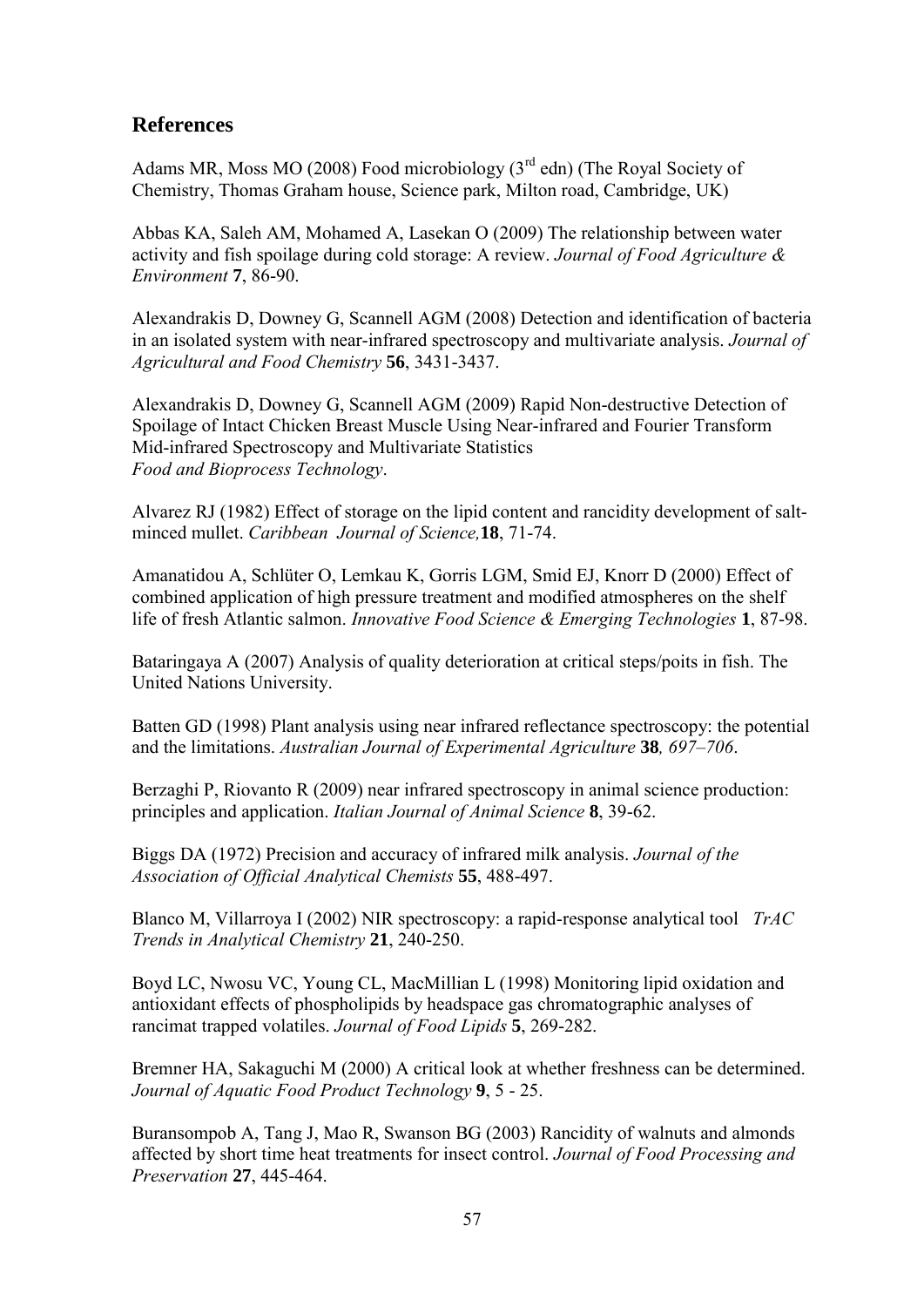Cahill MM (1990) Bacterial flora of fishes: A review. *Microbial Ecology* **19**, 21-41.

Cakli S, Kilinc B, Cadun A., Dincer T, Tolasa S (2006) Effect of ungutting on microbiological, chemical and sensory properties of aquacultured sea bream (Sparus aurata) and sea bass (Dicentrarchus labrax) stored in ice. *Eur Food Res Technol* **222**, 719-726.

Chen M, Irudayaray (1998) Sampling technique for cheese analysis by FTIR Spectroscopy *Journal Of Food Science* **63**, 96-99.

Cozzolino D, Smyth HE, Gishen M (2003) Feasibility study on the use of visible and nearinfrared spectroscopy together with chemometrics to discriminate between commercial white wines of different varietal origins. *Journal of Agricultural and Food Chemistry* **51**, 7703-7708.

Dalgaard P (1995) Modelling of microbial activity and prediction of shelf life for packed fresh fish. *International Journal of Food Microbiology* **26**, 305-317.

Deng JC, Orthoefer D, R.A.,, Watson M (1976) Lipids and fatty acids in mullet (Mugil cephalus): Seasonal and locational variations. *Journal of Food Science* **41**, 1479-1483.

Di Natale C, Davide FAM, D'Amico A, Nelli P, Groppelli S, Sberveglieri G (1996) An electronic nose for the recognition of the vineyard of a red wine. *Sensors and Actuators B: Chemical* **33**, 83-88.

Doe PE (Ed.) (1998) 'Fish drying and smoking:production and quality.' (CRC Press, Taylor and Francis Group: New York).

Ellis DI, Broadhurst D, Kell DB, Rowland JJ, Goodacre R (2002) Rapid and quantitative detection of the microbial spoilage of meat by Fourier transform infrared spectroscopy and machine learning. *Applied and Environmental Microbiology* **68**, 2822-2828.

Frake P, Gill I, Liscombe CN, Rudd DR, Waterhouse J, Jayasooriya UA (1998) Nearinfrared mass median particle size determination of lactose monohydrate, evaluating several chemometric approaches. *The Analyst* **123**, 2043-2046.

Fraser O, Sumar S (1998) Compositional changes and spoilage in fish - an introduction. *Nutrition and Food Science* **98**, 275-279.

Gittleson R (1990) quantification of physico-chemical modes of deterioration in sous-vide processed salmon.

Gram L, Dalgaard P (2002) Fish spoilage bacteria - problems and solutions. *Current Opinion in Biotechnology* **13**, 262-266.

Haard NF, Bracho GE (1995) Identification of two matrix metalloproteinases in the skeletal muscle of pacific rockfish ( Sebastes sp.). *Journal of Food Biochemistry* **19**, 299- 319.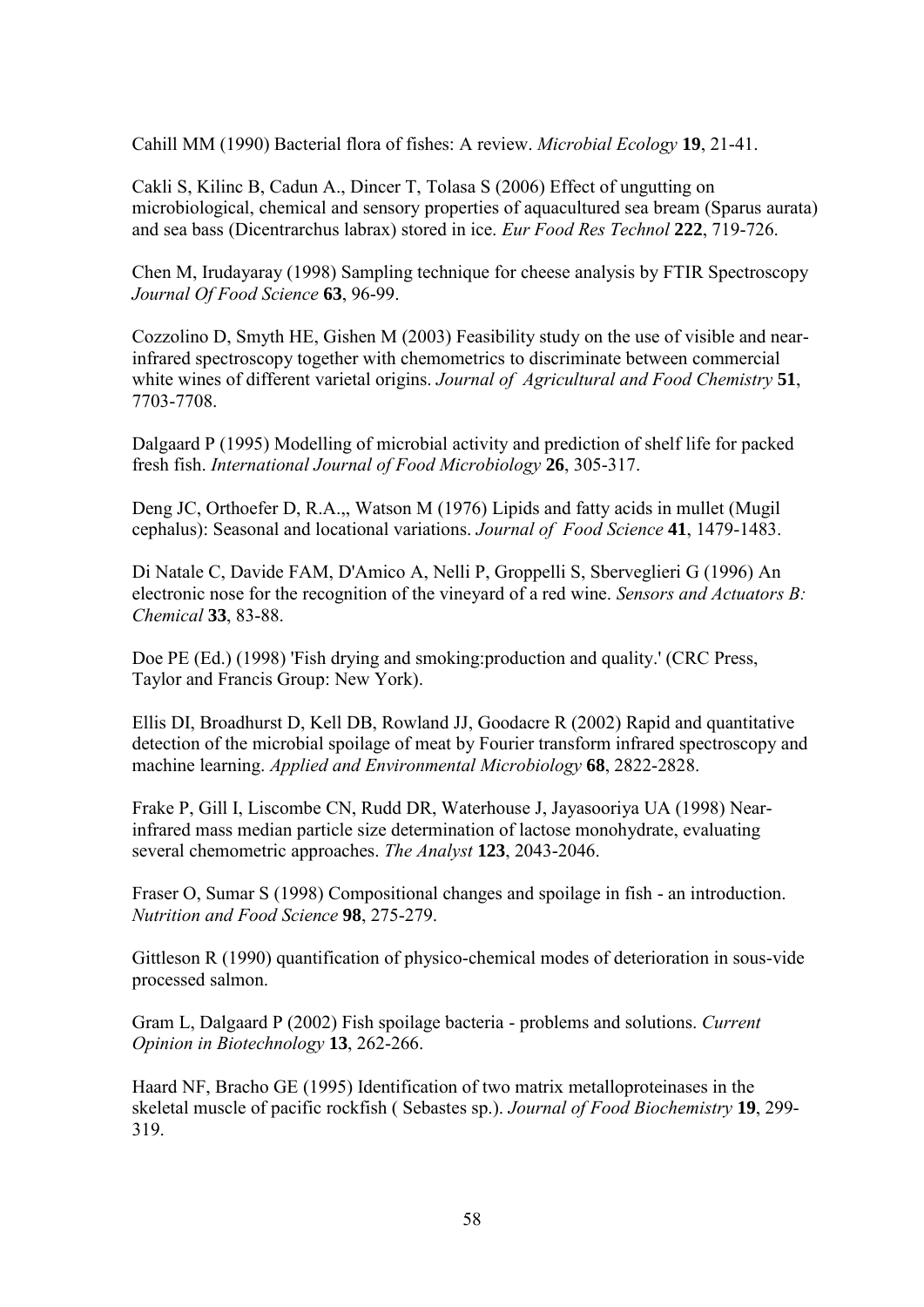Harewood P, N,Branford, Conn (1998) Detection of fish spoilage by colorimetry. (GEM Biomedical, Inc., Hamden, Conn: United States of America).

Hart DJ, Vreeland RH (1988) Changes in the hydrophobic-hydrophilic cell surface character of Halomonas elongata in response to NaCl. *J. Bacteriol.* **170**, 132-135.

Hattula T, Luoma T, Kostiainen R, Poutanen J, Kallio M, Suuronen P (1995) Effects of catching method on different quality parameters of Baltic herring (Clupea harengus L.). *Fisheries Research* **23**, 209-221.

Leroi F, Joffraud J-J, Chevalier F, Cardinal M (2006) Study of the microbial ecology of cold-smoked salmon during storage at 8°C. *International Journal of Microbiology* **39**, 111-121.

Koutsoumanis K, Nychas G-JE (1999) Chemical and sensory changes associated with microbial flora of mediterranean boque (*Boops boops*) stored aerobically at 0,3,7, and 10<sup>0</sup>C. *Applied and Environmental Microbiology* **65**, 698-706.

Lazcka O, Del Campo FJ, Munoz FX (2007) Pathogen detection: a perspective of traditional methods and biosensors. *Biosensors and Bioelectronics* **22**, 1205-1217.

Lerke P, Farber L (1969) Direct bacterial count as a rapid freshness test for fish fillets. *Applied and Environmental Microbiology* **17**, 197-201.

Limbo S, Sinelli N, Torri L, Riva M (2009) Freshness decay and shelf life predictive modelling of European sea bass (Dicentrarchus labrax) applying chemical methods and electronic nose. *LWT - Food Science and Technology* **42**, 977-984.

Lin M, Al-Holy M, Al-Qadiri H, Kang D-G, Cavinato AG, Huang Y, Rasco BA (2004) Discrimination of intact and injured Listeria monocytogenes by fourier transform infrared spectroscopy and principal component analysis *Journal of Agricultural and Food Chemistry* **52**, 5769-5772.

Lin M, Mousavi M, Cavinato AG, Rasco BA (2006) Rapid near infrared spectroscopic method for the detection of spoilage in rainbow trout (Oncorhychus mykiss) fillet. *Journal Of Food Science* **71**, 18-23.

Liston J (1957) The occurrence and distribution of bacterial types on flatfish. *Journal of Genetics and Microbiology* **16**, 205-216.

Macagnano A, Careche M, Herrero A, Paolesse R, Martinelli E, Pennazza G, Carmona P, D'Amico A, Di Natale C (2005) A model to predict fish quality from instrumental features. *Sensors and Actuators B-Chemical* **111**, 293-298.

Nicolay X (Ed.) (2006) 'Odors in the food industry.' (Springer + Business Media LLC: New York).

Olafsdottir G, Lauzon HL, Martinsdottir E, Kristbergsson K (2006) Influence of storage temperature on microbial spoilage characteristics of haddock fillets (Melanogrammus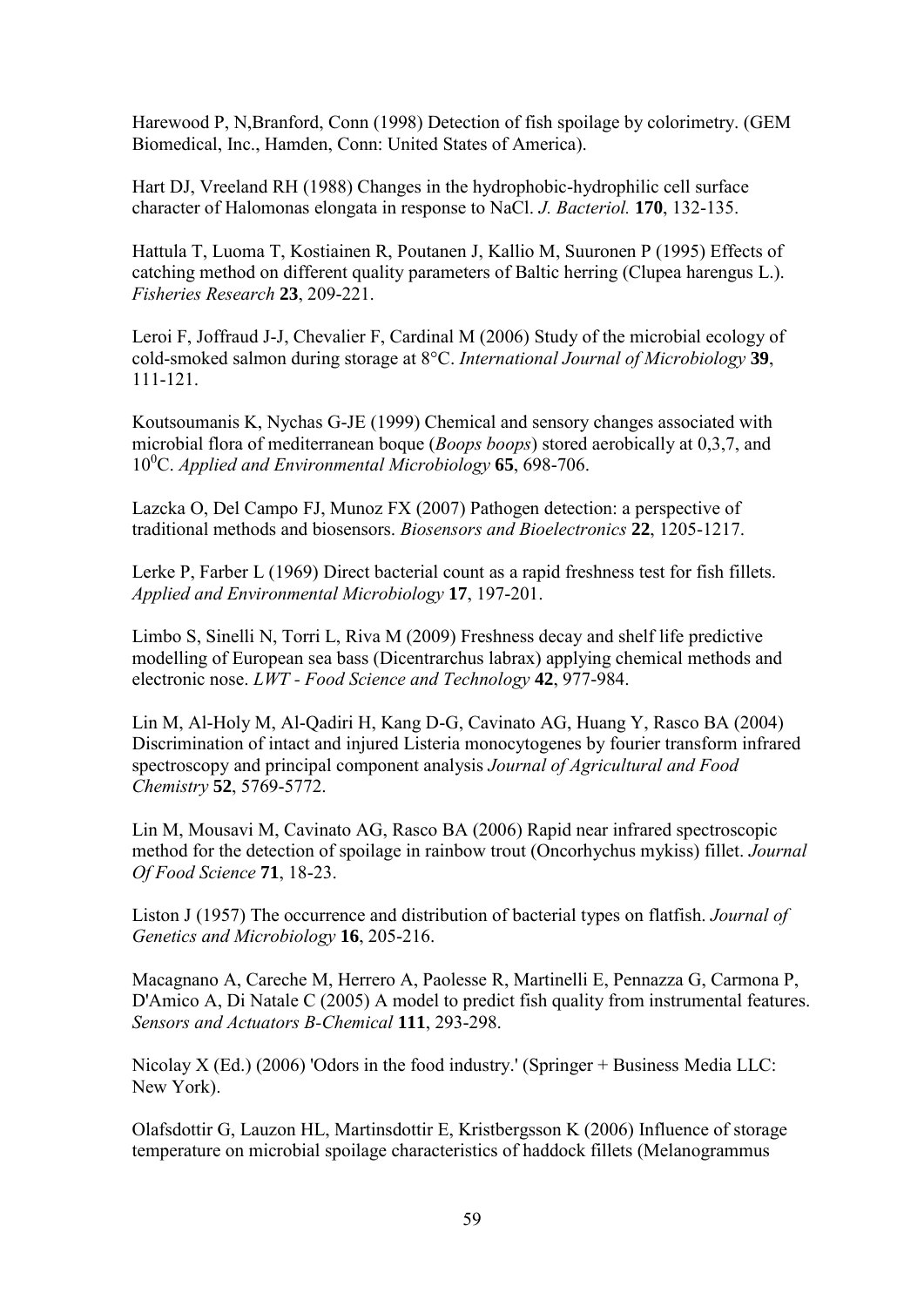aeglefinus) evaluated by multivariate quality prediction. *International Journal of Food Microbiology* **111**, 112-125.

Ólafsdóttir G, Lib X, Lauzona HL, Jónsdóttira R (2002) Precision and application of electronic nose for freshness monitoring of whole redfish (Sebastes marinus) stored in ice and modified atmosphere bulk storage *Journal of Aquatic Food Product Technology* **11**, 229-249.

Olafsdottir G, Nesvadba P*, et al.* (2004) Multisensor for fish quality determination. *Trends in Food Science & Technology* **15**, 86-93.

Panagou EZ, Mohareb FR, Argyri AA, Bessant CM, Nychas G-JE (2010) A comparison of artificial neural networks and partial least squares modelling for the rapid detection of the microbial spoilage of beef fillets based on fourier transform infrared spectral fingerprints. *Food Microbiology* doi: 10.1016/jfm.2010.05.014.

Phillips CA (1996) Review: modified atmosphere packaging and its effects on the microbiological quality and safety of produce. *International Journal of Food Science & Technology* **31**, 463-479.

Powell SM, Bowman JP, Fergusson SH, Snape I (2010) The importance of soil characteristics to the structure of alkane-degrading bacterial communities on sub-Antarctic Macquarie Island. *Soil Biology & Biochemistry* **42**, 2012-2021.

Rahman MS (Ed.) (2007) 'handbook of food preservation.' (CRC Press, Taylor and Francis Group: Boca raton).

Reynisson E, Lauzon HL, Magnusson H, Jonsdottir R, Olafsdottir G, Marteinsson V, Hreggviosson GO (2009) Bacterial composition and succession during storage of North-Atlantic cod (Gadus morhua) at superchilled temperatures. *Bmc Microbiology* **9**.

Sankar RCN, Lalitha KV, Jose L, Manju S, Gopal TKS (2008) Effect of packaging atmosphere on the microbial attributes of pearlspot (Etroplus suratensis Bloch) stored at 0- 2 °C. *Food Microbiology* **25**, 518-528.

Scheu PM, Berghof K, Stahl U (1998) Detection of pathogenic and spoilage microorganisms in food with the polymerase chain reaction *Food Microbiology* **15**, 13-31.

Schweizer-Berberich PM, Vaihinger S, Göpel W (1994) Characterisation of food freshness with sensor arrays. *Sensors and Actuators B: Chemical* **18**, 282-290.

Sivertsvik M, Jeksrud WK, Rosnes JT (2002) A review of modified atmosphere packaging of fish and fishery products - significance of microbial growth, activities and safety. *International Journal of Food Science and Technology* **37**, 107-127.

Subramanian TA (2007) Effect of processing on bacterial population of cuttlefish and crab and determination of bacterial spoilage and rancidity developing on frozen storage. *Journal of Food Processing and Preservation* **31**, 13-31.